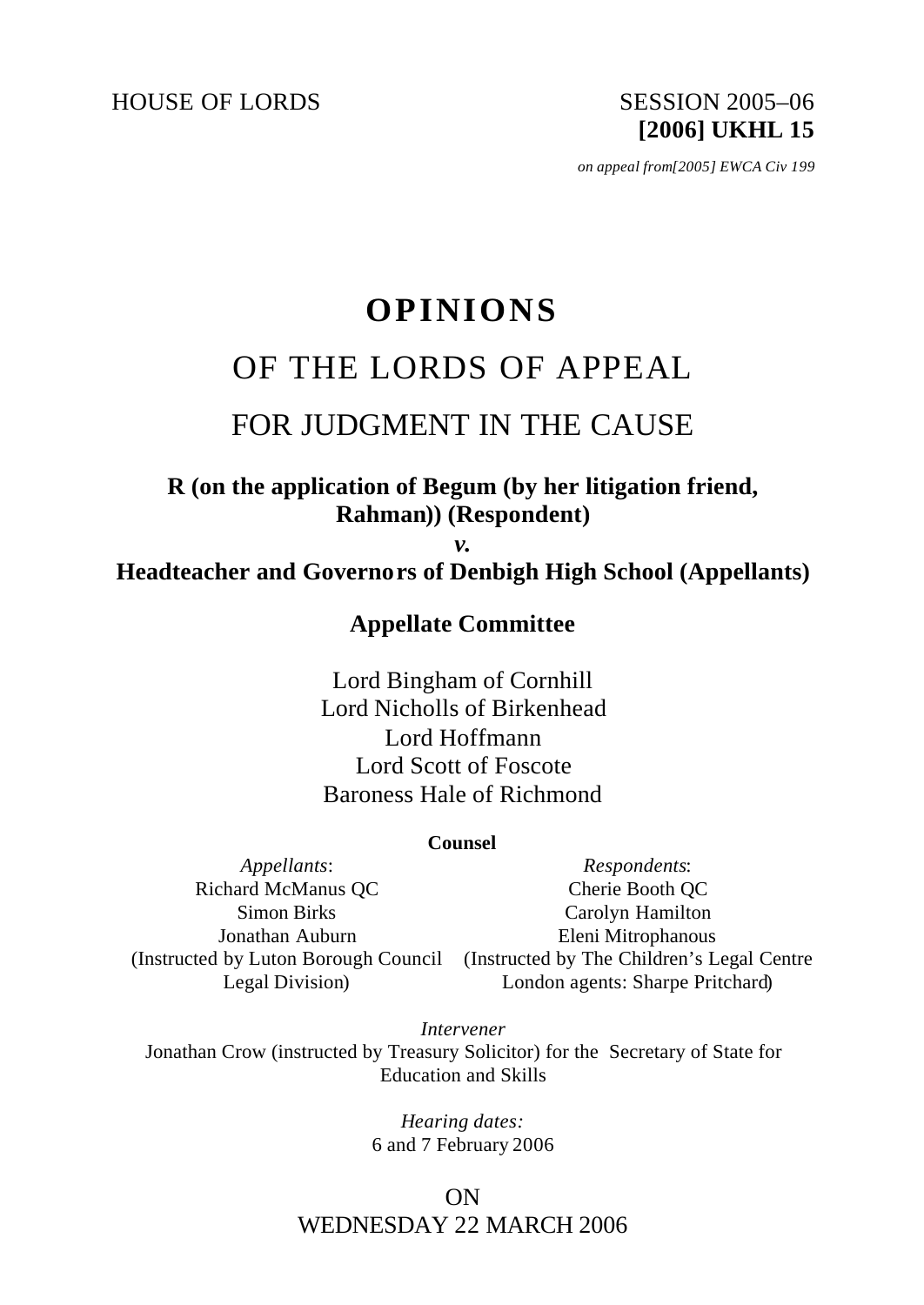#### **HOUSE OF LORDS**

## **OPINIONS OF THE LORDS OF APPEAL FOR JUDGMENT IN THE CAUSE**

## **R (on the application of Begum (by her litigation friend, Rahman)) (Respondent)** *v.* **Headteacher and Governors of Denbigh High School (Appellants)**

#### **[2006] UKHL 15**

#### **LORD BINGHAM OF CORNHILL**

My Lords,

1. The respondent, Shabina Begum, is now aged 17. She contends that the appellants, who are the head teacher and governors of Denbigh High School in Luton ("the school"), excluded her from that school, unjustifiably limited her right under article 9 of the European Convention on Human Rights to manifest her religion or beliefs and violated her right not to be denied education under article 2 of the First Protocol to the Convention. Bennett J, ruling on the respondent's application for judicial review at first instance, rejected all these contentions: [2004] EWHC 1389 (Admin); [2004] ELR 374. The Court of Appeal (Brooke, Mummery and Scott Baker LJJ), reversing the judge, accepted each of them: [2005] EWCA Civ 199; [2005] 1 WLR 3372. The appellants, with support from the Secretary of State for Education and Skills as intervener, submit that the judge was right and the Court of Appeal wrong.

2. It is important to stress at the outset that this case concerns a particular pupil and a particular school in a particular place at a particular time. It must be resolved on facts which are now, for purposes of the appeal, agreed. The House is not, and could not be, invited to rule whether Islamic dress, or any feature of Islamic dress, should or should not be permitted in the schools of this country. That would be a most inappropriate question for the House in its judicial capacity, and it is not one which I shall seek to address.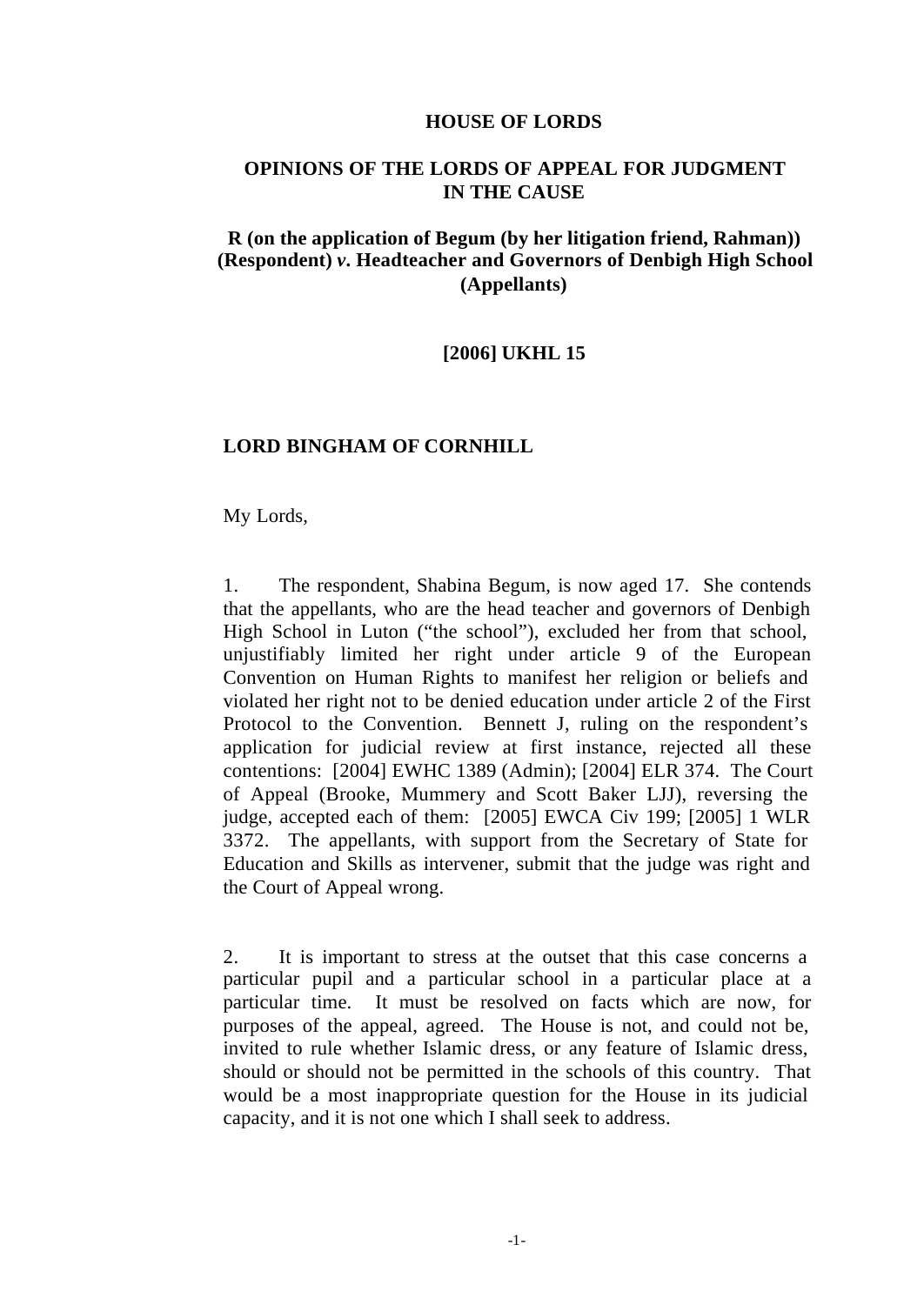## *The agreed facts*

3. The school is a maintained secondary community school taking pupils of both sexes aged 11-16. It has a very diverse intake, with 21 different ethnic groups and 10 religious groupings represented. About 79% of its pupils are now Muslim, the percentage having fallen from 90% in 1993. It is not a faith school, and is therefore open to children of all faiths and none. Its high percentage of Muslim pupils is reflected in its exemption from the ordinary duty of maintained schools to secure an act of collective worship each day wholly or mainly of a broadly Christian character.

4. The governing body of the school always contained a balanced representation of different sections of the school community. At the time of these proceedings, four out of six parent governors were Muslim, the chairman of the Luton Council of Mosques was a community governor and three of the LEA governors were also Muslim. The school makes a significant contribution to social cohesion in a catchment area that is racially, culturally and religiously diverse.

5. The head teacher, Mrs Yasmin Bevan, was born into a Bengali Muslim family and grew up in India, Pakistan and Bangladesh before coming to this country. She has had much involvement with Bengali Muslim communities here and abroad, and is familiar with the codes and practices governing the dress of Muslim women. Since her appointment as head teacher in 1991, when it was not performing well, the school has come to enjoy an outstanding measure of success.

6. The head teacher believes that school uniform plays an integral part in securing high and improving standards, serving the needs of a diverse community, promoting a positive sense of communal identity and avoiding manifest disparities of wealth and style. The school offered three uniform options. One of these was the shalwar kameeze: a combination of the kameeze, a sleeveless smock-like dress with a square neckline, revealing the wearer's collar and tie, with the shalwar, loose trousers, tapering at the ankles. A long-sleeved white shirt is worn beneath the kameeze and, save in hot weather, a uniform long-sleeved school jersey is worn on top. It has been worn by some Muslim, Hindu and Sikh female pupils.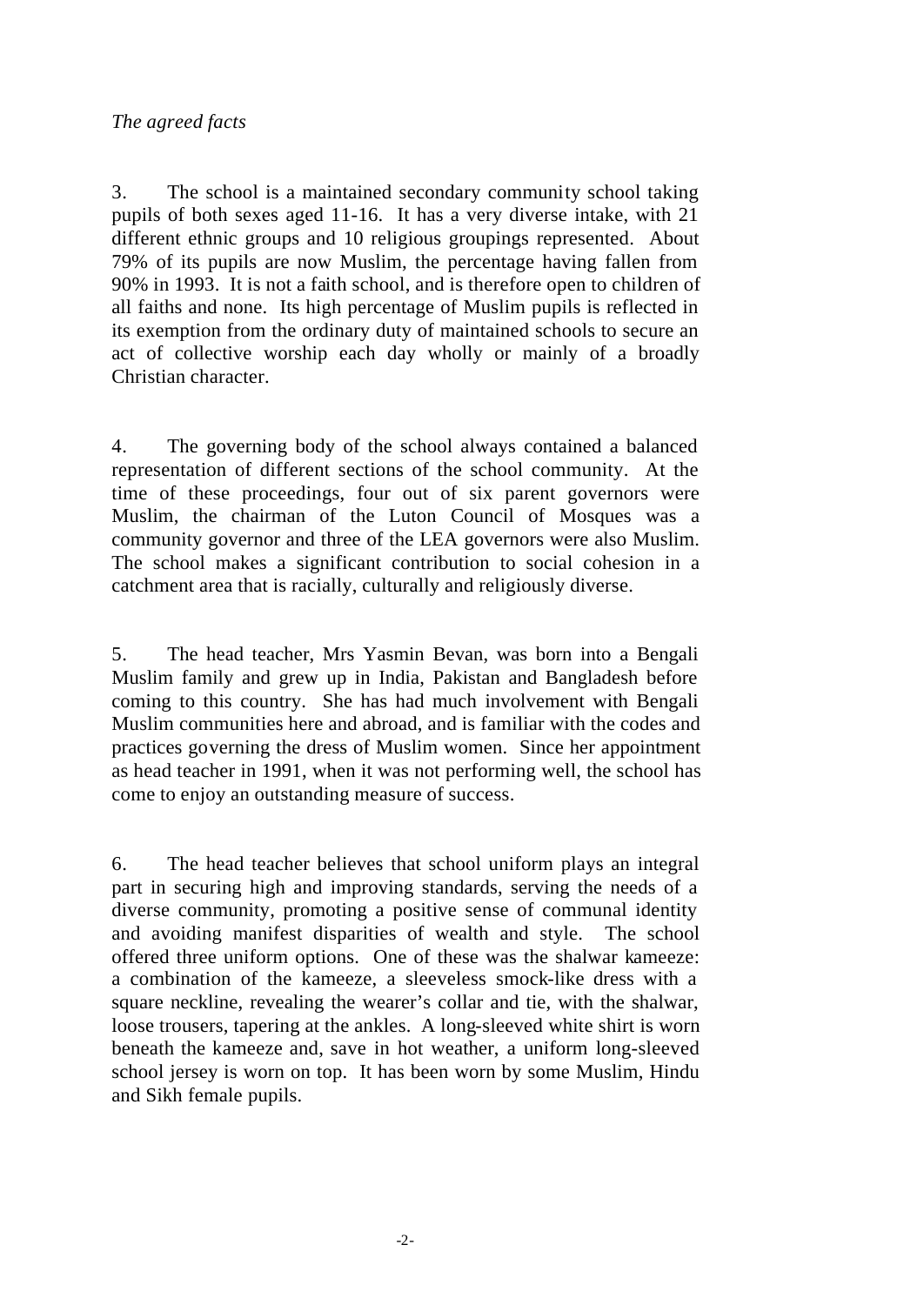7. In 1993 the school appointed a working party to re-examine its dress code. The governors consulted parents, students, staff and the Imams of the three local mosques. There was no objection to the shalwar kameeze, and no suggestion that it failed to satisfy Islamic requirements. The governors approved a garment specifically designed to ensure that it satisfied the requirement of modest dress for Muslim girls. Following the working party report the governors, in response to several requests, approved the wearing of head-scarves of a specified colour and quality.

8. The school went to some lengths to explain its dress code to prospective parents and pupils. This was first done in the October of the year before a pupil would enter, and again at an open evening in the July before admission. A letter written to parents reminded them of the school's rules on dress.

9. The respondent is Muslim. Her father died before she entered the school, and at the material times she lived with her mother (who did not speak English and has since died), a sister two years older, and a brother (Rahman), five years older, who is now her litigation friend. The family lived outside the school's catchment area, but chose it for the respondent and her elder sister, and were told in clear terms of the school's uniform policy. For two years before September 2002 the respondent wore the shalwar kameeze happily and without complaint. It was also worn by the respondent's sister, who continued to wear it without objection throughout her time at the school.

10. On 3 September 2002, the first day of the autumn term, the respondent (then aged nearly 14) went to the school with her brother and another young man. They asked to speak to the head teacher, who was not available, and they spoke to the assistant head teacher, Mr Moore. They insisted that the respondent be allowed to attend the school wearing the long garment she had on that day, which was a long coatlike garment known as a jilbab. They talked of human rights and legal proceedings. Mr Moore felt that their approach was unreasonable and he felt threatened. He decided that the respondent should wear the correct school uniform and told her to go home, change and return wearing school uniform. His previous experience in such situations, with one exception, was that pupils always complied. He did not believe he was excluding the respondent, which he had no authority to do, but did not allow her to enter the school dressed as she was, this being (it was said) the only garment which met her religious requirements because it concealed, to a greater extent than the shalwar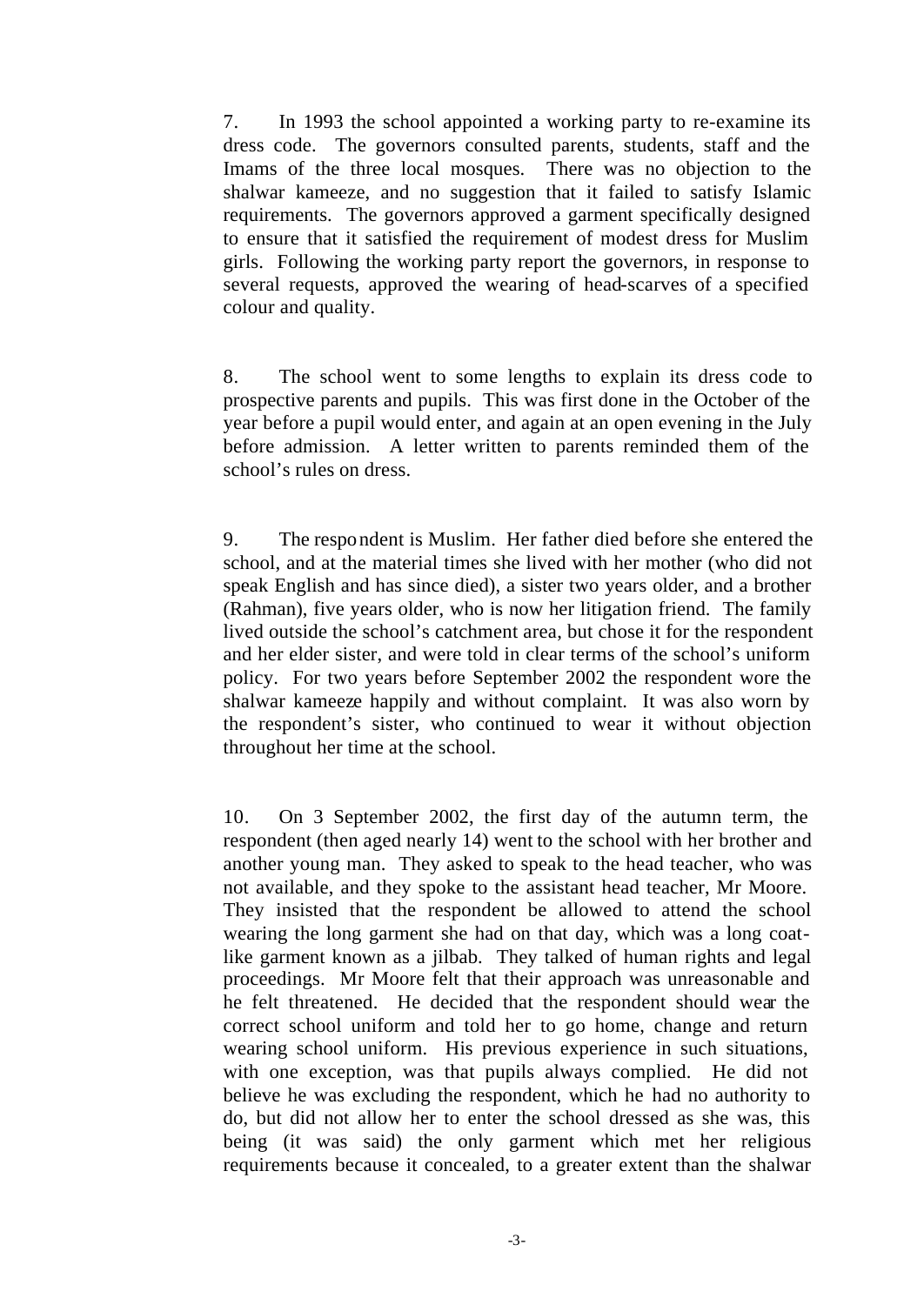kameeze, the contours of the female body, and was said to be appropriate for maturing girls. The respondent then left with her brother and the other young man. The young men said they were not prepared to compromise over this issue.

11. On the same day the head teacher, who had been informed of the incident, wrote to the respondent's mother and brother. After setting out an account of the incident, she stated that the uniform had been agreed with the governing body, and that it was her view, and that of the LEA, that the school's uniform rules were more than reasonable in taking into account cultural and religious concerns. She noted that the respondent had not attended school because she had been removed by those representing her and stated that the respondent was required to attend school dressed in the correct uniform. She further stated that the matter would be referred to the Education Welfare Service (the "EWS") should the respondent fail to attend. The letter concluded by inviting the respondent to raise the issue with the chair of the governors if the family had any further concerns. The school was anxious to establish contact with the respondent's guardian and accordingly, on 4 September 2002, a member of the support team telephoned her house and spoke to a male member of the family who said that the respondent had seen her solicitor and was going to sue the school. On 5 September 2002 Mr Moore telephoned and spoke to the respondent's brother. Mr Moore inquired why the respondent was not in school. The respondent's brother told Mr Moore that he (the brother) was not prepared to let the respondent attend school unless she was allowed to wear a long skirt. On 11 September 2002 the school sent a letter concerning the respondent's non-attendance to the family and on 27 September 2002 the school referred the matter to the EWS.

12. On 22 October 2002 solicitors on behalf of the respondent wrote to the head teacher, the governors and the LEA, contending that the respondent had been "excluded/suspended" from school "because she refused to remove her Muslim dress comprising of a headscarf and long over garment". The letter contended that the respondent believed that it was an absolute obligation on her to wear that dress and she was not prepared to take it off. It also alleged that the school's decision to exclude the respondent breached her human rights under UK and European human rights law. Articles 9, 8 and 14 and Article 2 of Protocol 1 of the Convention were set out and reasons given explaining why the school's actions had breached the respondent's human rights. On 23 October 2002 Mr Ahmed of the EWS met the respondent and her brother and emphasised the importance of the respondent attending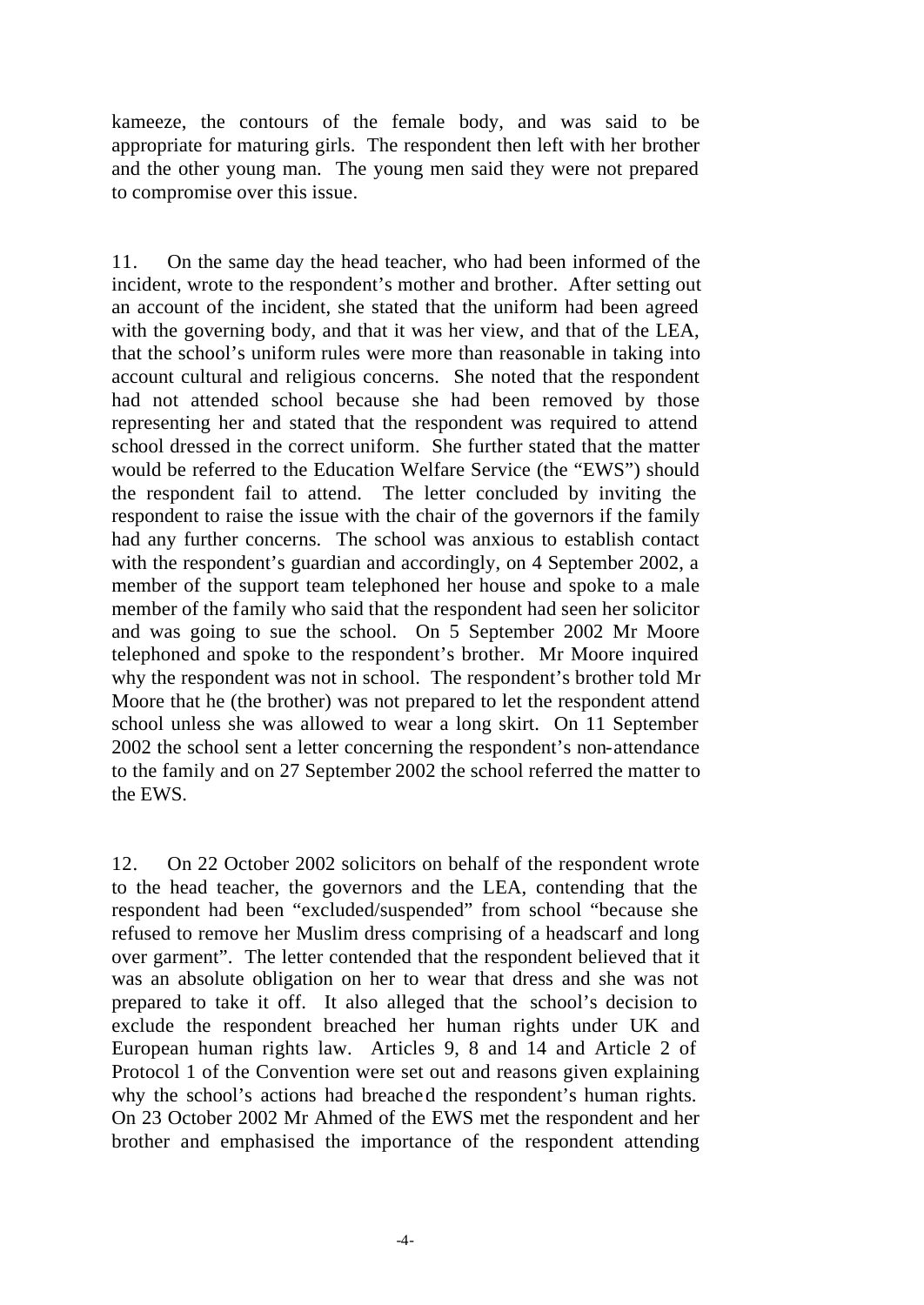school. Other attempts were made by the EWS to get the respondent back into the school.

13. In December 2002 the appellants and the LEA sought independent advice on whether the school uniform offended against the Islamic dress code. Two mosques in Luton, the London Central Mosque Trust and the Islamic Cultural Centre advised that it did not. On behalf of the latter two institutions Dr Abushady wrote, in a letter of 18 December 2002, that although there were many schools of thought the views he had expressed reflected the general consensus of opinion among the vast majority of Muslim scholars. The appellants' solicitor informed the respondent's of this advice, said that the respondent's religious views had been considered and provision made to accommodate them and strongly urged that she return to school. In February 2003 the EWS further sought to persuade the respondent to attend the school. Between March and June 2003 various attempts were made to find her a place at another school. A meeting was held at the school on 16 May 2003 between the respondent, her brother and two members of the EWS, in order to persuade her to return to the school, but she insisted that she would not return unless the school changed its position.

14. The respondent instructed new solicitors. On 31 May 2003 Mr Basharat Ali of Messrs Adams (later Aman) wrote to the Islamic authorities previously consulted by the appellants, seeking their advice on the respective merits of the shalwar kameeze or the jilbab from an Islamic perspective. He also wrote to the LEA contending that the shalwar kameeze contradicted Islamic dress rules. He asserted that the respondent had been constructively excluded from the school and sought to initiate the complaints procedure. The suggestion that the respondent had been constructively excluded was rejected by the appellants' solicitor: she remained on the school roll, she had throughout been able to attend but had preferred to absent herself. Various compromises were discussed in June and September 2003, but were rejected by one or other party.

15. The respondent's solicitor obtained opinions from three sources (two of them Imams previously consulted by the appellants) to the effect that the jilbab was the appropriate dress for mature Muslim women. This advice was passed on to the appellants, who did not accept it but repeatedly urged the respondent to return to school. The chairman of the governors reviewed the matter and supported the action of the head teacher. The appellants reiterated that the respondent had not been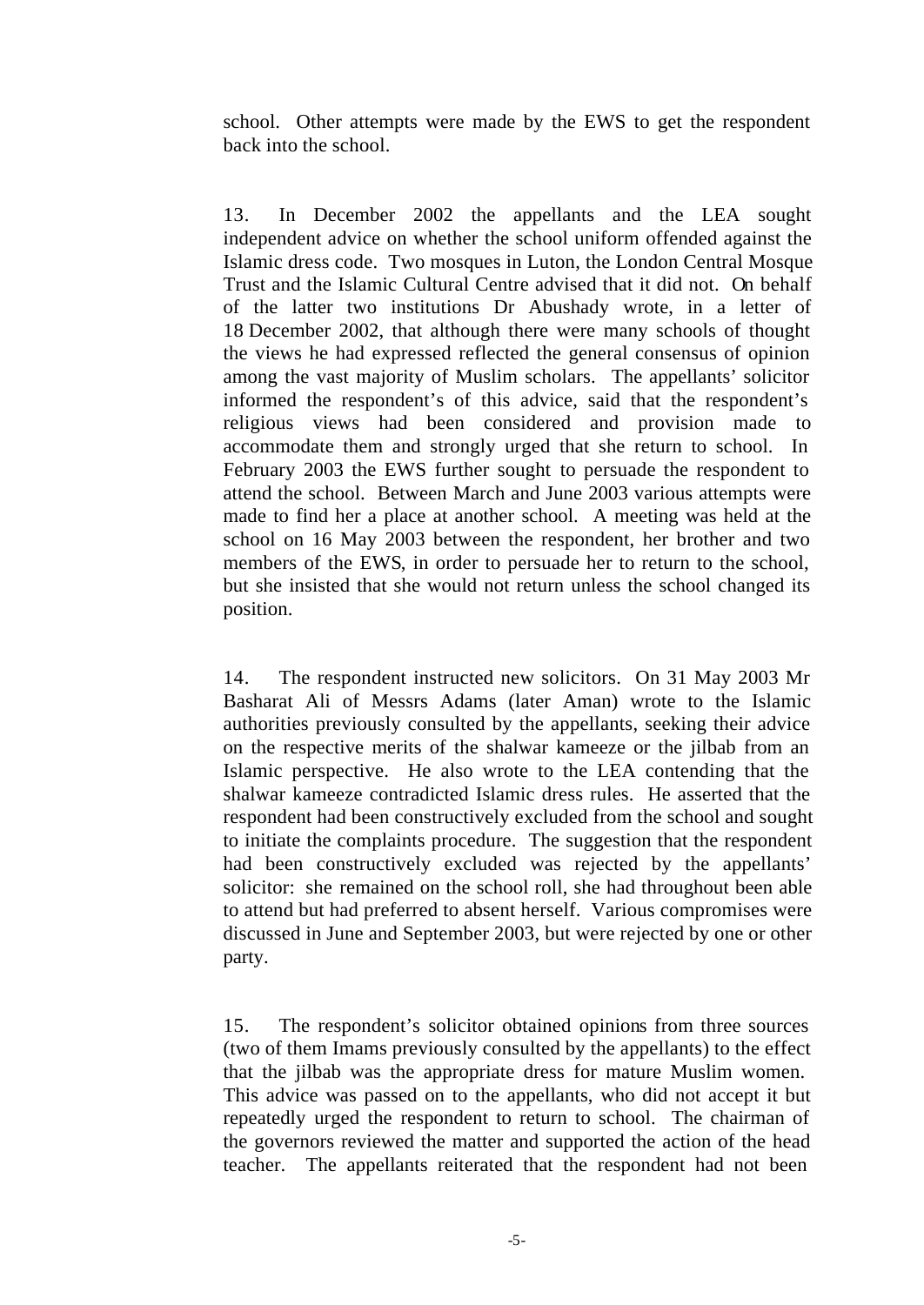excluded, that she had a place at the school but that she must wear one of the school's approved uniforms. The EWS met the respondent in September 2003 and offered her their help in getting a place at another school if that was what she wanted. In the same month there was forwarded to the school a statement made by the Muslim Council of Britain on the "Dress code for women in Islam": there was no recommended style; modesty must be observed at all times; trousers with long tops or shirts for school wear were "absolutely fine".

16. In October 2003 a committee of the governors met and considered this matter. It gave a lengthy decision upholding the head teacher's decision. The respondent was urged to return, or to seek a place at another school. The EWS again offered help in making a transfer if that was what the respondent wanted. She made an application to one school, but it was full. She was told of two other schools where she could wear the jilbab, but she did not apply to them. An approach by her solicitor to the DfES for a direction under sections 496-497 of the Education Act 1996 was fruitless.

17. During this period, according to the school, work was set by the school for the respondent to do at home and when returned by her was duly marked and sent back to her. But it was said that she returned little. There was some dispute about this evidence, which was never explored in the courts below and no finding can accordingly be made.

18. The respondent issued her claim for judicial review on 13 February 2004. Since then, according to the appellants, a number of Muslim girls at the school have said that they do not wish to wear the jilbab and fear they will be pressured into wearing it. A demonstration outside the school gates by an extreme Muslim group (unconnected with the respondent) in February 2004, protesting against the education of Muslim children in secular schools, caused a number of pupils to complain to staff of interference and harassment. Some pupils were resistant to wearing the jilbab as unnecessarily restrictive and associated with an extremist group. The head teacher and her assistant, and also some parents, were concerned that acceptance of the jilbab as a permissible variant of the school uniform would lead to undesirable differentiation between Muslim groups according to the strictness of their views. The head teacher in particular felt that adherence to the school uniform policy was necessary to promote inclusion and social cohesion, fearing that new variants would encourage the formation of groups or cliques identified by their clothing. The school had in the past suffered the ill-effects of groups of pupils defining themselves along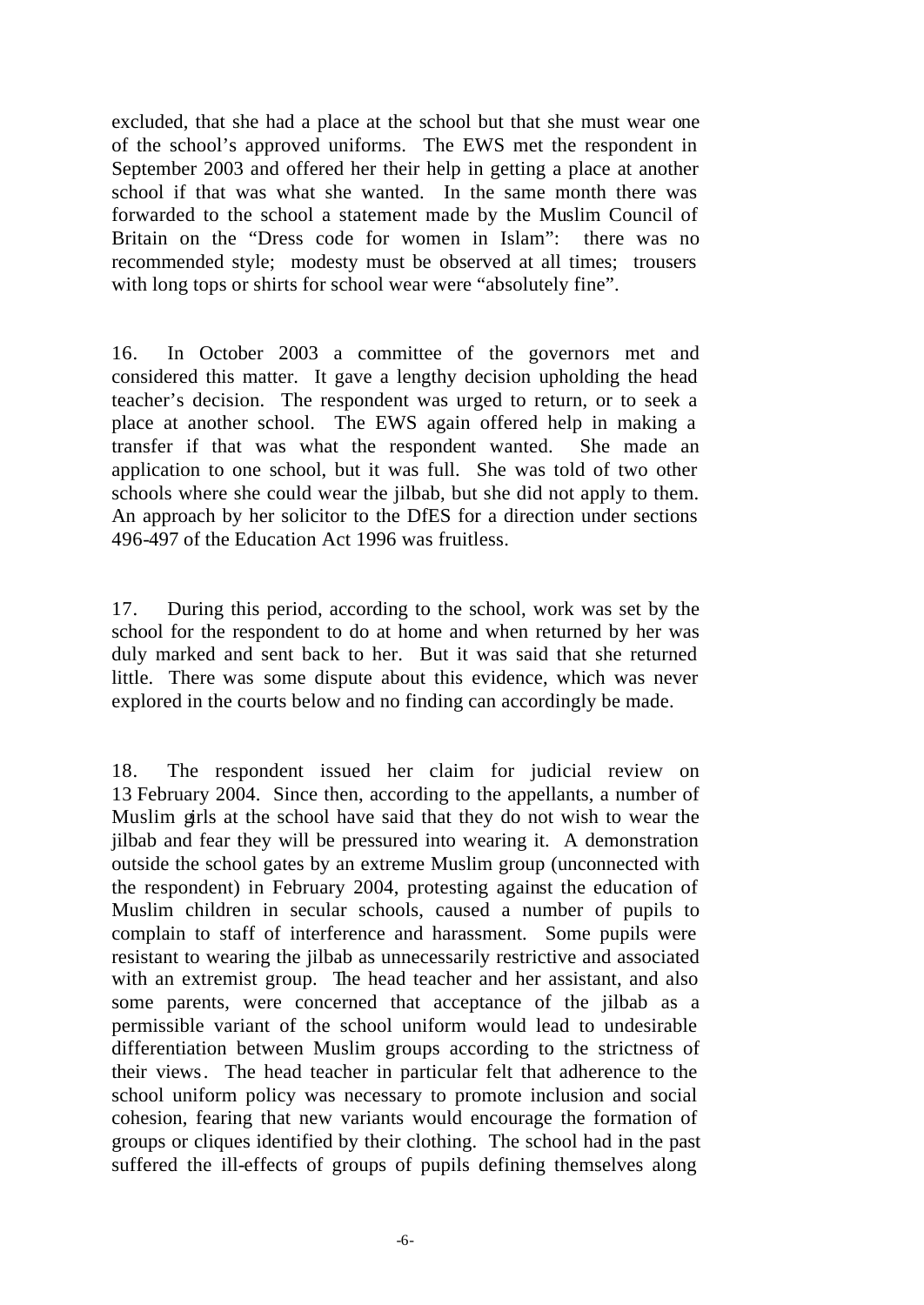racial lines, with consequent conflict between them. The school uniform had been designed to avoid the development of sub-groups identified by dress.

19. In these proceedings the respondent sought leave to challenge (1) the decision of the head teacher and governors not to admit her to the school whilst wearing the jilbab, and (2) the decision of Luton Borough Council not to provide her with education whilst she was denied access to education by the head teacher. She was granted leave to pursue the first of these claims but not the second. She renewed her application to pursue the second claim before Bennett J, but leave was refused for reasons which he gave in para 107 of his judgment.

## *Article 9 of the Convention*

20. So far as relevant to this case article 9 provides:

## "*Freedom of thought, conscience and religion*

- 1. Everyone has the right to freedom of thought, conscience and religion; this right includes freedom to change his religion or belief and freedom, either alone or in community with others and in public or private, to manifest his religion or belief, in worship, teaching, practice and observance.
- 2. Freedom to manifest one's religion or beliefs shall be subject only to such limitations as are prescribed by law and are necessary in a democratic society . . . for the protection of the rights and freedoms of others."

The fundamental importance of this right in a pluralistic, multi-cultural society was clearly explained by my noble and learned friend Lord Nicholls of Birkenhead in *R (Williamson) v Secretary of State for Education and Employment* [2005] UKHL 15, [2005] 2 AC 246, paras 15-19, and by the South African Constitutional Court in *Christian Education South Africa v Minister of Education* [2001] 1 LRC 441, para 36. This is not in doubt. As pointed out by my noble and learned friend in para 16 of the passage cited, article 9 protects both the right to hold a belief, which is absolute, and a right to manifest belief, which is qualified.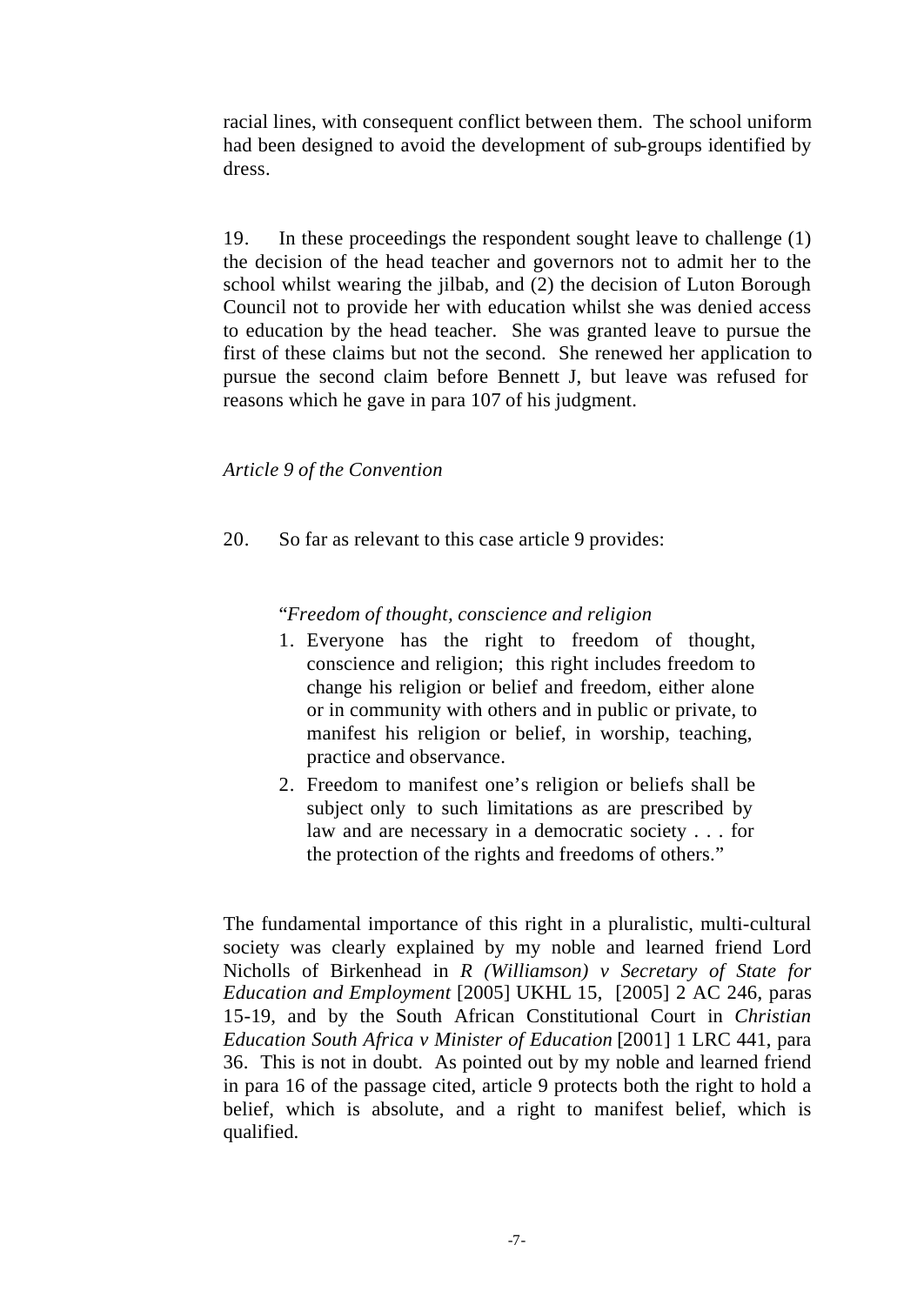21. It is common ground in these proceedings that at all material times the respondent sincerely held the religious belief which she professed to hold. It was not the less a religious belief because her belief may have changed, as it probably did, or because it was a belief shared by a small minority of people. Thus it is accepted, obviously rightly, that article 9(1) is engaged or applicable. That in itself makes this a significant case, since any sincere religious belief must command respect, particularly when derived from an ancient and respected religion. The main questions for consideration are, accordingly, whether the respondent's freedom to manifest her belief by her dress was subject to limitation (or, as it has more often been called, interference) within the meaning of article 9(2) and, if so, whether such limitation or interference was justified under that provision.

#### *Interference*

22. As my noble and learned friend pointed out in *Williamson*, above, para 38, "What constitutes interference depends on all the circumstances of the case, including the extent to which in the circumstances an individual can reasonably expect to be at liberty to manifest his beliefs in practice". As the Strasbourg court put it in *Kalaç v Turkey* (1997) 27 EHRR 552, para 27,

"Article 9 does not protect every act motivated or inspired by a religion or belief. Moreover, in exercising his freedom to manifest his religion, an individual may need to take his specific situation into account."

The Grand Chamber endorsed this paragraph in *Sahin v Turkey*, (Application No 44774/98, 10 November 2005, unreported), para 105. The Commission ruled to similar effect in *Ahmad v United Kingdom* (1981) 4 EHRR 126, para 11:

". . . the freedom of religion, as guaranteed by Article 9, is not absolute, but subject to the limitations set out in Article 9(2). Moreover, it may, as regards the modality of a particular religious manifestation, be influenced by the situation of the person claiming that freedom."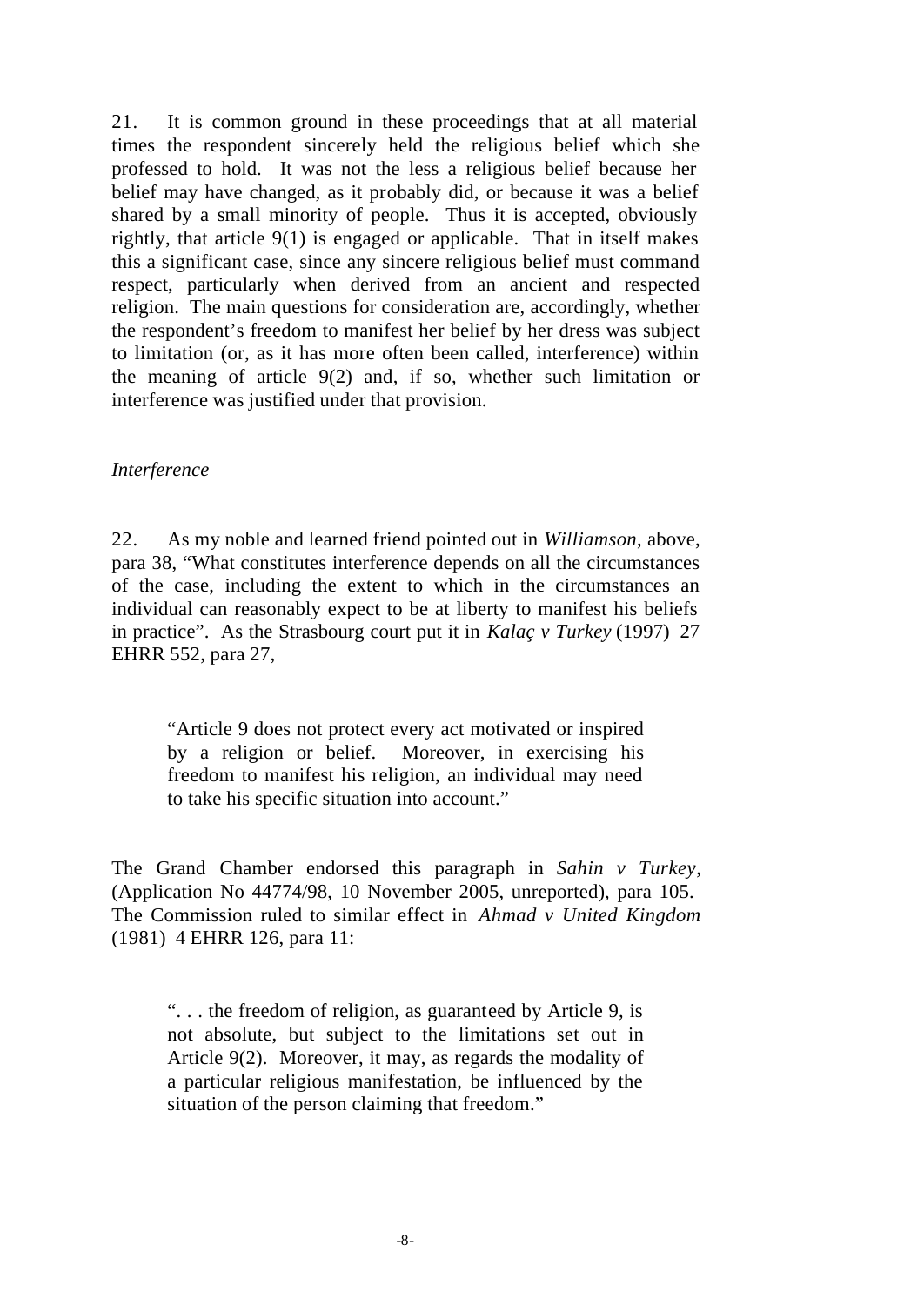23. The Strasbourg institutions have not been at all ready to find an interference with the right to manifest religious belief in practice or observance where a person has voluntarily accepted an employment or role which does not accommodate that practice or observance and there are other means open to the person to practise or observe his or her religion without undue hardship or inconvenience. Thus in *X v Denmark* (1976) 5 DR 157 a clergyman was held to have accepted the discipline of his church when he took employment, and his right to leave the church guaranteed his freedom of religion. His claim under article 9 failed. In *Kjeldsen, Busk Madsen and Pedersen v Denmark* (1976) 1 EHRR 711, paras 54 and 57, parents' philosophical and religious objections to sex education in state schools was rejected on the ground that they could send their children to state schools or educate them at home. The applicant's article 9 claim in *Ahmad,* above, paras 13, 14 and 15, failed because he had accepted a contract which did not provide for him to absent himself from his teaching duties to attend prayers, he had not brought his religious requirements to the employer's notice when seeking employment and he was at all times free to seek other employment which would accommodate his religious observance. *Karaduman v Turkey* (1993) 74 DR 93 is a strong case. The applicant was denied a certificate of graduation because a photograph of her without a headscarf was required and she was unwilling for religious reasons to be photographed without a headscarf. The Commission found (p 109) no interference with her article 9 right because (p 108) "by choosing to pursue her higher education in a secular university a student submits to those university rules, which may make the freedom of students to manifest their religion subject to restrictions as to place and manner intended to ensure harmonious coexistence between students of different beliefs". In rejecting the applicant's claim in *Konttinen v Finland* (1996) 87-A DR 68 the Commission pointed out, in para 1, page 75, that he had not been pressured to change his religious views or prevented from manifesting his religion or belief; having found that his working hours conflicted with his religious convictions, he was free to relinquish his post. An application by a child punished for refusing to attend a National Day parade in contravention of her beliefs as a Jehovah's Witness, to which her parents were also party, was similarly unsuccessful in *Valsamis v Greece* (1996) 24 EHRR 294. It was held (para 38) that article 9 did not confer a right to exemption from disciplinary rules which applied generally and in a neutral manner and that there had been no interference with the child's right to freedom to manifest her religion or belief. In *Stedman v United Kingdom* (1997) 23 EHRR CD 168 it was fatal to the applicant's article 9 claim that she was free to resign rather than work on Sundays. The applicant in *Kalaç*, above, paras 28-29, failed because he had, in choosing a military career, accepted of his own accord a system of military discipline that by its nature implied the possibility of special limitations on certain rights and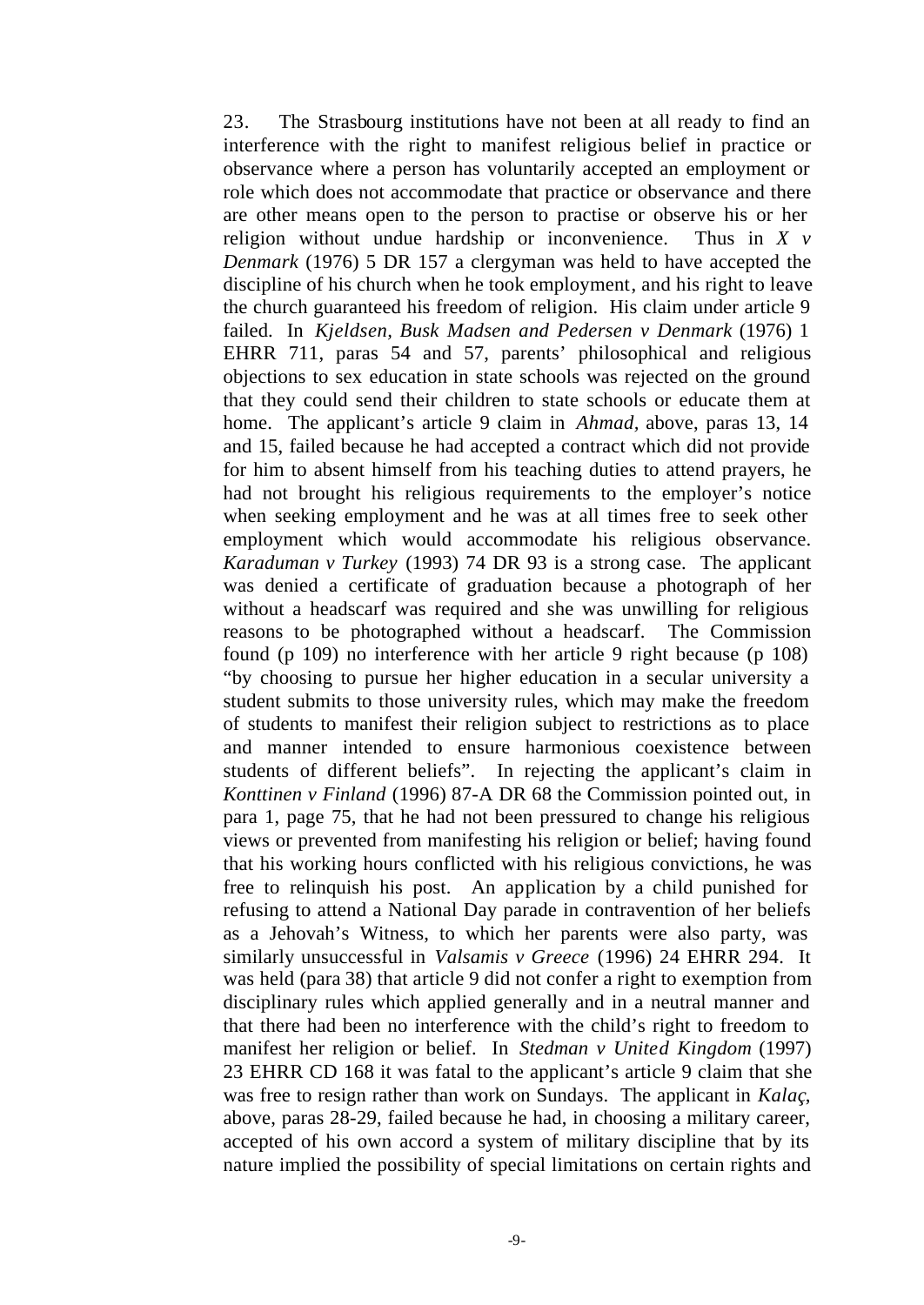freedoms, and he had been able to fulfil the ordinary obligations of Muslim belief. In *Jewish Liturgical Association Cha'are Shalom Ve Tsedek v France* (2000) 9 BHRC 27, para 81, the applicants' challenge to the regulation of ritual slaughter in France, which did not satisfy their exacting religious standards, was rejected because they could easily obtain supplies of meat, slaughtered in accordance with those standards, from Belgium.

24. This line of authority has been criticised by the Court of Appeal as overly restrictive (*Copsey v WWB Devon Clays Ltd* 2005 EWCA Civ 932, [2005] 1CR 1789, paras 31-39, 44-66), and in *Williamson*, above, para 39, the House questioned whether alternative means of accommodating a manifestation of religions belief had, as suggested in the *Jewish Liturgical* case, above, para 80, to be "impossible" before a claim of interference under article 9 could succeed. But the authorities do in my opinion support the proposition with which I prefaced para 23 of this opinion. Even if it be accepted that the Strasbourg institutions have erred on the side of strictness in rejecting complaints of interference, there remains a coherent and remarkably consistent body of authority which our domestic courts must take into account and which shows that interference is not easily established.

25. In the present case the respondent's family chose for her a school outside their own catchment area. It was a school which went to unusual lengths to inform parents of its uniform policy. The shalwar kameeze, and not the jilbab, was worn by the respondent's elder sister throughout her time at the school, and by the respondent for her first two years, without objection. It was of course open to the respondent, as she grew older, to modify her beliefs, but she did so against a background of free and informed consent by her and her family. It is also clear that there were three schools in the area at which the wearing of the jilbab was permitted. The respondent's application for admission to one of these was unsuccessful because the school was full, and it was asserted in argument that the other two were more distant. There is, however, no evidence to show that there was any real difficulty in her attending one or other of these schools, as she has in fact done and could no doubt have done sooner had she chosen. On the facts here, and endeavouring to apply the Strasbourg jurisprudence in a reasonable way, I am of opinion that in this case (unlike *Williamson*, above, para 41, where a different conclusion was reached) there was no interference with the respondent's right to manifest her belief in practice or observance. I appreciate, however, that my noble and learned friends Lord Nicholls and Lady Hale of Richmond incline to a different opinion. It follows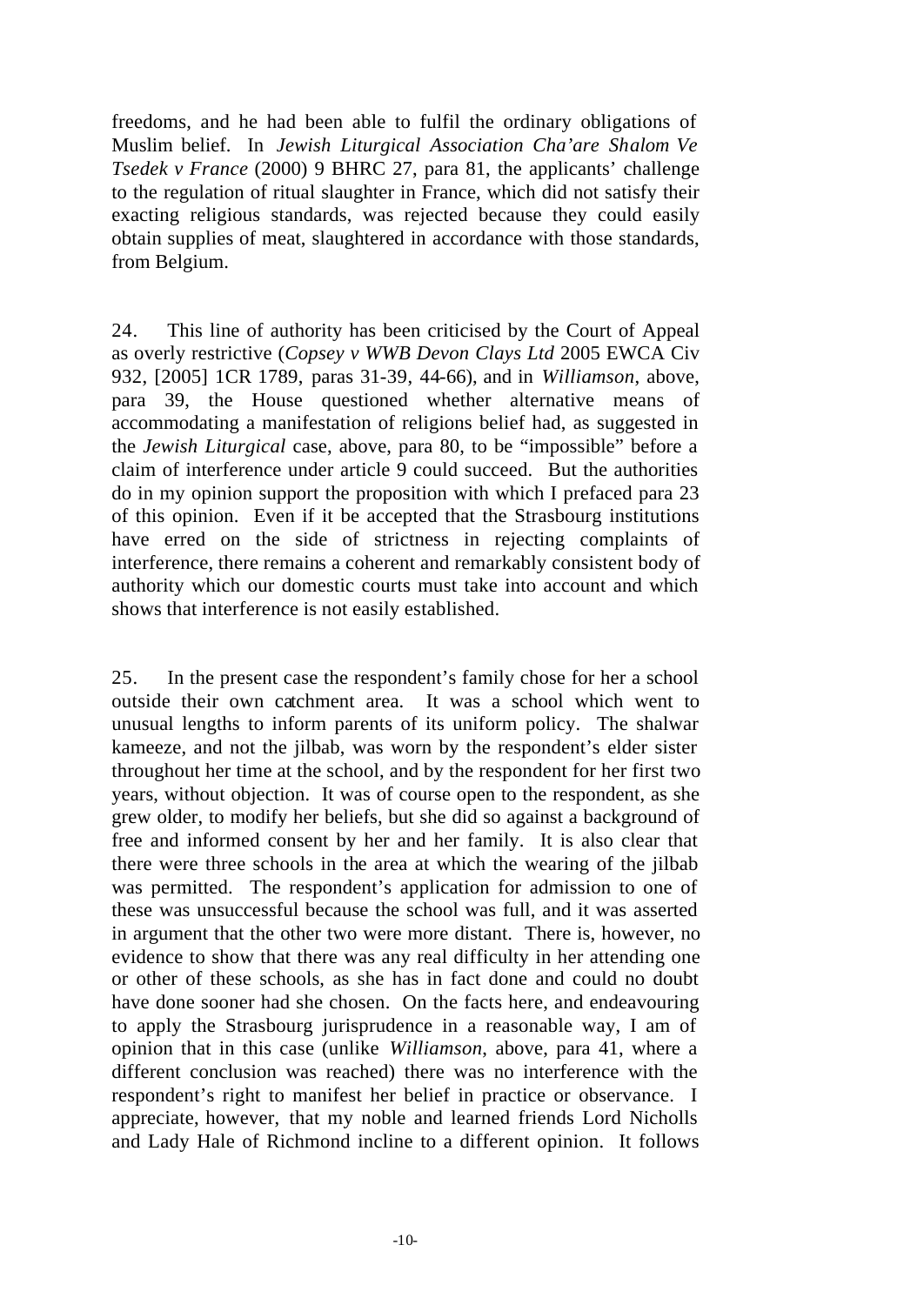that this is a debatable question, which gives the issue of justification under article 9(2) particular significance.

## *Justification*

26. To be justified under article 9(2) a limitation or interference must be (a) prescribed by law and (b) necessary in a democratic society for a permissible purpose, that is, it must be directed to a legitimate purpose and must be proportionate in scope and effect. It was faintly argued for the respondent that the school's uniform policy was not prescribed by law, but both the judge (para 78) and the Court of Appeal (paras 61, 83 and 90) held otherwise, and rightly so. The school authorities had statutory authority to lay down rules on uniform, and those rules were very clearly communicated to those affected by them. It was not suggested that the rules were not made for the legitimate purpose of protecting the rights and freedoms of others. So the issue is whether the rules and the school's insistence on them were in all the circumstances proportionate. This raises an important procedural question on the court's approach to proportionality and, depending on the answer to that, a question of substance.

27. In para 75 of his leading judgment in the Court of Appeal, Brooke LJ set out a series of questions to be asked and answered by a decision-maker resolving an issue raised under article 9. He observed (para 76) that the school did not approach the matter in that way at all. Since, therefore, the school had approached the issues from an entirely wrong direction, it could not resist her claim for declarations that it had wrongfully excluded her, that it had unlawfully denied her the right to manifest her religion and that it had unlawfully denied her access to suitable and appropriate education in breach of article 2 of the First Protocol to the Convention (para 78). But (para 81) nothing in the judgment should be taken to mean that it would be impossible for the school to justify its stance if it were to reconsider its uniform policy in the light of the judgment and decide not to alter it in any significant respect. He offered guidance (para 81) on matters the school would need to consider. Mummery and Scott Baker LJJ (paras 88, 90, 92) expressly associated themselves with this approach.

28. The Court of Appeal's procedural approach attracted the adverse criticism of some informed commentators: see Poole, "Of headscarves and heresies: The *Denbigh High School* case and public authority decision making under the Human Rights Act" [2005] PL 685; Linden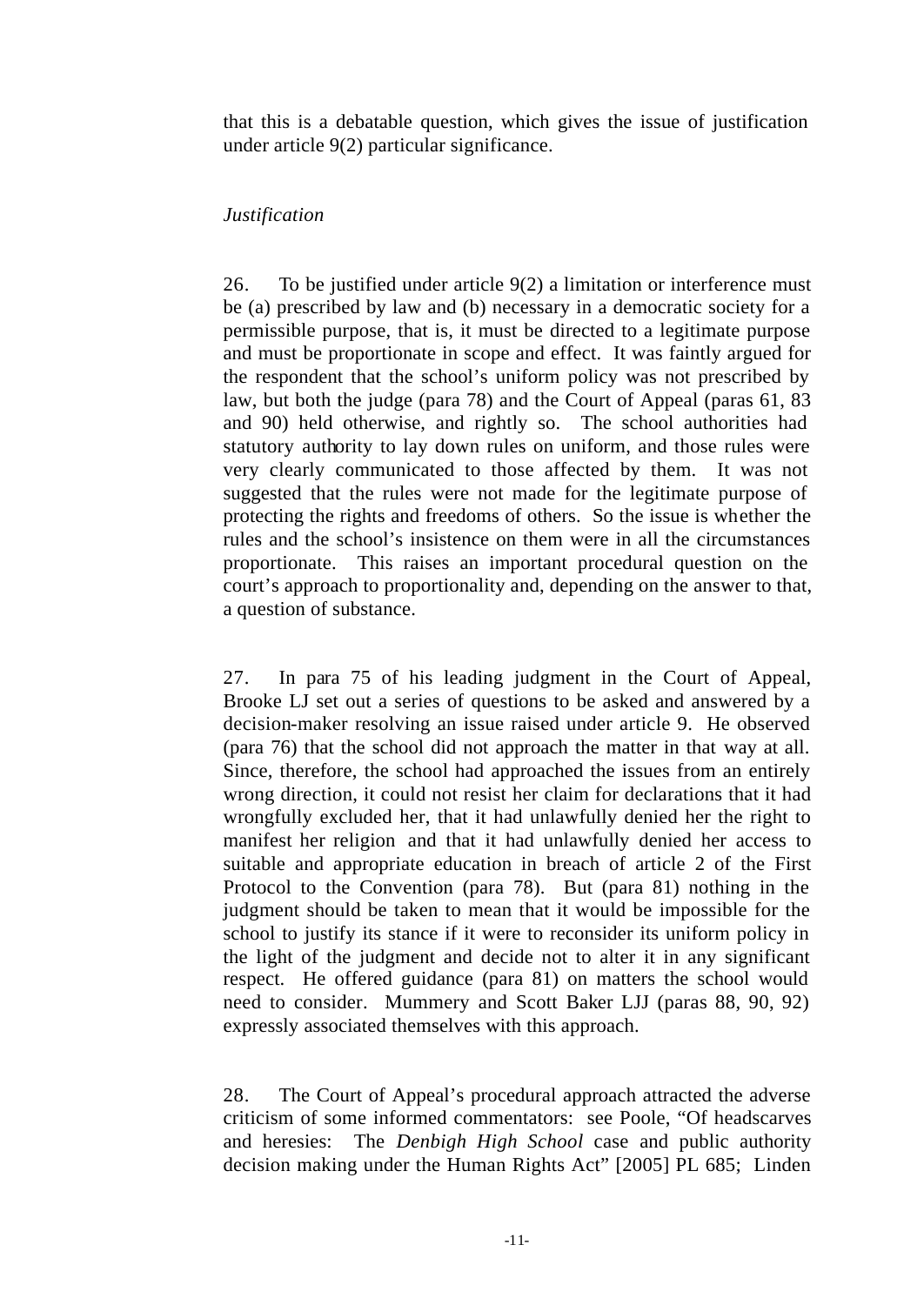and Hetherington, "Schools and Human Rights" [2005] Educational Law Journal 229; and, for a more ambivalent appraisal, Davies, "Banning the Jilbab: Reflections on Restricting Religious Clothing in the Light of the Court of Appeal in SB v Denbigh High School (2005) 1.3 European Constitutional Law Review 511. This procedural approach also prompted the Secretary of State to intervene in order to correct what he boldly described, in his written case, as a fundamental misunderstanding of the Human Rights Act. The school also, endorsing the criticisms made in the first two articles cited, have submitted that the Court of Appeal erred in failing to decide the proportionality issue on the merits. For the respondent, it was argued that the Court of Appeal was right to approach the proportionality issue on conventional judicial review lines, and to quash the decision (irrespective of the merits) if the decision-maker was found to have mis-directed itself in law. Attention was drawn to other cases in which the Court of Appeal had adopted a similar approach, such as *Samaroo v Secretary of State for the Home Department* [2001] EWCA Civ 1139, [2001] UKHRR 1150, paras 19- 24, *R(D) v Secretary of State for the Home Department* [2003] EWHC Admin 155, [2003] 1 FLR 979, paras 20-23, and *R (Goldsmith) v Wandsworth London Borough Council* [2004] EWCA Civ 1170, (2004) 148 Sol Jo LB 1065. The House was referred to *Chapman v United Kingdom* (2001) 33 EHRR 399, para 92, where the Strasbourg court said:

"In particular, [the court] must examine whether the decision-making process leading to measures of interference was fair and such as to afford due respect to the interests safeguarded to the individual by Article 8."

29. I am persuaded that the Court of Appeal's approach to this procedural question was mistaken, for three main reasons. First, the purpose of the Human Rights Act 1998 was not to enlarge the rights or remedies of those in the United Kingdom whose Convention rights have been violated but to enable those rights and remedies to be asserted and enforced by the domestic courts of this country and not only by recourse to Strasbourg. This is clearly established by authorities such as *Aston Cantlow and Wilmcote with Billesley Parochial Church Council v Wallbank* [2003] UKHL 37, [2004] 1 AC 546, paras 6-7, 44; *R (Greenfield) v Secretary of State for the Home Department* [2005] UKHL 14, [2005] 1 WLR 673, paras 18-19; and *R (Quark Fishing Ltd) v Secretary of State for Foreign and Commonwealth Affairs* [2005] UKHL 57, [2005] 3 WLR 837, paras 25, 33, 34, 88 and 92. But the focus at Strasbourg is not and has never been on whether a challenged decision or action is the product of a defective decision-making process,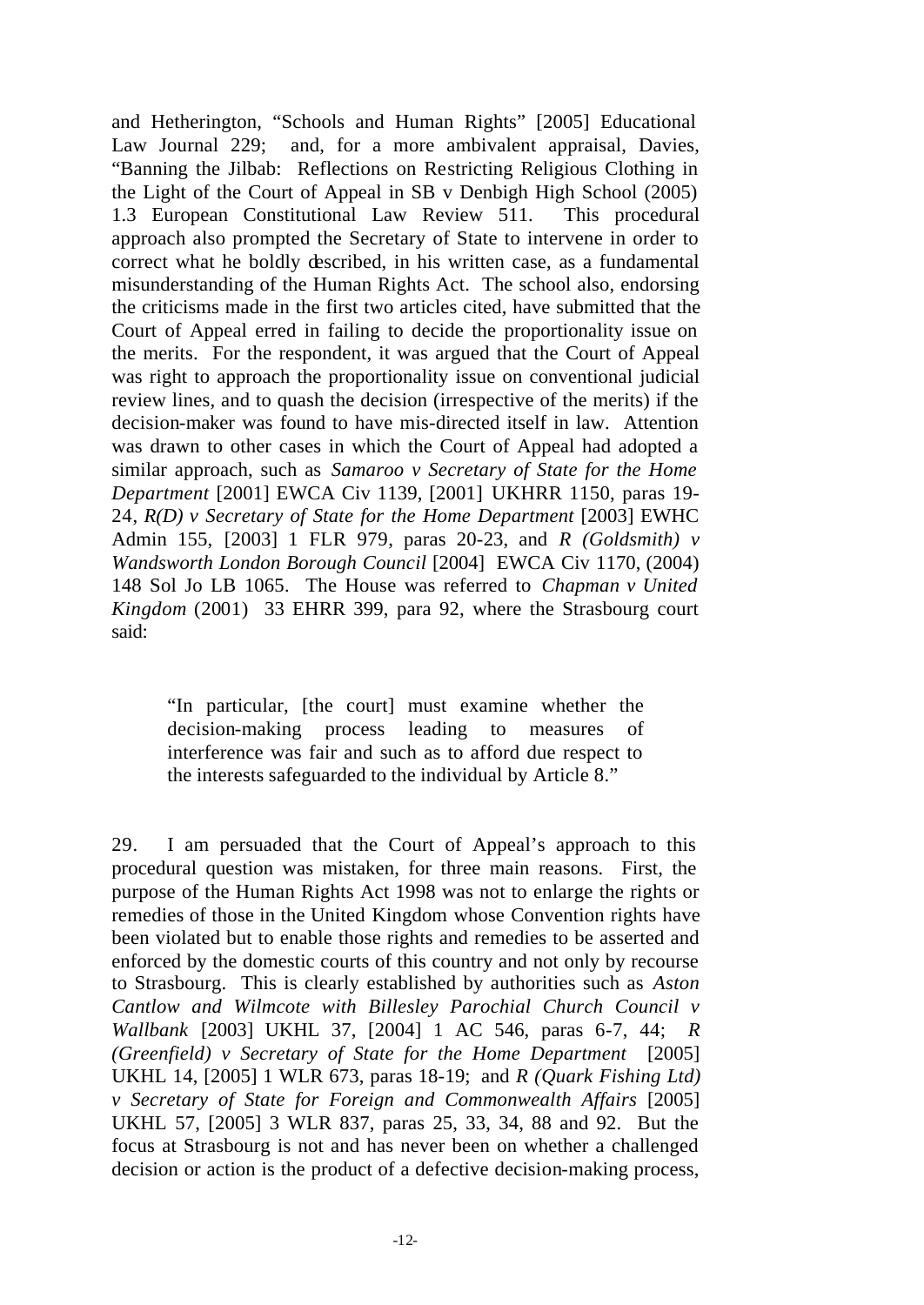but on whether, in the case under consideration, the applicant's Convention rights have been violated. In considering the exercise of discretion by a national authority the court may consider whether the applicant had a fair opportunity to put his case, and to challenge an adverse decision, the aspect addressed by the court in the passage from its judgment in *Chapman* quoted above. But the House has been referred to no case in which the Strasbourg Court has found a violation of Convention right on the strength of failure by a national authority to follow the sort of reasoning process laid down by the Court of Appeal. This pragmatic approach is fully reflected in the 1998 Act. The unlawfulness proscribed by section  $6(1)$  is acting in a way which is incompatible with a Convention right, not relying on a defective process of reasoning, and action may be brought under section 7(1) only by a person who is a victim of an unlawful act.

30. Secondly, it is clear that the court's approach to an issue of proportionality under the Convention must go beyond that traditionally adopted to judicial review in a domestic setting. The inadequacy of that approach was exposed in *Smith and Grady v United Kingdom* (1999) 29 EHRR 493, para 138, and the new approach required under the 1998 Act was described by Lord Steyn in *R (Daly) v Secretary of State for the Home Department* [2001] UKHL 26, [2001] 2 AC 532, paras 25-28, in terms which have never to my knowledge been questioned. There is no shift to a merits review, but the intensity of review is greater than was previously appropriate, and greater even than the heightened scrutiny test adopted by the Court of Appeal in *R v Ministry of Defence, Ex p Smith* [1996] QB 517, 554. The domestic court must now make a value judgment, an evaluation, by reference to the circumstances prevailing at the relevant time (*Wilson v First County Trust Ltd (No 2)* [2003] UKHL 40, [2004] 1 AC 816, paras 62-67). Proportionality must be judged objectively, by the court (*Williamson*, above, para 51). As Davies observed in his article cited above, "The retreat to procedure is of course a way of avoiding difficult questions". But it is in my view clear that the court must confront these questions, however difficult. The school's action cannot properly be condemned as disproportionate, with an acknowledgement that on reconsideration the same action could very well be maintained and properly so.

31. Thirdly, and as argued by Poole in his article cited above, pages 691-695, I consider that the Court of Appeal's approach would introduce "a new formalism" and be "a recipe for judicialisation on an unprecedented scale". The Court of Appeal's decision-making prescription would be admirable guidance to a lower court or legal tribunal, but cannot be required of a head teacher and governors, even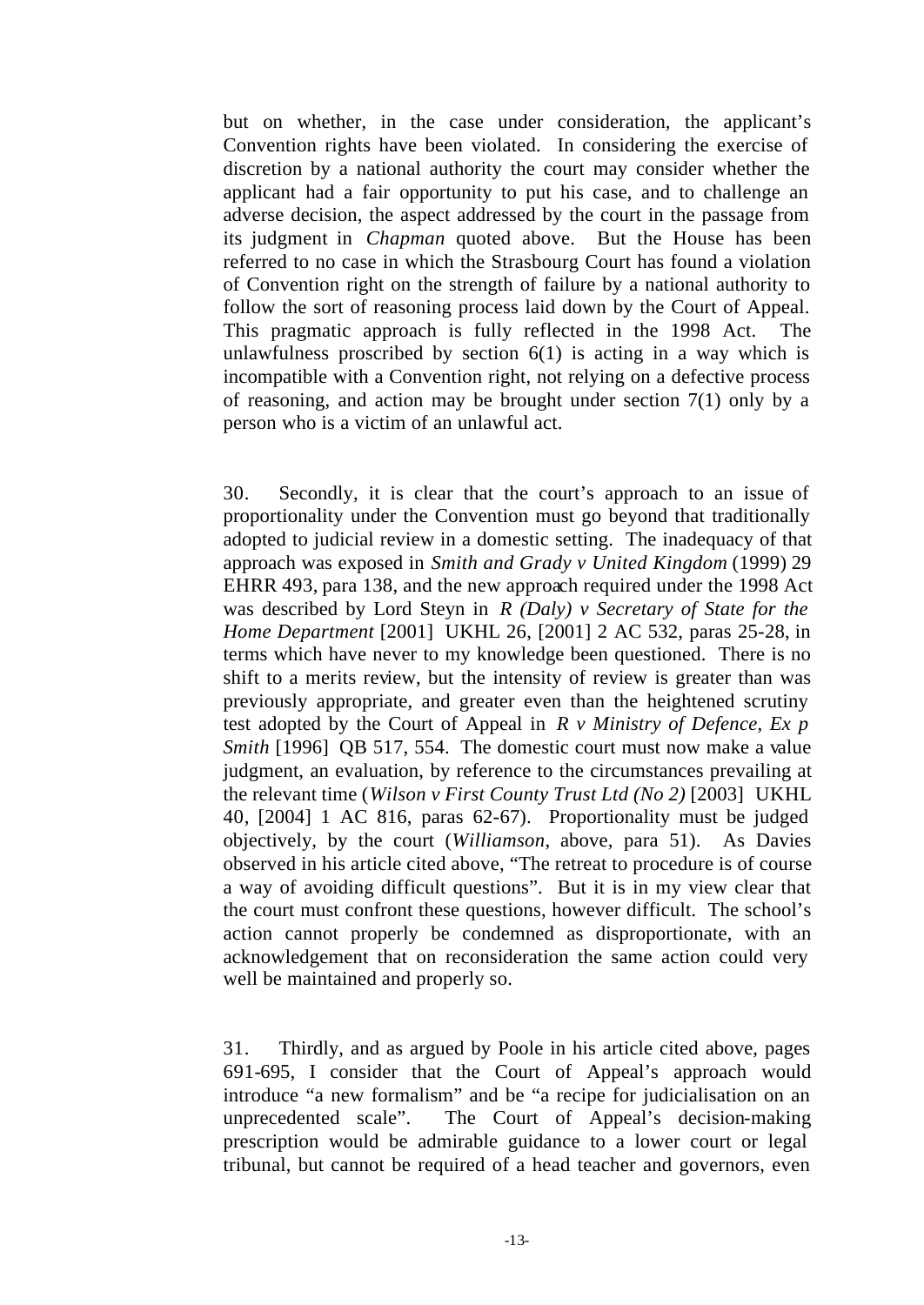with a solicitor to help them. If, in such a case, it appears that such a body has conscientiously paid attention to all human rights considerations, no doubt a challenger's task will be the harder. But what matters in any case is the practical outcome, not the quality of the decision-making process that led to it.

32. It is therefore necessary to consider the proportionality of the school's interference with the respondent's right to manifest her religious belief by wearing the jilbab to the school. In doing so we have the valuable guidance of the Grand Chamber of the Strasbourg court in *Sahin*, above, paras 104-111. The court there recognises the high importance of the rights protected by article 9; the need in some situations to restrict freedom to manifest religious belief; the value of religious harmony and tolerance between opposing or competing groups and of pluralism and broadmindedness; the need for compromise and balance; the role of the state in deciding what is necessary to protect the rights and freedoms of others; the variation of practice and tradition among member states; and the permissibility in some contexts of restricting the wearing of religious dress.

33. The respondent criticised the school for permitting the headscarf while refusing to permit the jilbab, for refusing permission to wear the jilbab when some other schools permitted it and for adhering to their own view of what Islamic dress required. None of these criticisms can in my opinion be sustained. The headscarf was permitted in 1993, following detailed consideration of the uniform policy, in response to requests by several girls. There was no evidence that this was opposed. But there was no pressure at any time, save by the respondent, to wear the jilbab, and that has been opposed. Different schools have different uniform policies, no doubt influenced by the composition of their pupil bodies and a range of other matters. Each school has to decide what uniform, if any, will best serve its wider educational purposes. The school did not reject the respondent's request out of hand: it took advice, and was told that its existing policy conformed with the requirements of mainstream Muslim opinion.

34. On the agreed facts, the school was in my opinion fully justified in acting as it did. It had taken immense pains to devise a uniform policy which respected Muslim beliefs but did so in an inclusive, unthreatening and uncompetitive way. The rules laid down were as far from being mindless as uniform rules could ever be. The school had enjoyed a period of harmony and success to which the uniform policy was thought to contribute. On further enquiry it still appeared that the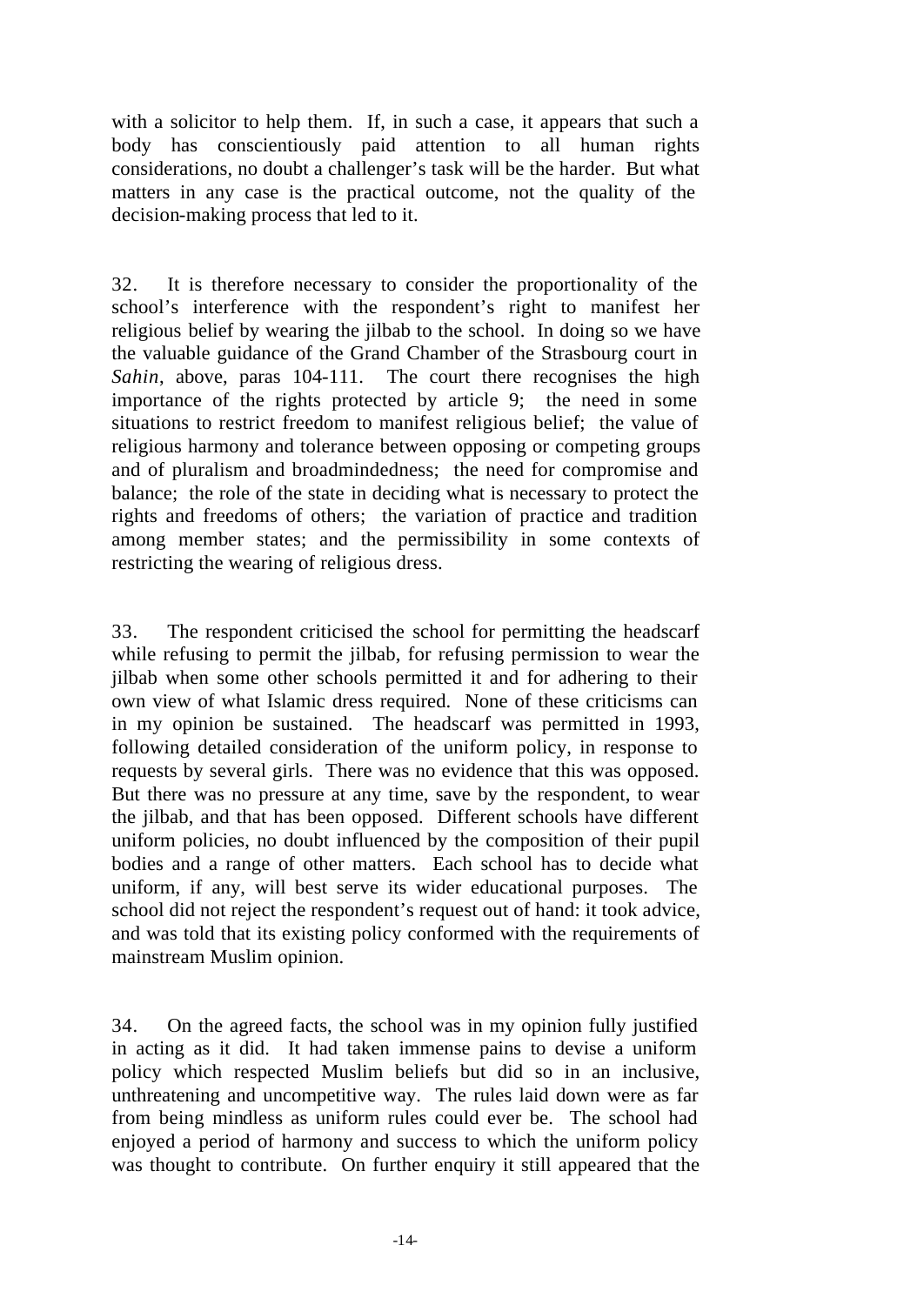rules were acceptable to mainstream Muslim opinion. It was feared that acceding to the respondent's request would or might have significant adverse repercussions. It would in my opinion be irresponsible of any court, lacking the experience, background and detailed knowledge of the head teacher, staff and governors, to overrule their judgment on a matter as sensitive as this. The power of decision has been given to them for the compelling reason that they are best placed to exercise it, and I see no reason to disturb their decision. After the conclusion of argument the House was referred to the recent decision of the Supreme Court of Canada in *Multani v Commission scolaire Marguerite-Bourgeoys* [2006] SCC 6. That was a case decided, on quite different facts, under the Canadian Charter of Rights and Freedoms. It does not cause me to alter the conclusion I have expressed.

#### *Article 2 of the First Protocol*

35. The House has considered article 2 of the First Protocol to the Convention in some detail in *Abdul Hakim Ali v Head Teacher and Governors of Lord Grey School* [2006] UKHL 14. I would refer to, but need not repeat, that analysis.

36. The question is whether, between 3 September 2002 and the date, some two years later, of the respondent's admission to another school, the appellants denied her access to the general level of educational provision available in this country. In my opinion they did not. A twoyear interruption in the education of any child must always be a subject for profound regret. But it was the result of the respondent's unwillingness to comply with a rule to which, as I have concluded, the school were entitled to adhere, and, since her religious convictions forbade compliance, of her failure to secure prompt admission to another school where her religious convictions could be accommodated.

## *Exclusion*

37. In para 60 of his judgment the judge said:

"What to my mind is abundantly clear is that the [school] earnestly and sincerely wanted the [respondent] to attend school. It put no impediment or obstacle in the way of the [respondent]. What the [school] did insist on was that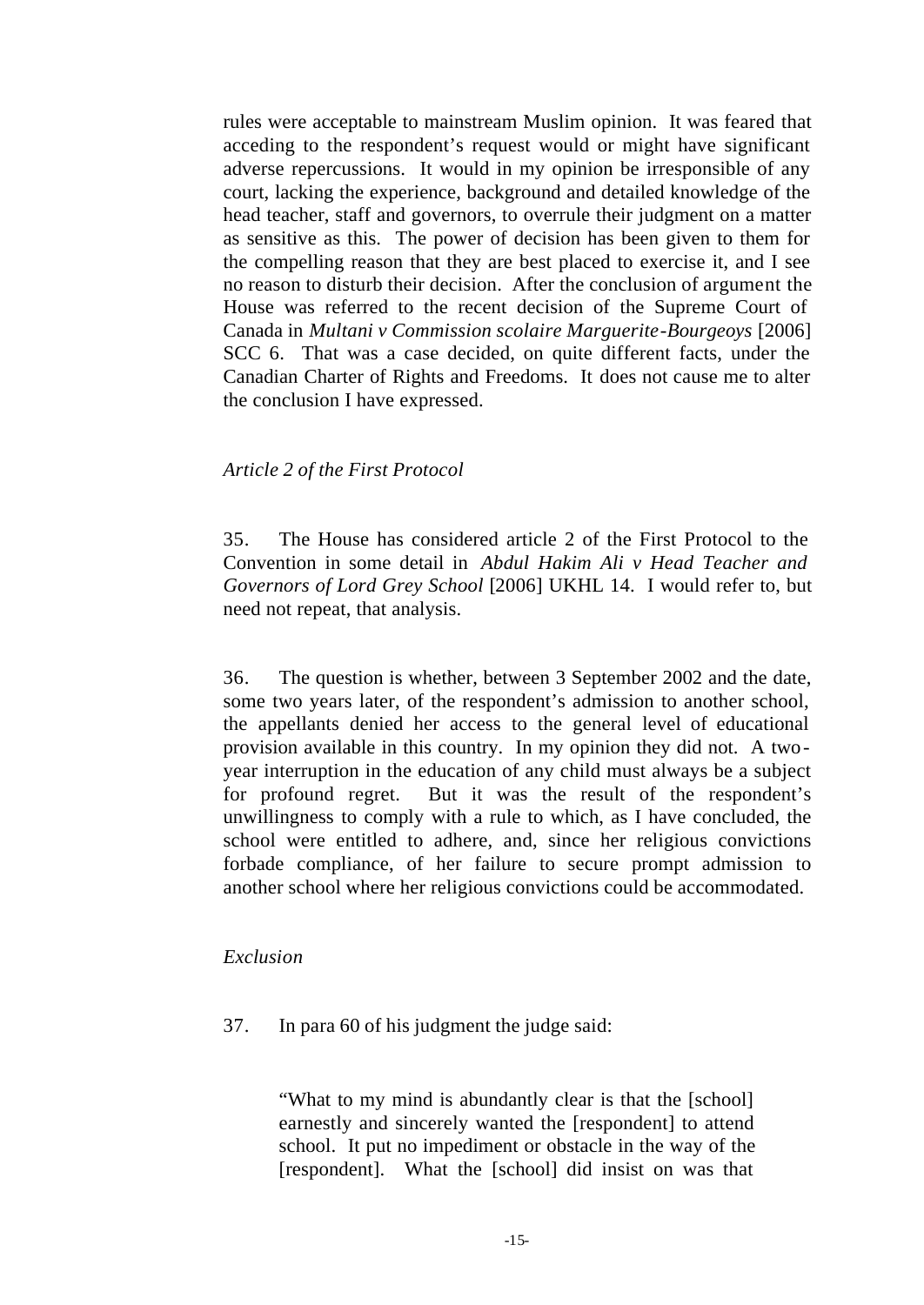when the [respondent] came to school she was dressed in accordance with the school uniform policy, as indeed she had been happy to do for the two years prior to September 2002. The reality of the situation was and still is that the [respondent], entirely of her own volition, chose not to attend Denbigh High School unless the [school] agreed to her wearing the jilbab. The [school] did not so agree. The [respondent] had a choice, either of returning to school wearing the school uniform or of refusing to wear the school uniform knowing that if she did so refuse the [school] was unlikely to allow her to attend. She chose the latter. In my judgment it cannot be said the actions or stance of the school amounted to exclusion, either formal, informal, unofficial or in any way whatsoever."

The Court of Appeal, in para 24, held that "The school undoubtedly did exclude the [respondent]". Since nothing in my opinion turns on this question I will address the question very briefly.

38. It is, however, clear that the school did not intend to exclude the respondent in the statutory sense of that word, nor believe that it was doing so. It is therefore entirely unsurprising that it did not in any way invoke the statutory procedures to which reference is made in *Ali*'*s* case. For the school the situation was analogous to that considered in *Spiers v Warrington Corporation* [1954] 1 QB 61, 66, where Lord Goddard CJ said:

"The headmistress did not suspend this child at all. She was always perfectly willing to take her in; all that she wanted was that she should be properly dressed. Suspending is refusing to admit to the school; in this case the headmistress was perfectly willing to admit the girl but was insisting that she be properly dressed."

39. To the respondent, of course, the case appeared differently: she was being effectively shut out from attending the school by the school's insistence on her compliance with an unjustified rule with which it knew she could not comply. That is not a view of the case which I have accepted, but had it been the correct view (as in another case, on quite different facts, it might) there could be force in the contention that she was, de facto, excluded. It may be, and of course one hopes, that a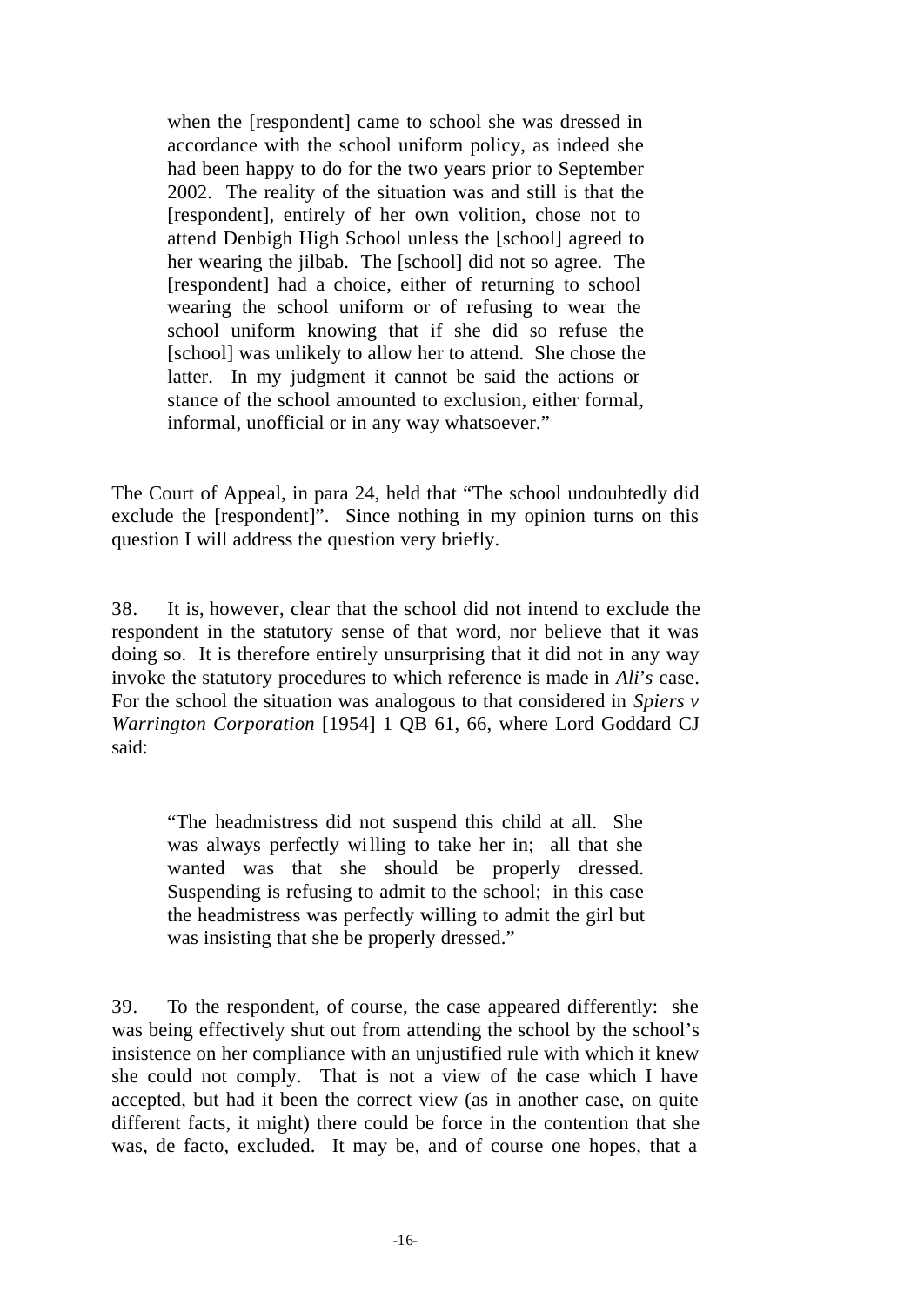situation of this kind is a very rare occurrence. I am not, however, sure that it is adequately covered by the existing rules.

40. For these reasons, and those given by Lord Hoffmann, with which I agree, I would allow the appeal, set aside the order of the Court of Appeal, and restore the order of the judge. I would invite written submissions on costs within 14 days.

## **LORD NICHOLLS OF BIRKENHEAD**

## My Lords,

41. I have had the advantage of reading in draft the speeches of my noble and learned friends Lord Bingham of Cornhill and Lord Hoffmann. Your Lordships would allow this appeal. So would I. Your Lordships' reasons are twofold: (1) the school's refusal to allow Shabina Begum to wear a jilbab at school did not interfere with her article 9 right to manifest her religion and, even if it did, (2) the school's decision was objectively justified. I agree with the second reason. I am not so sure about the first. I think this may over-estimate the ease with which Shabina could move to another, more suitable school and under-estimate the disruption this would be likely to cause to her education. I would prefer that in this type of case the school is called upon to explain and justify its decision, as did the Denbigh High School in the present case.

## **LORD HOFFMANN**

My Lords,

42. Shabina Begum, whom I shall call Shabina, is a Muslim, born in the United Kingdom to parents who came from Bangladesh. In September 2000, at the age of nearly 12, she enrolled at the Denbigh High School in Luton. It is a maintained secondary school for children of both sexes. Although the family lived outside the school's catchment area, her elder sister went there and so Shabina joined her.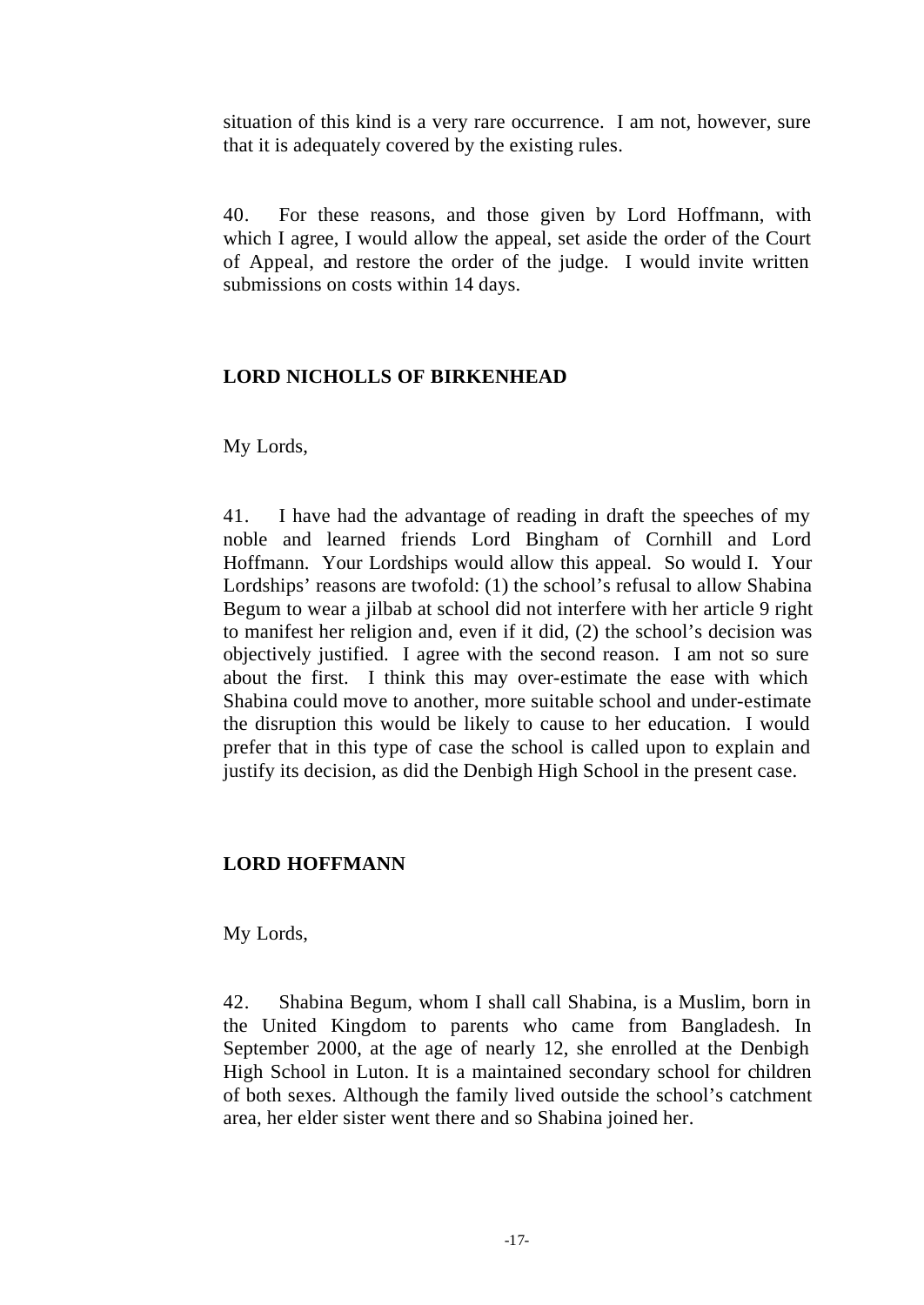43. About 80% of the children at the school are Muslim but a number of other religions and ethnic groups are represented. Yasmin Bevan, who comes from a Muslim Bengali family, has been head teacher since 1991. Under her leadership, standards of education and behaviour at the school have greatly improved. She has consistently been supported by the governors, among whom Muslims are strongly represented.

44. The head teacher considers that a school uniform promotes a sense of communal identity which helps to maintain standards. In devising a suitable uniform, the school went to immense trouble to accommodate the religious and cultural preferences of the pupils and their families. There was consultation with parents, students, staff and the Imams of the three local mosques. One version of the uniform was the shalwar kameez (or kameeze), a sleeveless smock-like dress with a square neckline, worn over a shirt, tie and loose trousers which taper at the ankles. A lightweight headscarf in navy blue (the school colour) was also permitted.

45. For her first two years at the school, Shabina wore the shalwar kameez without complaint. At some stage, however, she decided that it did not accord with her religious beliefs. It appears from the interesting discussion of Muslim theology which extends over 17 paragraphs of the judgment of Brooke LJ in the Court of Appeal that this is a minority but, among its adherents, sincerely and strongly held opinion.

46. The evidence does not make it clear when Shabina decided that wearing a shalwar kameez would be unacceptable. Her brother Shuweb Rahman says that "as Shabina became older she took an increasing interest in her religion" and through her interest in religion "discovered that the shalwar kameez was not an acceptable form of dress for Muslim women in public places." But the school administration knew nothing of her discovery until 3 September 2002, the first day of the school year, when she, escorted by her elder brother and another man, turned up at school wearing a long shapeless black gown known as a jilbab. They asked to see the head teacher. She was not available and they were referred to the assistant head teacher Mr Moore, who teaches mathematics. He, one would imagine, was having a busy morning but the men told him at length and in forceful terms that Shabina was entitled under human rights law to come to school wearing a jilbab and that unless she was admitted they would sue the school. Mr Moore told Shabina to go home and change.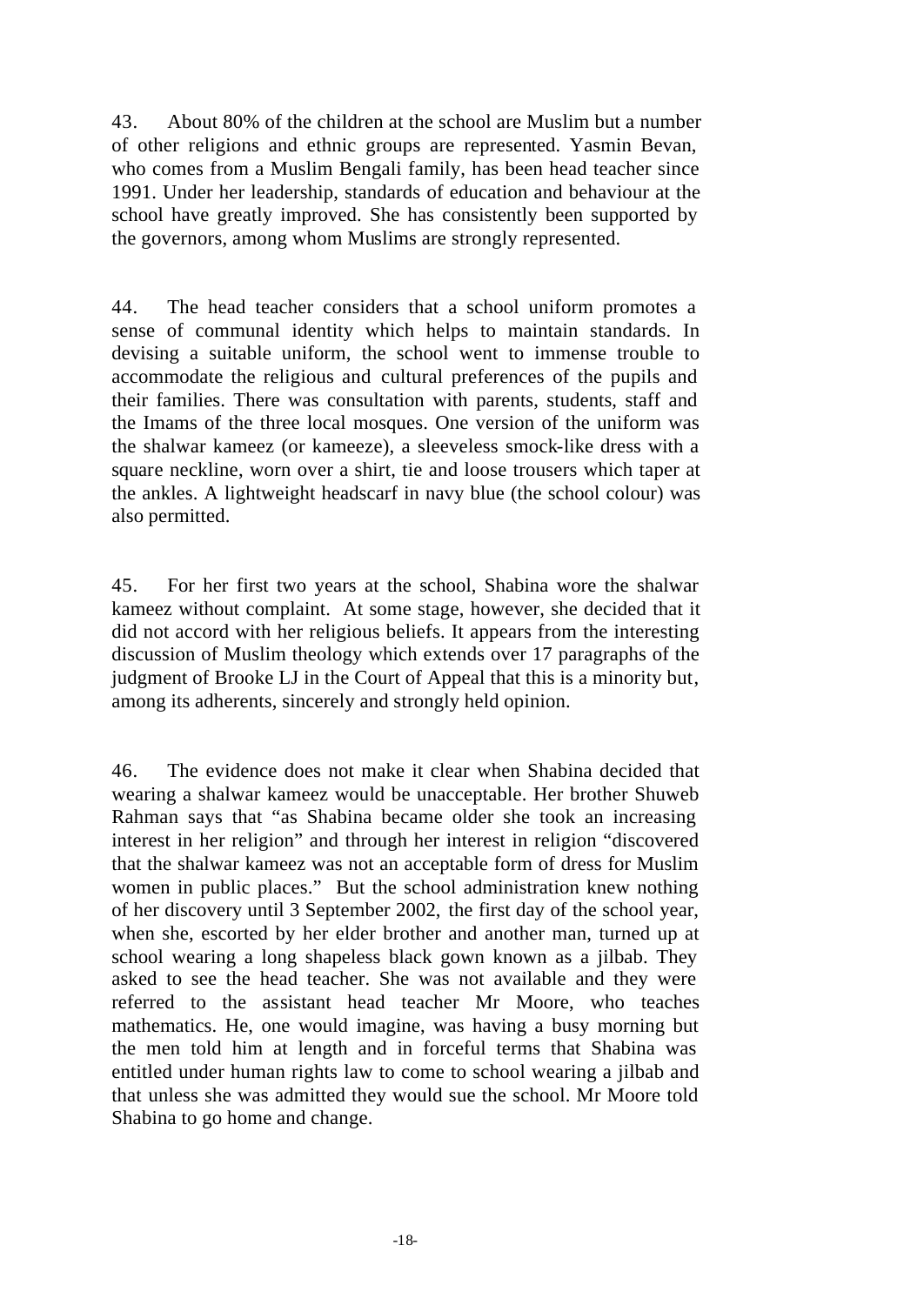47. Shabina left and did not return. The school wrote to her family explaining that she was obliged by law to attend school but would not be admitted to Denbigh High unless she wore the school uniform. The result was stalemate. There was a lengthy and fruitless correspondence between solicitors. The school said that the uniform complied with Muslim rules and Shabina's lawyers said that it did not. The Educational Welfare Officer tried unsuccessfully to persuade Shabina to accept the uniform and go back. In October 2003, when she had been out of school for a year, she applied to Challney Girls' School, a single sex school where wearing a jilbab would not have been a religious necessity. But she had left it late and the school was full. She was offered a right of appeal and the Educational Welfare Officer offered to support it but her brother says he decided that there was no point in appealing. The Educational Welfare Officer also offered to support applications to Putteridge High School and Rebia Girl's School, two other local schools where she could have worn a jilbab, but the offer was declined. Shabina remained out of school until September 2004, when she enrolled at Putteridge High School.

48. On 13 February 2004 Shabina commenced judicial review proceedings against the head teacher and governors of Denbigh High, claiming that the decision not to admit her while wearing a jilbab was unlawful because it infringed two of her Convention rights: the right to "manifest [her] religion ... in ... practice and observance" (article 9) and the right not to "be denied the right to education" (article 2 of the First Protocol). Bennett J dismissed the claim but the Court of Appeal made a declaration that her rights under article 9 had been infringed: [2005] 1 WLR 3372. The school appeals to your Lordships' House and the Secretary of State for Education and Skills has been given leave to intervene and had made submissions in support of the appeal.

49. The first question is whether Shabina's right to manifest her religion was infringed. If it was infringed, the school would have to justify the infringement on one of the grounds listed in article 9.2:

"Freedom to manifest one's religion or beliefs shall be subject only to such limitations as are prescribed by law and are necessary in a democratic society in the interests of public safety, for the protection of public order, health or morals, or for the protection of the rights and freedoms of others."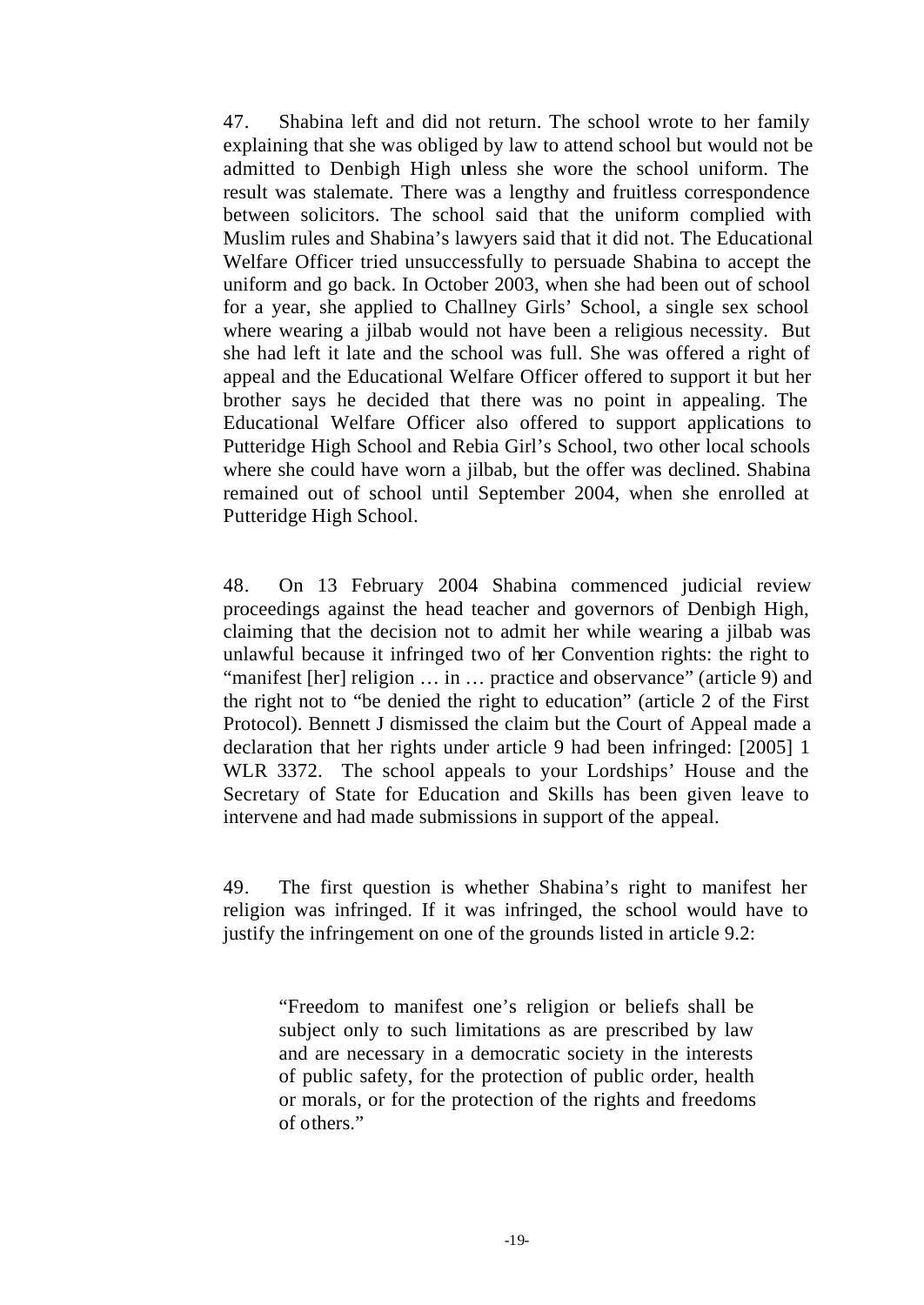On the other hand, if there was no infringement, no justification is required.

50. I accept that wearing a jilbab to a mixed school was, for her, a manifestation of her religion. The fact that most other Muslims might not have thought it necessary is irrelevant. But her right was not in my opinion infringed because there was nothing to stop her from going to a school where her religion did not require a jilbab or where she was allowed to wear one. Article 9 does not require that one should be allowed to manifest one's religion at any time and place of one's own choosing. Common civility also has a place in the religious life. Shabina's discovery that her religion did not allow her to wear the uniform she had been wearing for the past two years created a problem for her. Her family had chosen that school for her with knowledge of its uniform requirements. She could have sought the help of the school and the local education authority in solving the problem. They would no doubt have advised her that if she was firm in her belief, she should change schools. That might not have been entirely convenient for her, particularly when her sister was remaining at Denbigh High, but people sometimes have to suffer some inconvenience for their beliefs. Instead, she and her brother decided that it was the school's problem. They sought a confrontation and claimed that she had a right to attend the school of her own choosing in the clothes she chose to wear.

51. The jurisprudence of the European Court is in my opinion clear that in such circumstances there is no infringement of article 9. In *Jewish Liturgical Association Cha'are Shalom Ve Tsedek* (2000) 9 BHRC 27 an association of ultra-orthodox Jews complained that their rights under article 9 had been infringed because French law did not allow them to slaughter animals in accordance with their particular opinion of what Jewish ritual required. They could however have imported suitably slaughtered meat from Belgium or come to an agreement with the ordinary Jewish ritual slaughterers to produce meat according to their specifications. The opinion of the majority of the Grand Chamber was that there had been no infringement:

"[80] In the court's opinion, there would be interference with the freedom to manifest one's religion only if the illegality of performing ritual slaughter made it impossible for ultra-orthodox Jews to eat meat from animals slaughtered in accordance with the religious prescriptions they considered applicable."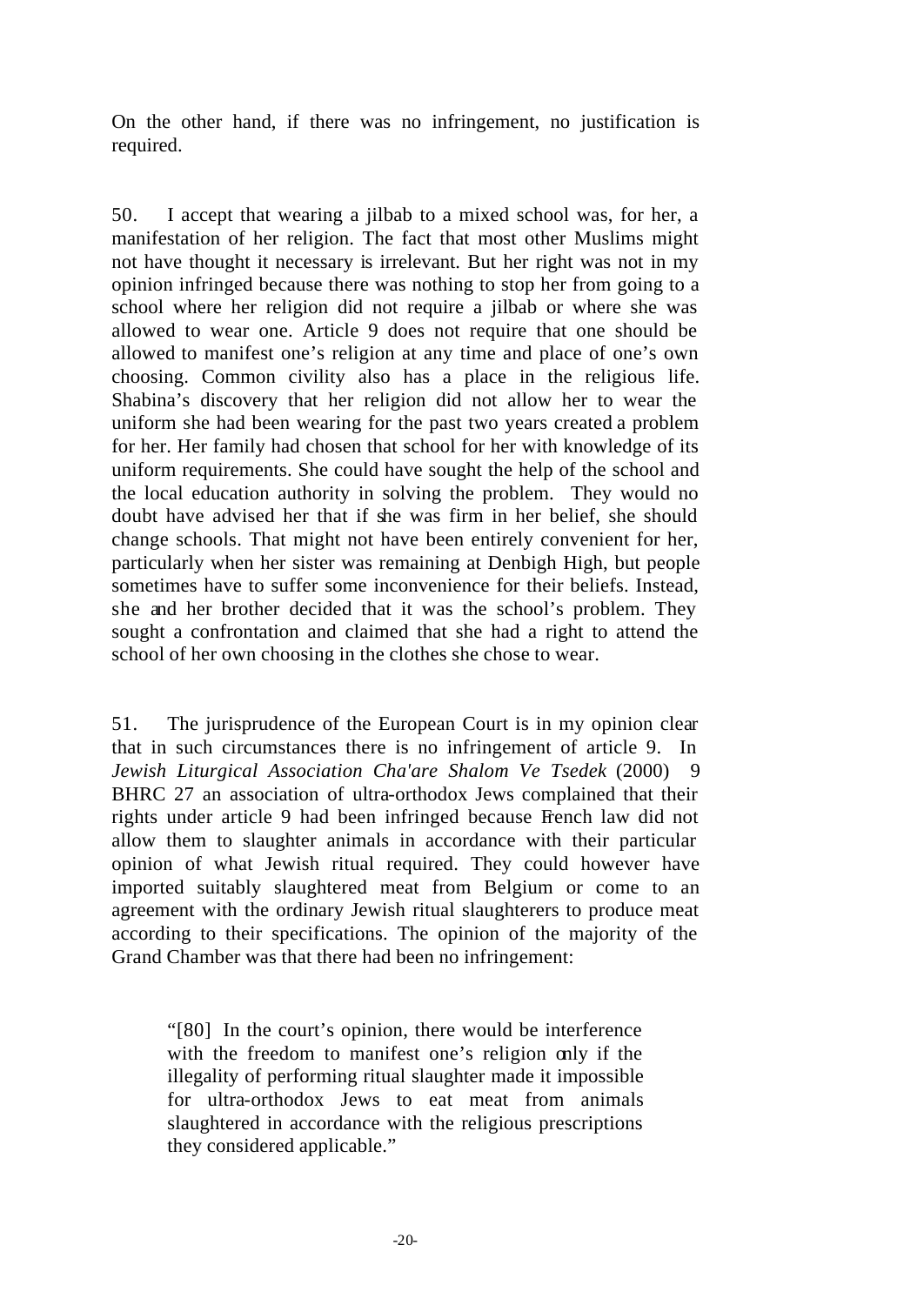52. "Impossible" may be setting the test rather high but in the present case there is nothing to show that Shabina would have even found it difficult to go to another school. Until after the failure of her application for judicial review before Bennett J on 15 June 2004 she did not seriously try because she and her family were intent upon enforcing her "rights".

53. Likewise in *Kalaç v Turkey* (1997) 27 EHRR 552 a judgeadvocate in the Turkish air force was compulsorily retired because he had involved himself in the activities of a religious sect, inconsistently with his duties under military law to guarantee the secular character of the Turkish state. The European Court found that there had been no infringement of his rights under article 9. He was free to manifest his religion in any way he pleased but not as a member of the armed forces.

54. The same expectation of accommodation, compromise and, if necessary, sacrifice in the manifestation of religious beliefs appears from the cases on employees who found their duties inconsistent with their beliefs. For example, Tuomo Kottinnen worked on the Finnish Railways. After five years he became a Seventh Day Adventist and declared that he could not work after sunset on Fridays. After several incidents when he left with the early setting of the Finnish winter sun, his employers dismissed him. The Commission held that there had been no infringement of his rights under article 9: *Kontinnen v Finland* (1996) 87 DR 68. It said (at p. 75) that "having found his working hours to conflict with his religious convictions, the applicant was free to relinquish his post." The same principle has been applied in other cases: see *Ahmad v United Kingdom* (1981) 4 EHRR 126 and *Stedman v United Kingdom* (1997) 23 EHRR CD 168. In *Copsey v WWB Devon Clays Ltd* [2005] ICR 1789, a case in which a Christian employee objected to a new shift system which involved Sunday working, the Court of Appeal examined these cases very carefully. The members of the court expressed some disquiet about the application of these cases when the employer had introduced new duties inconsistent with the practice of the employee's religion or where the manifestation of his beliefs could easily have been accommodated. I say nothing about such cases because Shabina's family had chosen to send her to a school which required uniform to be worn and her wish to manifest her religious belief could not have been accommodated without throwing over the entire carefully crafted system.

55. I therefore agree with Bennett J (at paras 73-74) that there was no infringement of Shabina's rights under article 9. In the Court of Appeal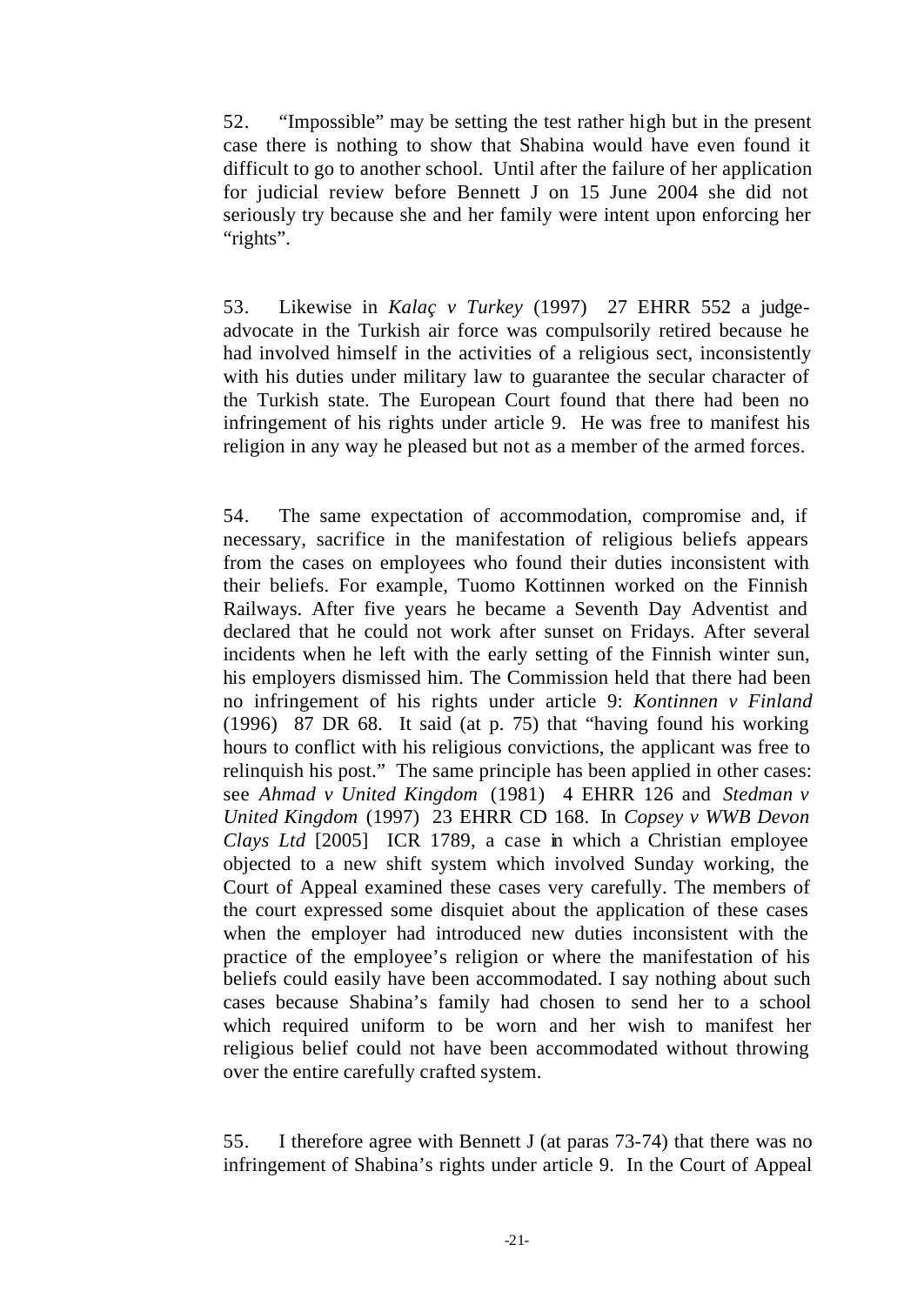Brooke LJ disagreed but did not explain why. He simply said (at para 49) that because Shabina's belief was theologically tenable, it followed that her freedom to manifest her religion was being limited and it was for the school to justify that limitation. He made no reference to any of the European cases to which I have mentioned or to the following highly relevant observations of Lord Nicholls of Birkenhead in *R (Williamson) v Secretary of State for Education and Employment* [2005] 2 AC 246, 262, para 38:

"What constitutes interference [with the manifestation of religious belief] depends on all the circumstances of the case, including the extent to which in the circumstances an individual can reasonably expect to be at liberty to manifest his beliefs in practice. In the language of the Strasbourg jurisprudence, in exercising his freedom to manifest his beliefs an individual 'may need to take his specific situation into account' see *Kalaç v Turkey* (1997) 27 EHRR 552, 564, para 27. There a judge advocate in the air force was subjected to compulsory retirement on the ground he was known to have 'unlawful fundamentalist tendencies' which infringed the principle of secularism on which the Turkish nation was founded. The court held this did not amount to an interference with his rights guaranteed by article 9. In choosing to pursue a military career Kalaç accepted of his own accord a system of military discipline which by its nature implied the possibility of limitations incapable of being placed on civilians."

56. Mummery LJ did refer to *Ahmad v United Kingdom* (1981) 4 EHRR 126 and *Stedman v United Kingdom* (1997) 23 EHRR CD 168 but distinguished them on the ground that it was not relevant to compare Shabina's position with that of an employee who was free to leave his employment. He said, at p 3391, para 84:

"It is irrelevant to the engagement of article 9 that the claimant could have changed to a school which accommodated her religious beliefs about dress. Education at the school or at another school was not a contractual choice. There was a statutory duty to provide education to the pupils. The school did not follow the proper statutory procedure for excluding her from education".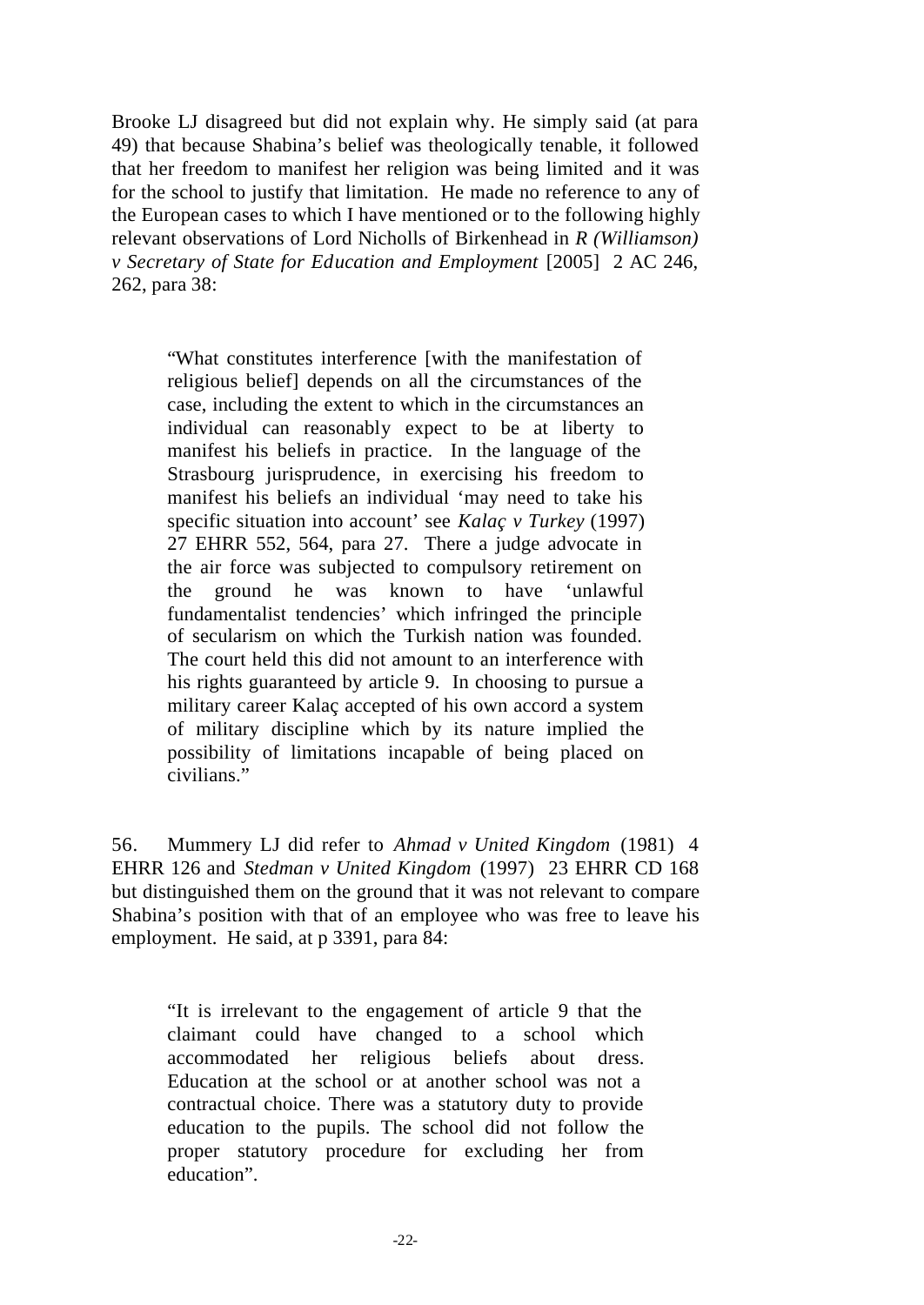57. I must admit to finding this passage confusing. What does it matter whether going to another school was a "contractual choice"? It was a choice which she could have made. It is true that there is a statutory duty to provide education, but not at any particular school: see the decision of your Lordships' House delivered today in *Abdul Hakim Ali v Head Teacher and Governors of Lord Grey School*: [2006] UKHL 14*.* As for the statutory procedure, I shall return in due course to the question of whether Shabina was "excluded" from the school. But this case has at all times been argued on the question of whether her Convention rights were infringed and not on whether there had been a failure to comply with domestic statutory procedures.

58. Even if there had been an infringement of Shabina's rights under article 9, I would, like the judge, have been of opinion that the infringement was justified under article 9.2. The school was entitled to consider that the rules about uniform were necessary for the protection of the rights and freedoms of others. Bennett J had ample material for saying (at para 90):

"Denbigh High School is a multi-cultural, multi-faith secular school. The evidence adduced on behalf of the [school]…clearly establishes that the school uniform policy promotes a positive ethos and a sense of communal identity… [T]here is no outward distinction between Muslim female pupils. Thus any division between those who wear the jilbab and those who wear the shalwar kameez is avoided. Furthermore, it is clear from the evidence that there are a not insignificant number of Muslim female pupils at Denbigh High School who do not wish to wear the jilbab and either do, or will, feel pressure on them either from inside or outside the school. The present uniform policy aims to protect their rights and freedoms…"

59. The Court of Appeal was referred to the decision of the European Court in *Sahin v Turkey* (2005) 41 EHRR 8, decided shortly after the judgment of Bennett J, which appeared strongly to support his decision. Ms Sahin was excluded from lectures and examinations in the medical school of the University of Istanbul because she insisted upon wearing an Islamic headscarf, an item of clothing forbidden by the University regulations. The Chamber presided over by Sir Nicholas Bratza unanimously dismissed the complaint. It assumed in her favour that her rights under article 9 had been infringed (there was no other Turkish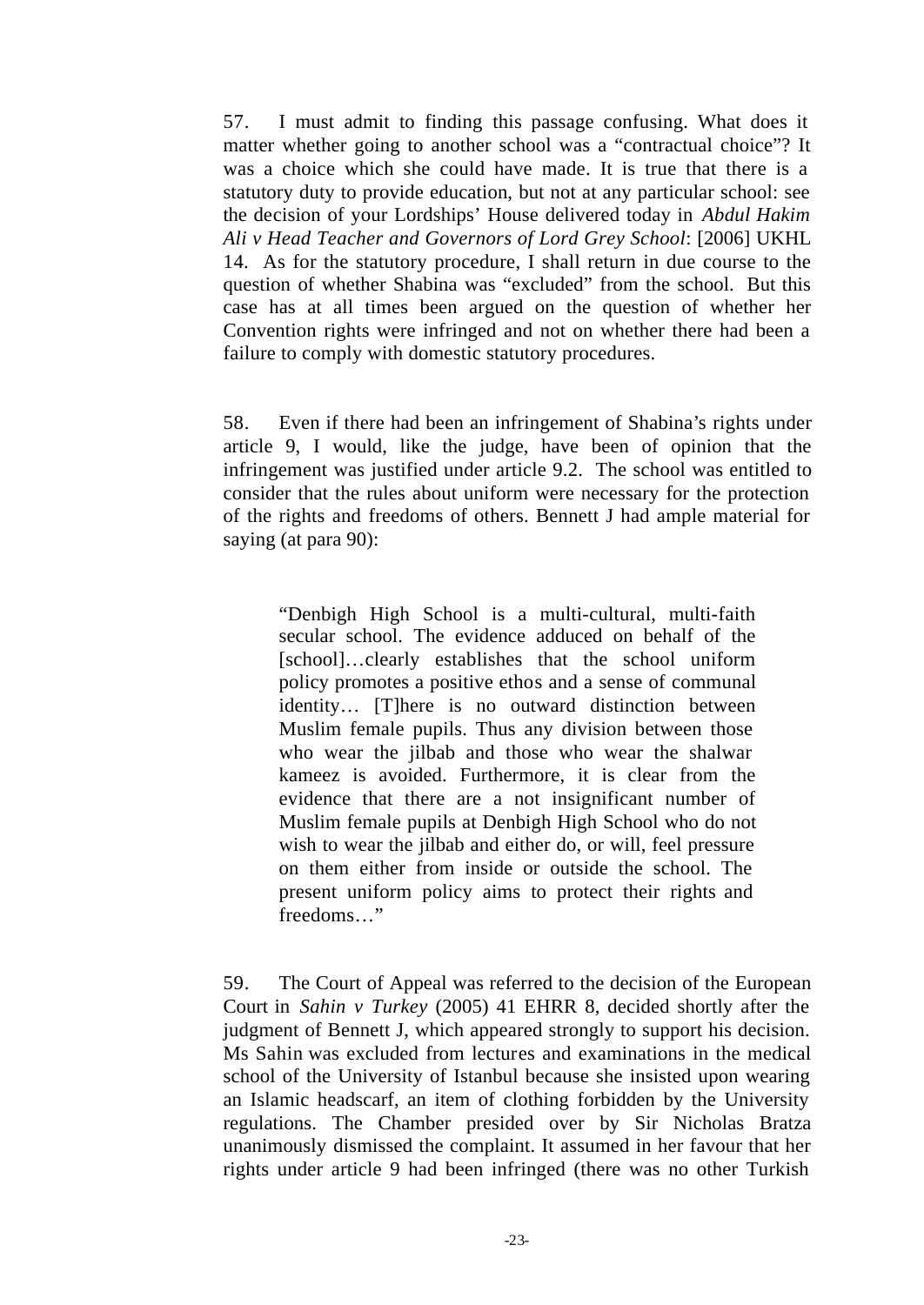university which did not have the same rule) but held that the prohibition was justified under article 9.2. The court laid stress (at p 131-132, paras 100-102) upon the margin of appreciation accorded to the national authorities:

"The Court observes that the role of the Convention machinery is essentially subsidiary. As is well established by its case law, the national authorities are in principle better placed than an international court to evaluate local needs and conditions. It is for the national authorities to make the initial assessment of the 'necessity' for an interference, as regards both the legislative framework and the particular measure of implementation...

Where questions concerning the relationship between state and religions are at stake, on which opinion in a democratic society may reasonably differ widely, the role of the national decision-making body must be given special importance. In such cases it is necessary to have regard to the fair balance that must be struck between the various interests at stake: the rights and freedoms of others, avoiding civil unrest, the demands of public order and pluralism.

A margin of appreciation is particularly appropriate when it comes to the regulation by the Contracting States of the wearing of religious symbols in teaching institutions, since rules on the subject vary from one country to another, depending on national traditions, and there is no uniform European conception of the requirements of 'the protection of the rights of others' and of 'public order'."

60. The Court went on to say that the Turkish Constitutional Court was entitled to consider the headscarf prohibition necessary to safeguard the principle of secularism which guaranteed freedom of individual conscience, equality before the law, protection from external pressures and the rights of women. Since the judgment of the Court of Appeal, the decision in *Sahin v Turkey* has been confirmed by the Grand Chamber (10 November 2005).

61. Brooke LJ considered the decision but said that the United Kingdom was very different from Turkey. It was not a secular state and had no written constitution. Schools were under a statutory duty to provide religious instruction and (unless exempted) a daily collective act of worship.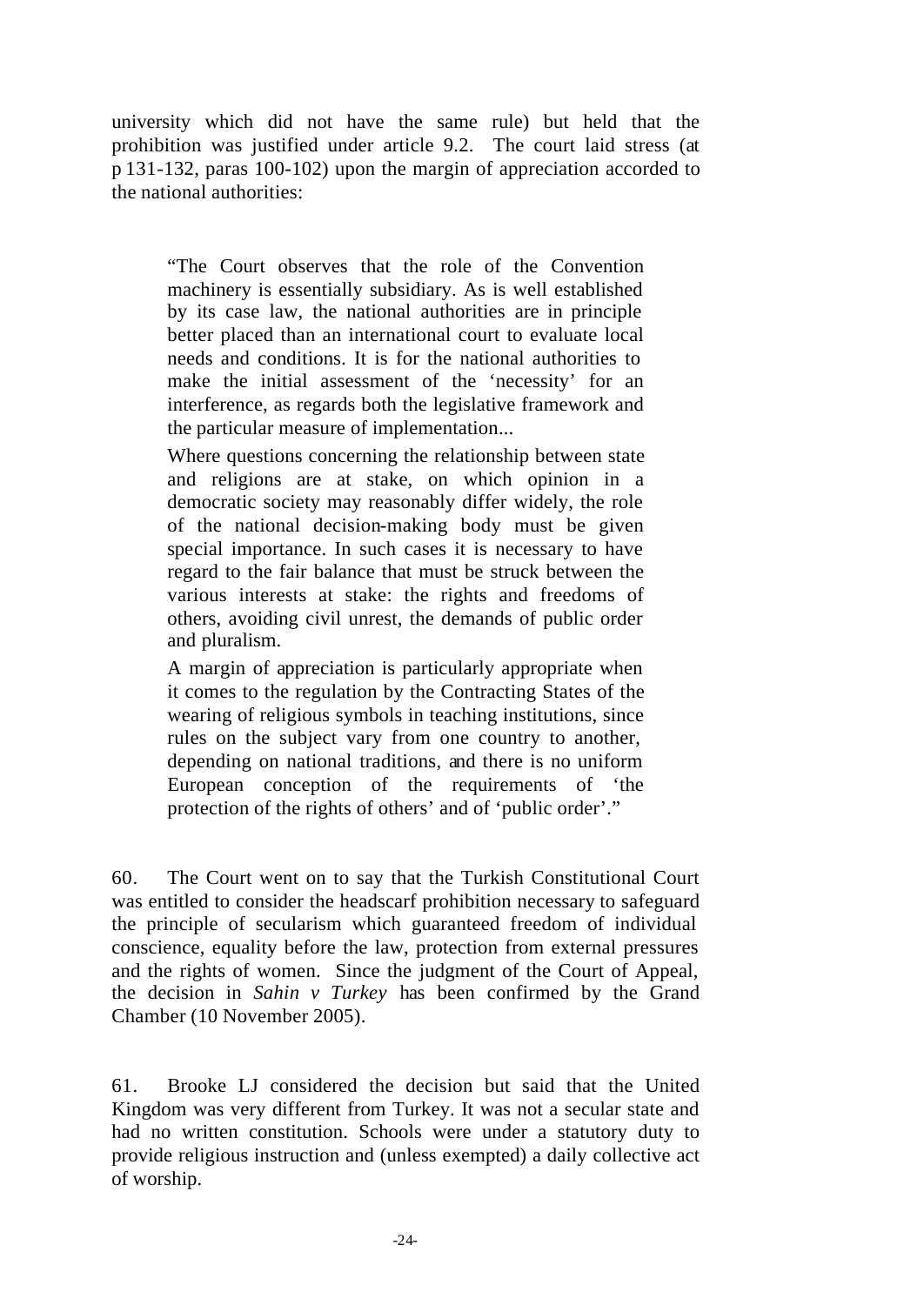62. These observations about the differences between the United Kingdom and Turkey seem to me to miss the point. Turkey has a national rule about headscarves, based on its constitution. Its justification for the assumed interference with the manifestation of religious belief was therefore considered at the national level. In the United Kingdom, there is no national rule on these matters. Parliament has considered it right to delegate to individual schools the power to decide whether to impose requirements about uniforms which may interfere with the manifestation of religious beliefs. From the point of view of the Strasbourg court, the margin of appreciation would allow Parliament to make this choice.

63. In applying the Convention rights which have been reproduced as part of domestic law by the Human Rights Act 1998, the concept of the margin of appreciation has, as such, no application. It is for the courts of the United Kingdom to decide how the area of judgment allowed by that margin should be distributed between the legislative, executive and judicial branches of government. As Lord Hope of Craighead said in *R v Director of Public Prosecutions, Ex p Kebilene* [2000] 2 AC 326, 380-381:

"The doctrine of the 'margin of appreciation' is a familiar part of the jurisprudence of the European Court of Human Rights. The European Court has acknowledged that, by reason of their direct and continuous contact with the vital forces of their countries, the national authorities are in principle better placed to evaluate local needs and conditions than an international court… This technique is not available to the national courts when they are considering Convention issues arising within their own countries. But in the hands of the national courts also the Convention should be seen as an expression of fundamental principles rather than as a set of mere rules. The questions which the courts will have to decide in the application of these principles will involve questions of balance between competing interests and issues of proportionality. In this area difficult choices may have to be made by the executive or the legislature between the rights of the individual and the needs of society. In some circumstances it will be appropriate for the courts to recognise that there is an area of judgment within which the judiciary will defer, on democratic grounds, to the considered opinion of the elected body or person whose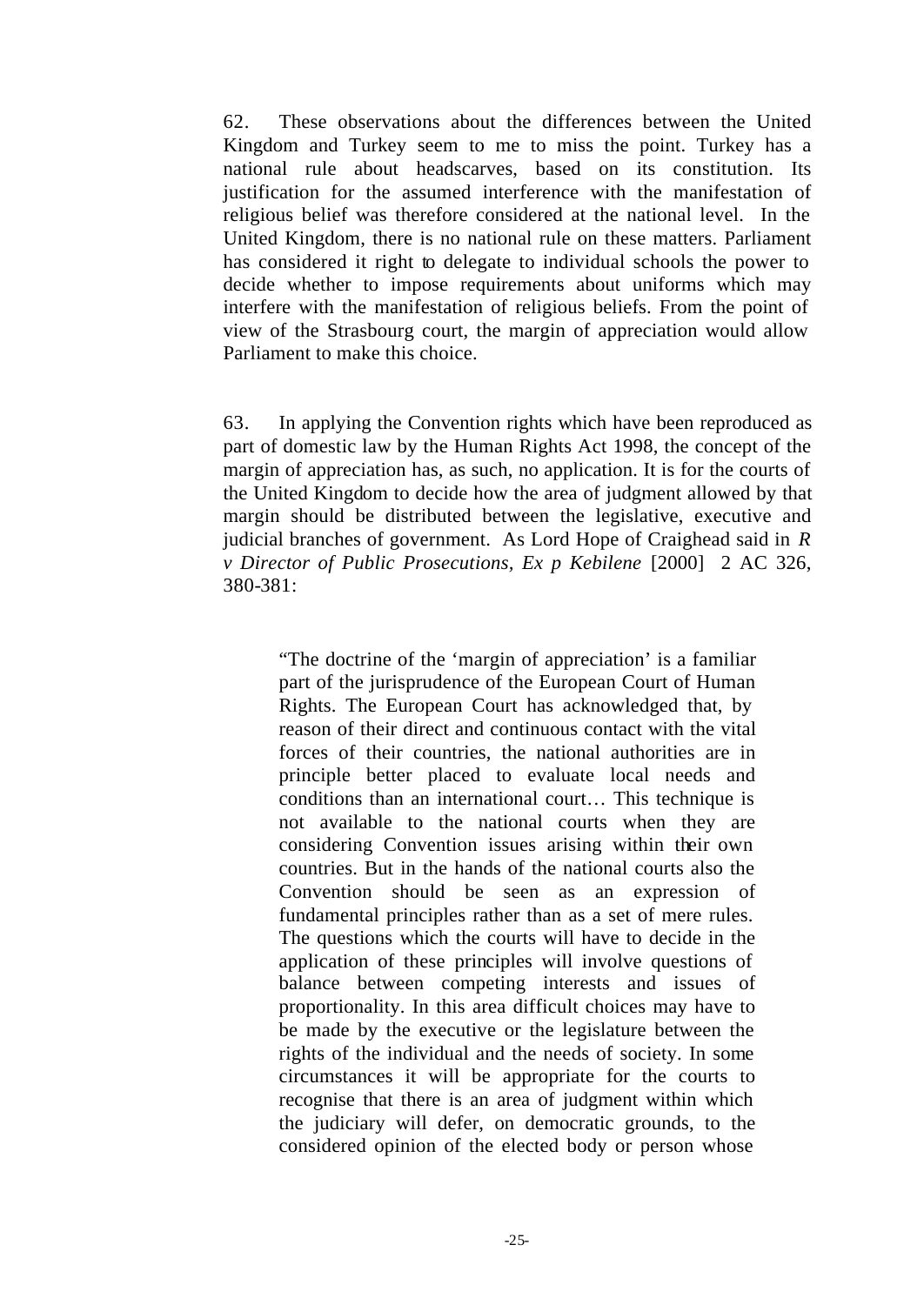act or decision is said to be incompatible with the Convention."

64. In my opinion a domestic court should accept the decision of Parliament to allow individual schools to make their own decisions about uniforms. The decision does not have to be made at a national level and national differences between Turkey and the United Kingdom are irrelevant. In applying the principles of *Sahin v Turkey* the justification must be sought at the local level and it is there that an area of judgment, comparable to the margin of appreciation, must be allowed to the school. That is the way the judge approached the matter and I think that he was right.

65. In criticizing the school's decision, Miss Booth QC (who appeared for Shabina) said that the uniform policy was undermined by Muslim girls being allowed to wear headscarves. That identified them as Muslims and it would therefore make no difference if they could wear jilbabs. But that takes no account of the school's wish to avoid clothes which were perceived by some Muslims (rightly or wrongly) as signifying adherence to an extremist version of the Muslim religion and to protect girls against external pressures. These are matters which the school itself was in the best position to weigh and consider.

66. In the end, however, the Court of Appeal did not decide that the school could not justify its uniform policy. Brooke LJ said, at para 81, that the judgment "should [not] be taken as meaning that it would be impossible for the school to justify its stance if it were to reconsider its uniform policy in the light of this judgment". But he thought that the school had infringed Shabina's rights under article 9 because it had not reached its decision by an appropriate process of reasoning. It should have set itself an examination paper with the following questions:

- 1. Has the claimant established that she has a relevant Convention right which qualifies for protection under article 9(1)?
- 2. Subject to any justification that is established under article 9.2, has the Convention right been violated?
- 3. Was the interference with her Convention right prescribed by law in the Convention sense of that expression?
- 4. Did the interference have a legitimate aim?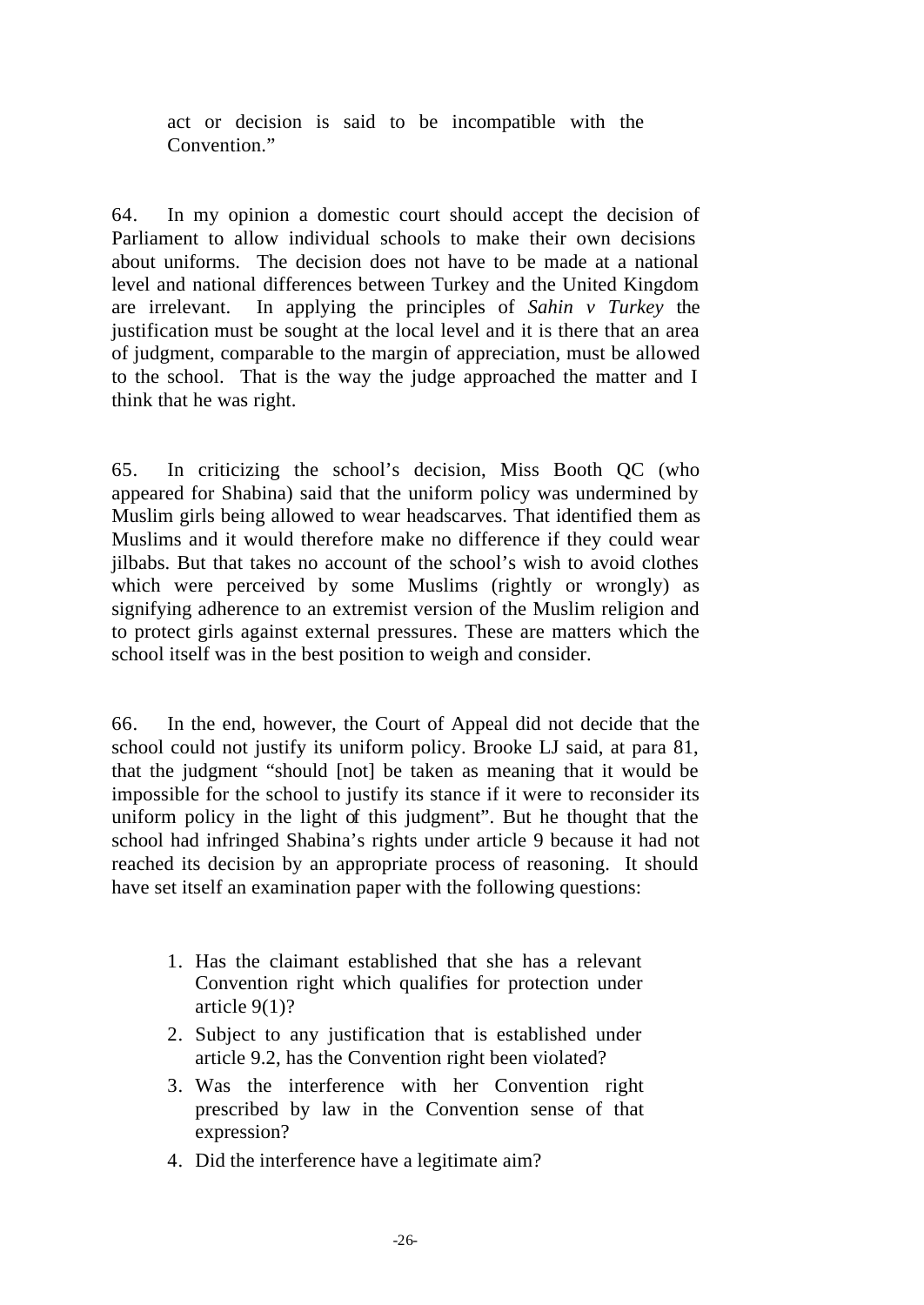- 5. What are the considerations that need to be balanced against each other when determining whether the interference was necessary in a democratic society for the purpose of achieving that aim?
- 6. Was the interference justified under article 9.2?

67. The school's method of working out the problem, as disclosed in the witness statements filed on its behalf, did not suggest that it had adopted this procedure at all. It had decided that a uniform policy was in the general interests of the school and then tried to devise a uniform which satisfied as many people as possible and took into account their different religions. When Shabina refused to wear the uniform, they did not "explore the reasons why [she] sincerely believed that she must wear [the jilbab]". They simply said that the policy was in place and that if she wanted to come to school she must wear the uniform.

68. Quite apart from the fact that in my opinion the Court of Appeal would have failed the examination for giving the wrong answer to question 2, the whole approach seems to me a mistaken construction of article 9. In domestic judicial review, the court is usually concerned with whether the decision-maker reached his decision in the right way rather than whether he got what the court might think to be the right answer. But article 9 is concerned with substance, not procedure. It confers no right to have a decision made in any particular way. What matters is the result: was the right to manifest a religious belief restricted in a way which is not justified under article 9.2? The fact that the decision-maker is allowed an area of judgment in imposing requirements which may have the effect of restricting the right does not entitle a court to say that a justifiable and proportionate restriction should be struck down because the decision-maker did not approach the question in the structured way in which a judge might have done. Head teachers and governors cannot be expected to make such decisions with textbooks on human rights law at their elbows. The most that can be said is that the way in which the school approached the problem may help to persuade a judge that its answer fell within the area of judgment accorded to it by the law.

69. I can be brief in dealing with the claim of denial of the right to education guaranteed by article 2 of the First Protocol. As your Lordships have decided today in *Abdul Hakim Ali v Head Teacher and Governors of Lord Grey School* [2006] UKHL 14, that article confers no right to go to any particular school. It is infringed only if the claimant is unable to obtain education from the system as a whole. In the present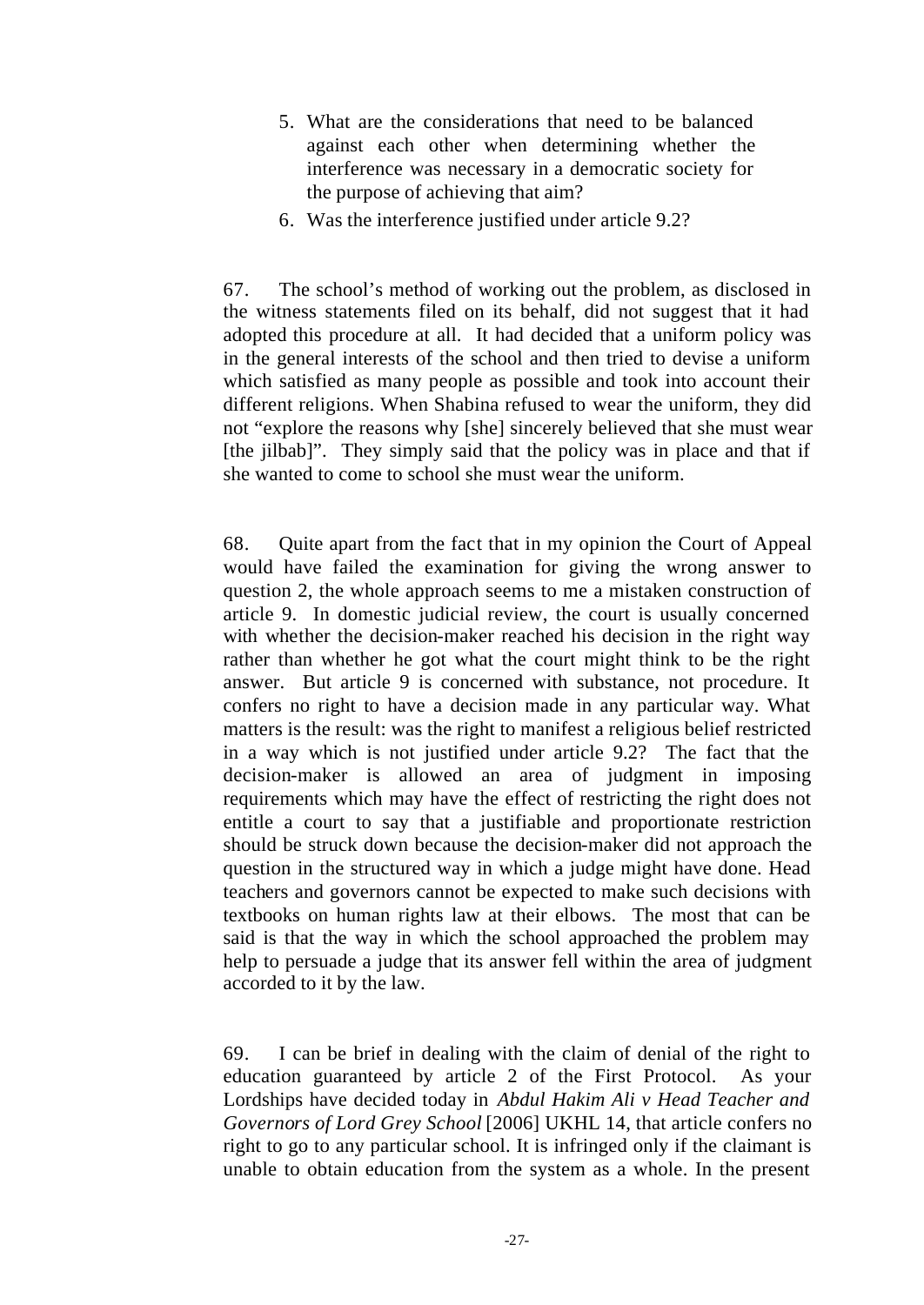case, there is nothing to suggest that Shabina could not have found a suitable school if she had notified her requirements in good time to the local education authority.

70. Finally, there was some debate over whether it could be said that Shabina was "excluded" from Denbigh High. "Exclusion" is a term of art in English education law because there is a code (now contained in the the Education (Pupil Exclusions and Appeals) (Maintained Schools) (England) Regulations 2002 (SI 2002/3178)) which must be followed before a child can be excluded from a school "on disciplinary grounds". That code was not followed in the present case and I have discussed in my speech in the *Abdul Hakim Ali* case the difficulties of applying it in cases which do not involve the straightforward commission of a disciplinary offence. In the present case, for example, the school did not think it appropriate to take steps to exclude Shabina under the code because they did not want to exclude her. They wanted her to come wearing her uniform. But I do not need to discuss whether it should have been applied because, as I have said when discussing the judgment of Mummery LJ in the Court of Appeal, no one in this case has suggested that it was about anything except Convention rights or that compliance with the code was relevant to whether those rights had been infringed or not.

71. I would therefore allow the appeal and restore the judgment of Bennett J.

## **LORD SCOTT OF FOSCOTE**

My Lords,

72. I find myself unable to accept that the respondent, Shabina Begum, was subjected to an unlawful exclusion from school. Nor can I accept that her school's refusal to allow her to attend school dressed in a jilbab denied her "the right to education" (see article 2 of the First Protocol to the Convention) or was an infringement of her right to manifest her religion or beliefs (see article 9 of the Convention). To explain these conclusions I must refer to some of the facts of the case.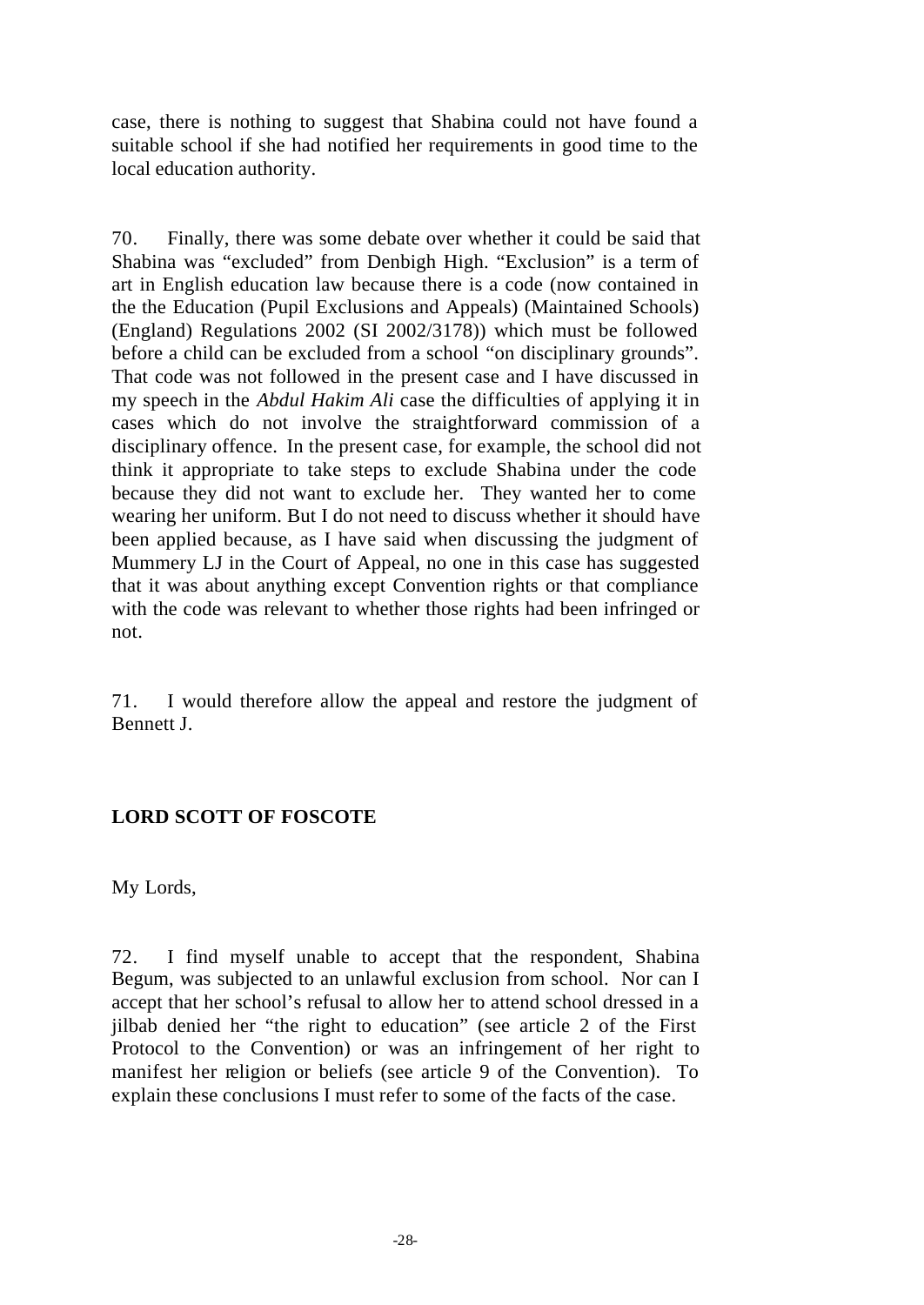73. Let me start with the school, Denbigh High School in Luton. It is a maintained secondary school whose pupils, both boys and girls, range from 11 to 16 years of age. Most of the pupils are Moslem and most are of Bangladeshi or Pakistani heritage. The remainder are of diverse religious groups and heritages. In 1993 90 per cent of the pupils were Moslem. In 2004, when the present proceedings were begun 79 per cent of the pupils were Moslem. The school is a secular school. But it is not open to doubt that very many of its pupils, and their parents, will be believing and practising adherents to the Moslem faith.

74. It is, therefore, appropriate that Moslems are well represented in the management structure of the school. When the present proceedings were begun four out of six parent governors were Moslem, three of the LEA governors were Moslem and the Chair of the Luton Council of Mosques was a Community Governor. Moreover the head teacher, Mrs Yasmin Bevan, who had been appointed in 1991, was born into a Bengali Moslem family and brought up in the sub-continent before moving to this country. It is agreed that the school "makes a significant contribution to social cohesion in a catchment area that is racially, culturally and religiously diverse" (para 4 of the agreed Statement of Facts) and that "the School uniform has contributed to social cohesion and harmony amongst pupils, who are from a very wide range of faiths and backgrounds" (para 10 of the agreed Statement of Facts).

75. The head teacher's background confirms she well understands the Moslem dress code for women. This understanding has no doubt played a part in her approach to the school uniform that the girls at the school should wear. Her approach is set out in paragraph 6 of the agreed Statement of Facts.

"The head teacher believes that a school uniform forms an integral part of the school's drive for high standards and continuous improvement. It was designed carefully to take account of a range of considerations and to be inclusive in serving the needs of a diverse community. … It also ensures that students do not feel disadvantaged because they cannot afford the latest designer clothes and makes them less vulnerable to being teased because of the clothes they are wearing."

76. Before a prospective pupil starts at the school, the pupil and his or her parents are given a careful explanation of the school uniform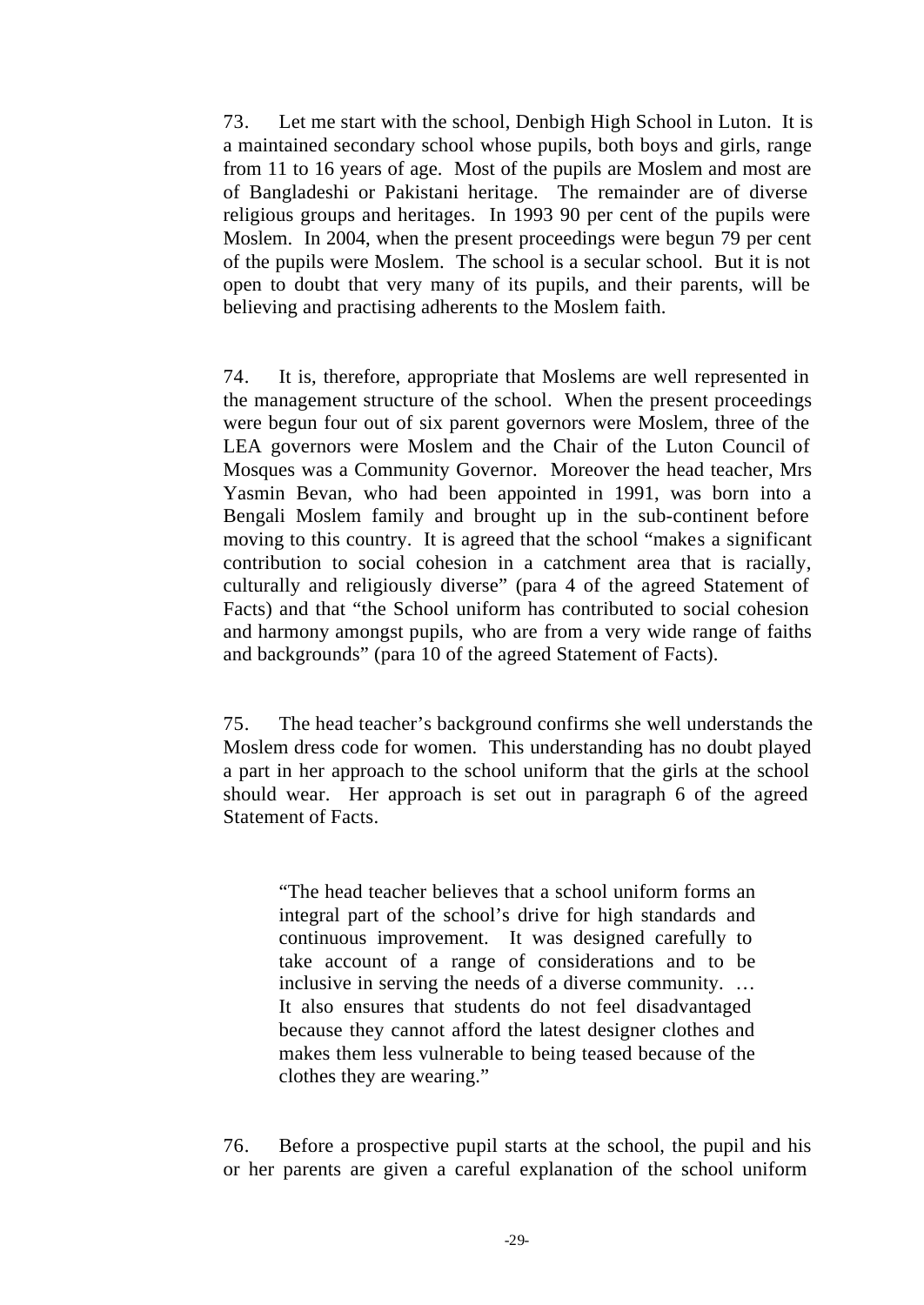policy. The school uniform requirements are spelled out in written, and graphic, form. One of the documents provided to prospective parents is entitled "Does Denbigh have a school uniform" and says that

"All pupils must wear: V-neck jumper (available only from school) School Tie (available only from school) Plain white shirt Black shoes and, in relation to girls, that

> "Girls should wear either navy blue trousers or an A line or pleated knee length navy skirt or navy blue shalwar kameeze (made to the school pattern)."

Another document gives more details about the shalwar kameeze

"Shalwar: tapered at the ankles, not baggy. Kameeze: between knee and mid-calf length, not gathered or flared. Fabric must be cotton or poplin not shiny, silky or crinkly"

and also about headscarves

"Girls who wish to wear headscarves may do so as long as they conform to the requirements listed below:

- 1. The fabric should be lightweight and navy blue.
- 2. The headscarves should cover the head, be folded under the chin, taken round to the back of the neck and the ends tucked in, this conforms to health and safety requirements.
- 3. Headscarves should be worn so that the collar and tie can be seen."

77. The details of the items of school uniform to be worn by the female pupils at the school make it apparent that considerable thought had been given to what would be suitable. The shalwar kameeze,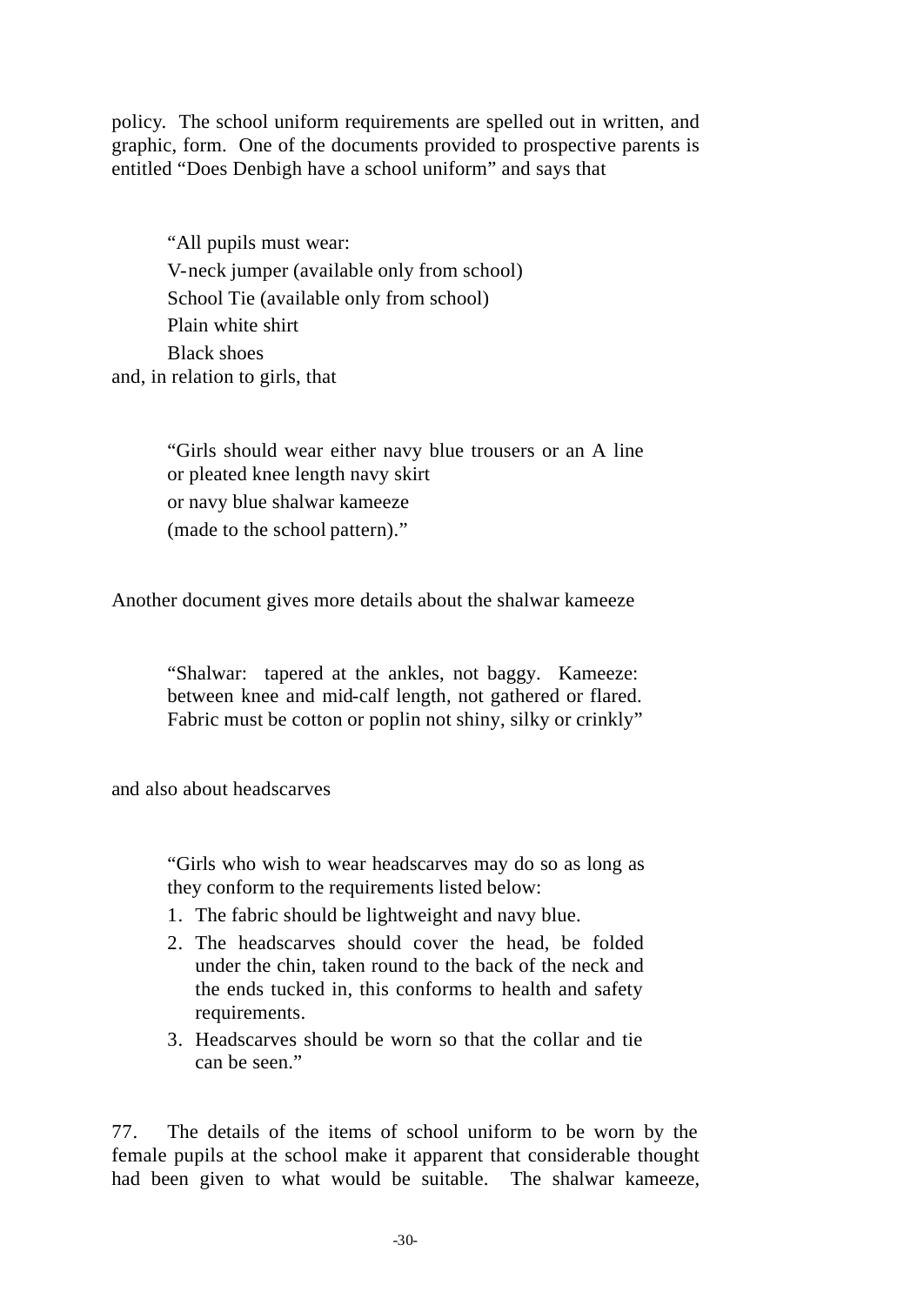coupled with a headscarf, was obviously intended to cater for the dress requirements of 11 to 16 year old Moslem girls. The shalwar kameeze was confirmed in 1993, following a working party report, as a suitable school uniform for Moslem girls, or for any other female pupils who chose to wear it. The specific design of the shalwar kameeze school uniform was approved by the school governors after consultation with pupils, parents, staff and the Imams of three local mosques. There was no suggestion that the uniform did not conform to the Islamic dress code.

78. The respondent, Sabina, was born in September 1988. Her father died in 1992 and when she entered the school in September 2000 she was living with her mother (who was unable to speak English and who died in 2004) and an elder brother and sister. The family home was outside the school's catchment area but the family decision to send her to Denbigh High was, I expect, attributable at least in part to the fact that her sister was already a pupil at the school. For two years after her entry to the school in September 2000 Shabina wore the shalwar kameeze school uniform. So too, it may be assumed, did her sister during the whole of her (the sister's) time at the school. There is no evidence of any complaint to the school being made by either of them about the uniform. Nor is there any evidence of whether, during those first two years, Shabina wore the authorised headscarf as a complement to the shalwar kameeze.

79. On 3 September 2002, the first day of the new school year, Shabina arrived at the school wearing not the shalwar kameeze but a jilbab. She was accompanied by her brother and another young man. The two men insisted that Shabina be allowed to attend school wearing the jilbab, a long shapeless dress ending at the ankle and designed to conceal the shape of the wearer's arms and legs. A jilbab is worn by many mature Moslem women in order to comply with their understanding of Koranic injunctions regarding women's dress. The two men addressed their insistence to Mr Moore, the assistant head teacher. His evidence was that their insistence verged on the threatening. It is common ground that they supported their insistence by speaking of human rights and legal proceedings. But Mr Moore told Shabina to go home, change into the proper school uniform and return to school properly dressed. The agreed Statement of Facts records that "The three went away, with the young men saying that *they* were not prepared to compromise over the issue" (para 16, emphasis added).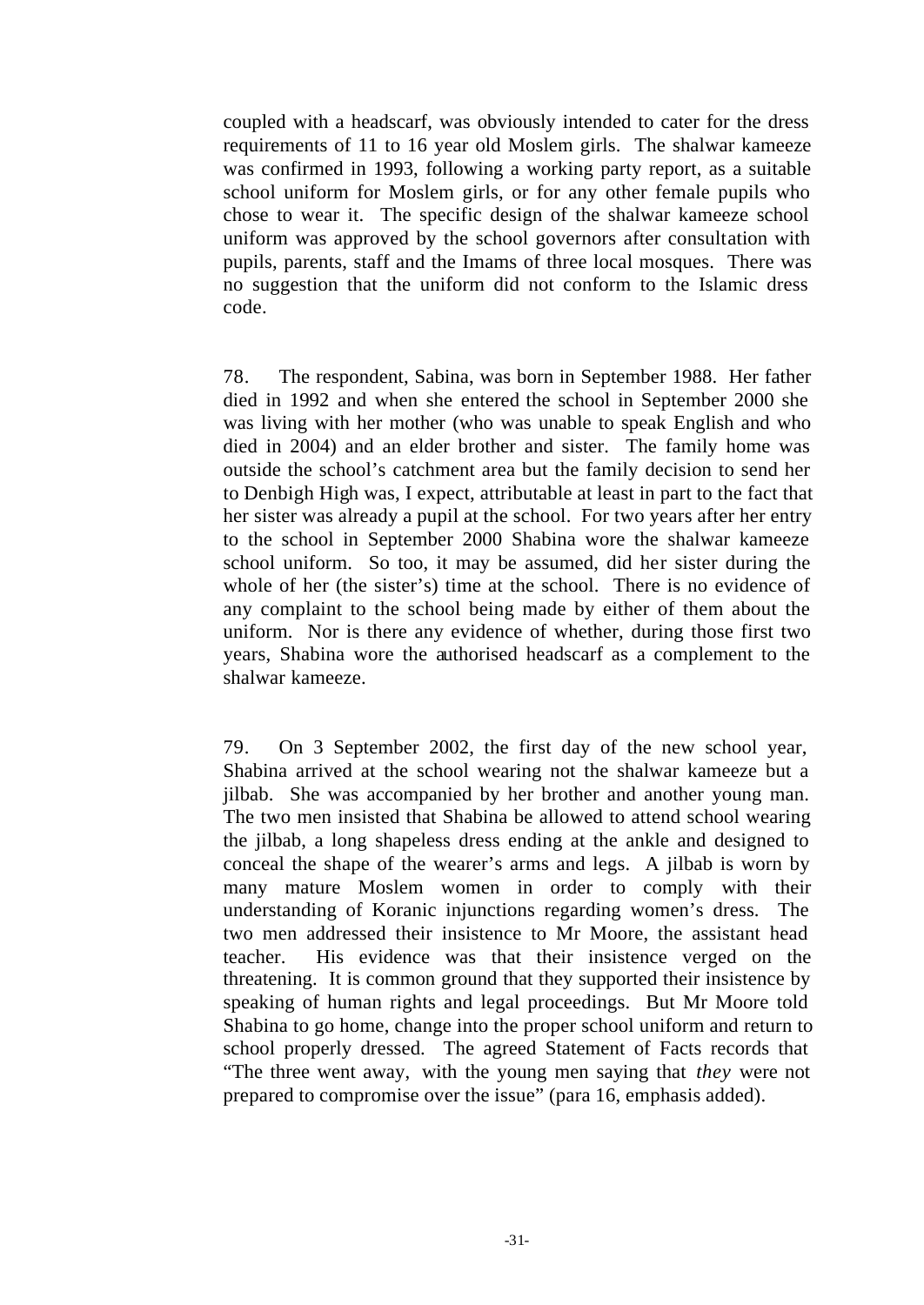80. The quite unnecessarily confrontational character of the arrival at the school on 3 September 2002 of Shabina and the two men is evident. Shabina was a girl of 13, some two weeks short of her fourteenth birthday. It may be accepted, for there is no challenge, that she had a genuine belief that the tenets of Islam required her, in her approach to womanhood, to wear a jilbab when in public and that the school shalwar kameeze did not suffice. But she and her family knew very well of the school uniform rules and had had the long summer holiday to discuss with the school her (or their) doubts about the suitability of the shalwar kameeze. The confrontational nature of the peremptory manner in which the jilbab issue was raised with the school, a manner which is very unlikely to have been chosen by Shabina, not yet 14 years of age, set the tone for how the issue then developed.

81. On the same day Mrs Bevan, having been informed of the incident, wrote to Shabina's mother and brother encouraging Shabina to attend school wearing correct school uniform. But when a member of the School Support Team telephoned on the following day, 4 September, she was told that Shabina had seen her solicitor and was going to sue the school. And the following day, when Mr Moore telephoned to ask why Shabina was not at school, he was told by Shabina's brother that he, the brother, was not prepared to let her attend school unless she was allowed to wear a jilbab. Later in the month, when Shabina had still not returned to school, the matter was referred to the Education Welfare Service (the "EWS") who made a number of efforts to get Shabina back into the school. But these efforts all foundered on the rock of the insistence by Shabina and her family that Shabina would not return unless allowed to wear the jilbab.

## *"Exclusion" from school*

82. The first question is whether, in the circumstances I have described, Shabina was subjected to an exclusion from school that was unlawful under ordinary domestic law. Sections 64 to 68 of the School Standards and Framework Act 1998 deal with exclusions of pupils from school on disciplinary grounds. Procedures are prescribed which must be followed if the exclusion is to be lawful. In the opinion I prepared in the *Ali* appeal, heard immediately before this appeal was heard and by the same appellate committee, I expressed the view that Mr Ali had not been subjected to a section 64 exclusion because the decision to keep him away from school had not been taken on disciplinary grounds. The present case is different. The decision not to allow Shabina to attend school unless she was prepared to wear the school uniform was, in my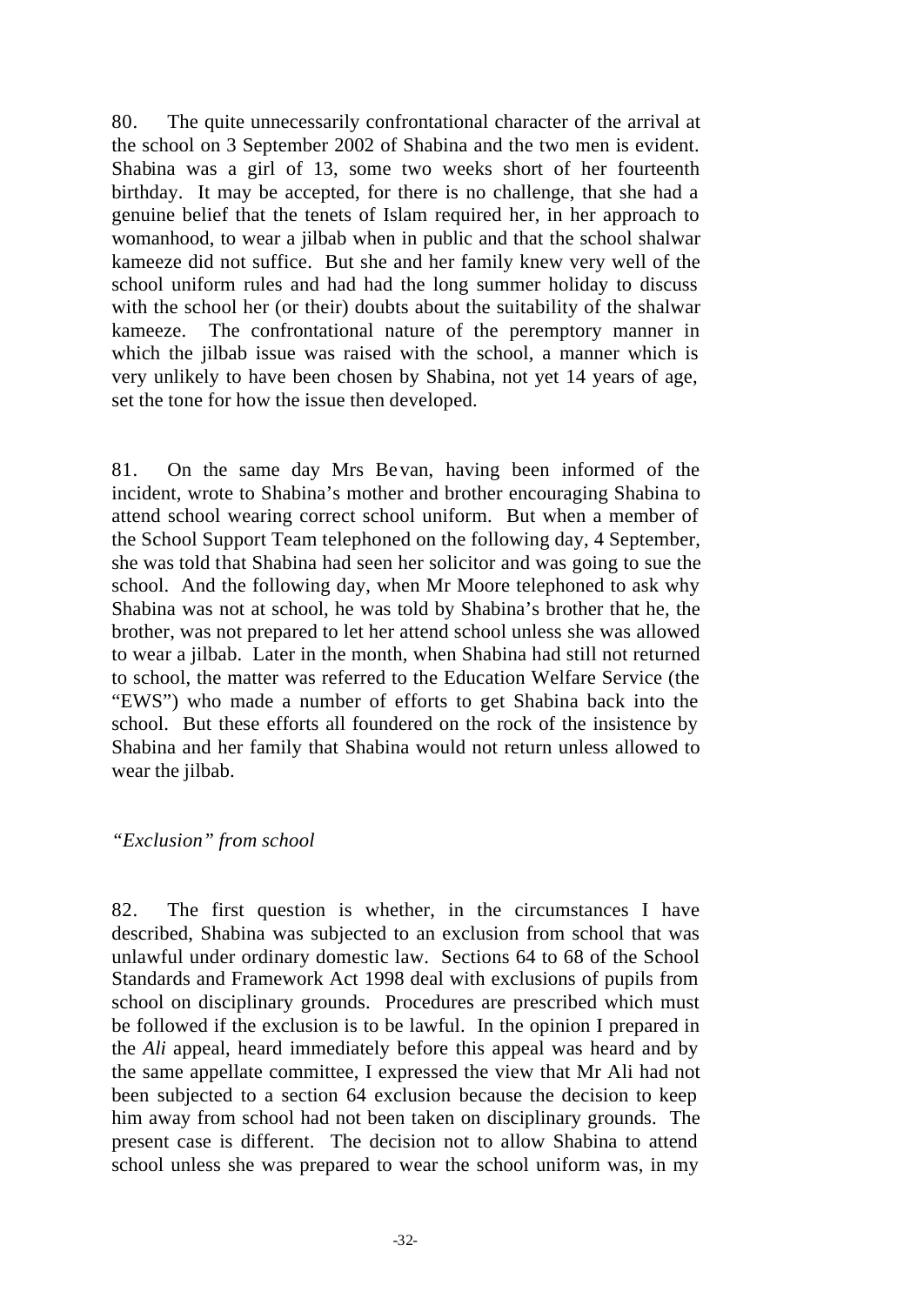view, a decision taken on disciplinary grounds. Shabina was not prepared to abide by the school uniform rules. The decision was taken for that reason. But, nonetheless, it was not, in my opinion, an "exclusion" of Shabina for section 64 purposes. A section 64 exclusion is a direction to the pupil to stay out of the school. No such direction was ever given to Shabina. She was not directed to stay away; she was directed, and encouraged, to return wearing the school uniform. The decision that she would not return was her decision (or that of members of her family), not that of the school. In contrast to a pupil subjected to a section 64 exclusion, Shabina could at any time have returned to the school. This was not, in my opinion, a section 64 exclusion.

83. In my opinion, therefore, the direction to Shabina to attend school wearing the proper school uniform can only be attacked as an unlawful direction under domestic law if the school uniform rules that she was being required to obey were themselves so unreasonable as to be unlawful, or if the decision to insist upon Shabina observing the school uniform rules was similarly unreasonable. I regard both contentions as being virtually unarguable. Schools are entitled to have school uniform rules for all the reasons so cogently expressed by Mrs Bevan (see para 7 of her witness statement and paras 6 and 10 of the agreed Statement of Facts). The care taken by the school to try and ensure that the shalwar kameeze school uniform was acceptable for female Moslem pupils is impressive. There was no unnecessary rigidity. The white shirt to be worn could have short or long sleeves. So Moslem girls who wanted (or whose parents wanted) their arms to be covered could wear long sleeved shirts. The sleeves could be as baggy as would be consistent with the garment still being a shirt. The contours of the arms could, therefore, be concealed. The shalwar had to be tapered, not baggy, at the ankles, but above the ankle could be loose fitting. And the hemline of the kameeze could brought down to mid calf length. The contours of the legs could, therefore, be concealed. The notion that the shalwar kameeze school uniform would not accord with essential requirements of Islamic modesty for teenage girls seems to me an extraordinary one. There was nothing unreasonable, and therefore nothing unlawful, about the school's uniform policy.

84. As to the school's refusal to relax the uniform rules so as to allow Shabina to attend school wearing the jilbab, that too seems to me to have been well within the margin of discretion that must be allowed to the school's managers. There is not much point in having a school uniform policy if individual pupils can decide for themselves what they will wear. I conclude that the decisions taken by the school with regard to Shabina were unimpeachable by the standards of ordinary domestic law.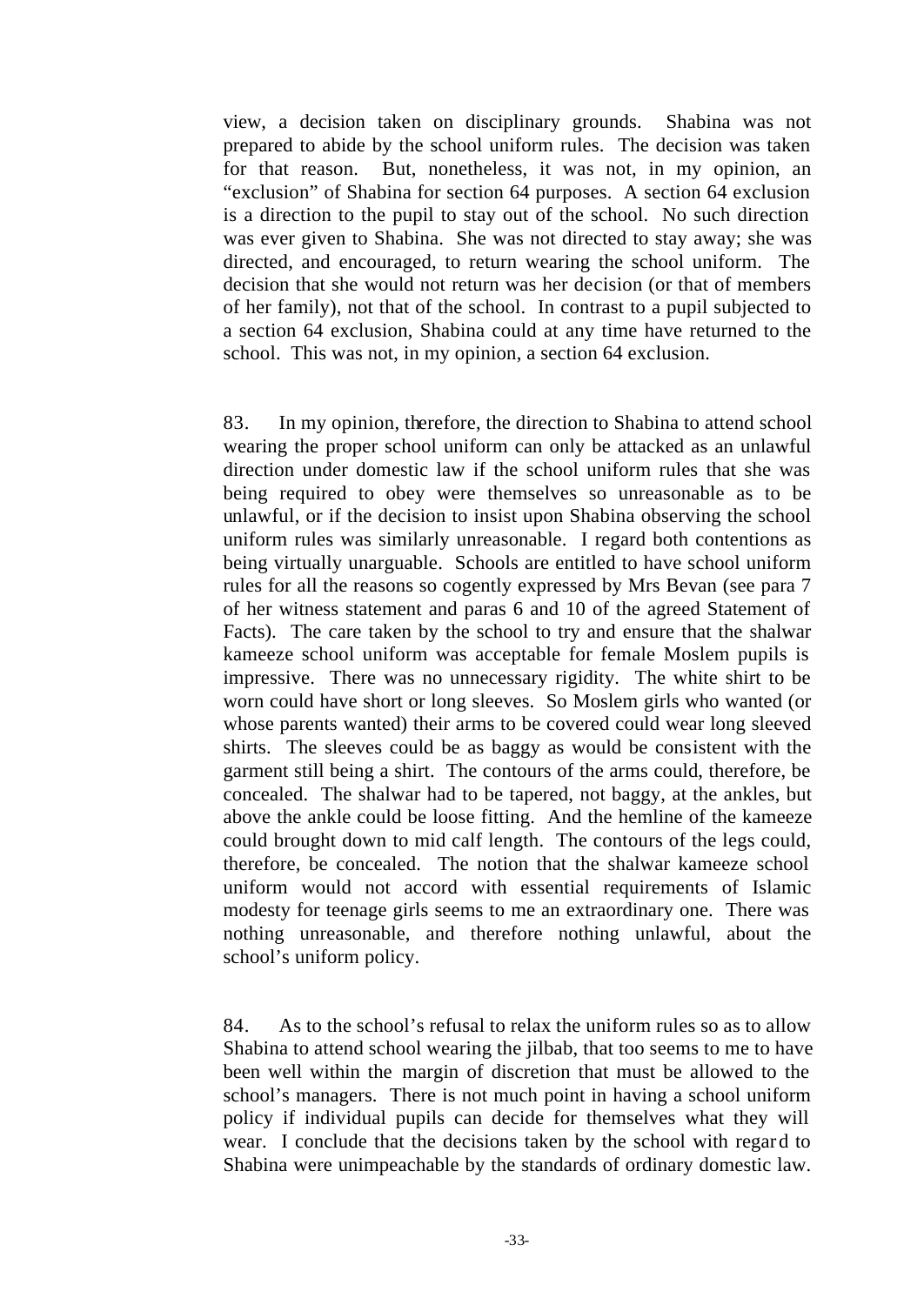But did they constitute infringements of any of Shabina's Convention rights?

## *The Convention rights*

85. There were two Convention rights that, it is contended, were infringed; first, Shabina's "freedom to manifest her religion" (article 9.2 of the Convention), and, second, Shabina's "right to education" (article 2 of the First Protocol).

*Article 9.2*

86. "Freedom to manifest one's religion" does not mean that one has the right to manifest one's religion at any time and in any place and in any manner that accords with one's beliefs. In *Kalaç v Turkey* (1997) 27 EHRR, 552, para 27, the Strasbourg court said that

"… in exercising his freedom to manifest his religion, an individual may need to take his specific situation into account."

And in *Ahmad v United Kingdom* (1981) 4 EHRR 126, para 11, the Commission said that

"… the freedom of religion … may, as regards the modality of a particular religious manifestation, be influenced by the situation of the person claiming that freedom."

87. Several striking examples of this approach to the article 9.2 freedom to manifest one's religion can be found among the Strasbourg court's decisions. *Karaduman v Turkey* (1993) 74 DR 93 arose out of the insistence by a university in Turkey that every certificate of graduation must have affixed to it a photograph of the graduate. The purpose of this was to prevent any other person passing himself or herself off as the graduate. The photograph had to show the full face of the graduate and, therefore, female graduates had to be photographed without wearing headscarves. The applicant, a Moslem lady, was for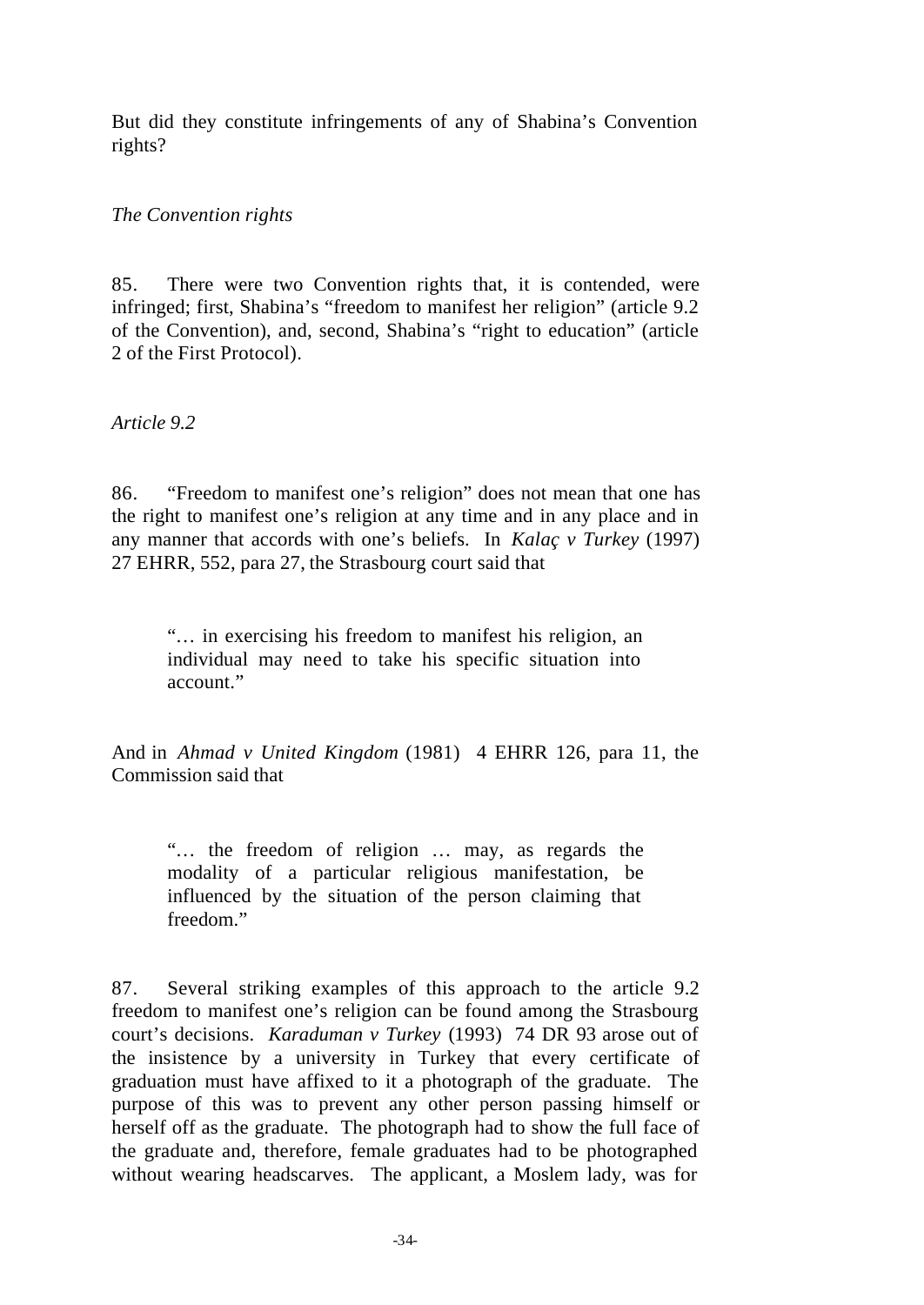religious reasons unwilling to be photographed without a headscarf. So she was unable to obtain a certificate of graduation. Her complaint that the university rule infringed her freedom to manifest her religion was rejected. This and several other examples of the Strasbourg approach to alleged article 9.2 infringements are referred to in para 23 of Lord Bingham's opinion and I need not labour the point. The cases demonstrate the principle that a rule of a particular public institution that requires, or prohibits, certain behaviour on the part of those who avail themselves of its services does not constitute an infringement of the right of an individual to manifest his or her religion merely because the rule in question does not conform to the religious beliefs of that individual. And in particular this is so where the individual has a choice whether or not to avail himself or herself of the services of that institution, and where other public institutions offering similar services, and whose rules do not include the objectionable rule in question, are available.

88. The present case involves a secular school that has tried to accommodate the dress requirements of its female Moslem pupils. But a similar issue might arise in a reverse situation. Article 9 guarantees the right to freedom of "thought" and "conscience" as well as freedom of religion and article 9.2 refers to freedom to manifest one's "beliefs" as well as to freedom to manifest one's religion. Take the case of a faith school that required its pupils each day to participate in a form of collective religious worship. It may be assumed that each pupil on entry to the school would be content to participate in the daily religious service. If a pupil, having become a convinced atheist, decided that he or she could no longer in conscience take part in an act of worship that was inconsistent with the new beliefs that he or she had recently acquired and asked to be excused from attending the daily religious service, Strasbourg jurisprudence would not permit the school's refusal to accept this request to be represented as infringing the pupil's article 9 rights unless, perhaps, the institution offered an essential service not obtainable elsewhere.

89. So, too, in my opinion, Shabina's disinclination to comply with the school uniform rules cannot be represented as a breach by the school of her article 9 right to manifest her religion. There are, as Shabina has discovered, schools in the Luton area whose rules would permit her to wear a jilbab. Arrangements could have been made for Shabina to transfer to one or other of these schools but she did not take up the chance of doing so (see para 33 of the judgment of Bennett J). In these circumstances, in my opinion, the contention that Denbigh High infringed her article 9 rights must be rejected.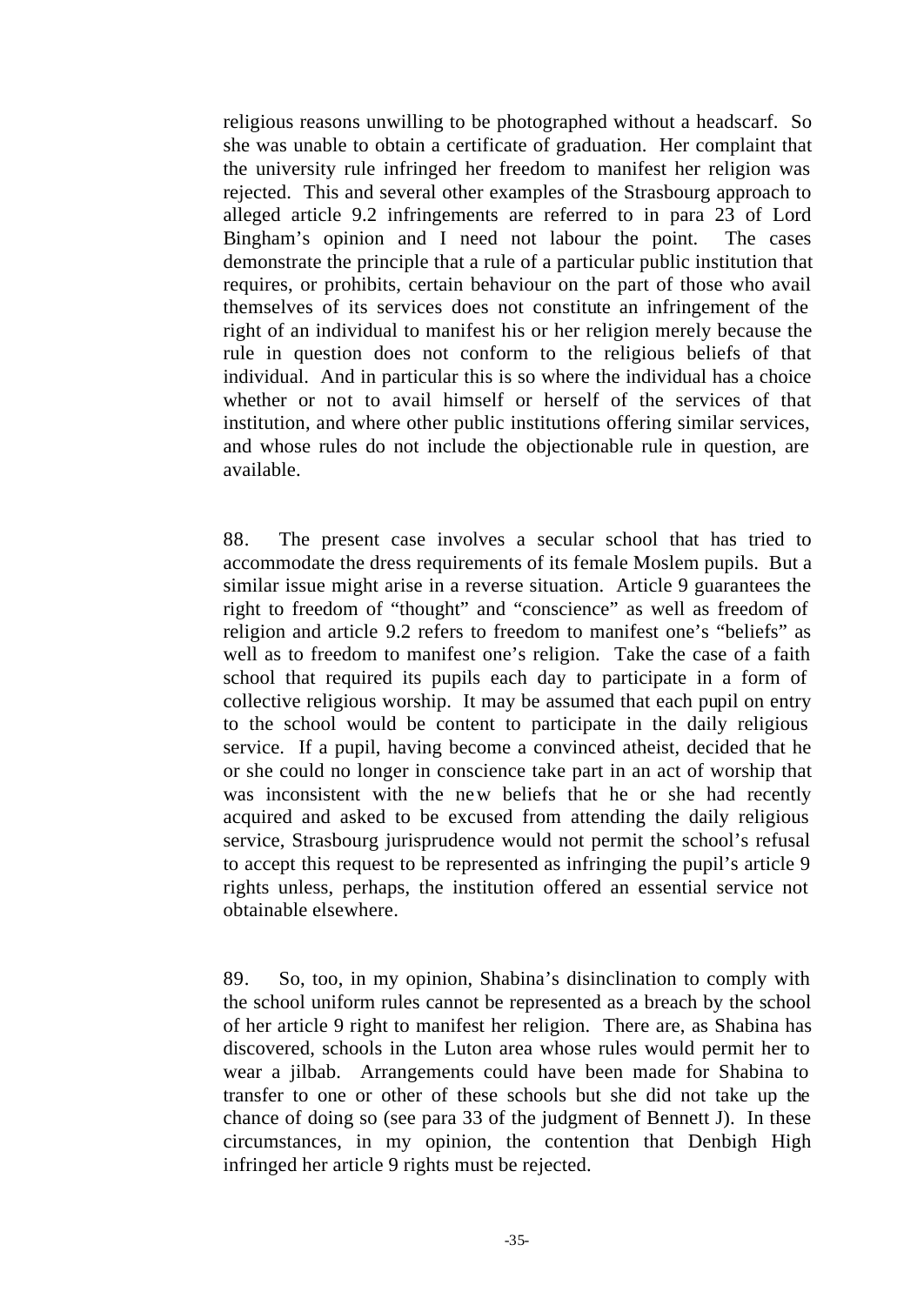90. As to Shabina's right to education, the school referred the problem of her non-attendance at Denbigh High to the EWS on 27 September 2002 and the EWS thereafter made a number of attempts to persuade her to return to Denbigh High. But she remained unwilling to return on the only basis on which she could return, namely, wearing the school uniform. If the conclusion that the school was entitled to have a school uniform policy that did not allow Shabina to wear a jilbab is right, as in my opinion it is, it must follow that the school did not by requiring her to wear the school uniform commit any breach of her Convention right to education.

91. In my opinion, therefore, and in full agreement with the reasons given by my noble and learned friends Lord Bingham of Cornhill and Lord Hoffmann, this appeal should be allowed.

## **BARONESS HALE OF RICHMOND**

My Lords,

92. I too agree that this appeal should be allowed. Most of your lordships take the view that Shabina Begum's right to manifest her religion was not infringed because she had chosen to attend this school knowing full well what the school uniform was. It was she who had changed her mind about what her religion required of her, rather than the school which had changed its policy. I am uneasy about this. The reality is that the choice of secondary school is usually made by parents or guardians rather than by the child herself. The child is on the brink of, but has not yet reached, adolescence. She may have views but they are unlikely to be decisive. More importantly, she has not yet reached the critical stage in her development where this particular choice may matter to her.

93. Important physical, cognitive and psychological developments take place during adolescence. Adolescence begins with the onset of puberty; from puberty to adulthood, the 'capacity to acquire and utilise knowledge reaches its peak efficiency'; and the capacity for formal operational thought is the forerunner to developing the capacity to make autonomous moral judgments. Obviously, these developments happen at different times and at different rates for different people. But it is not at all surprising to find adolescents making different moral judgments from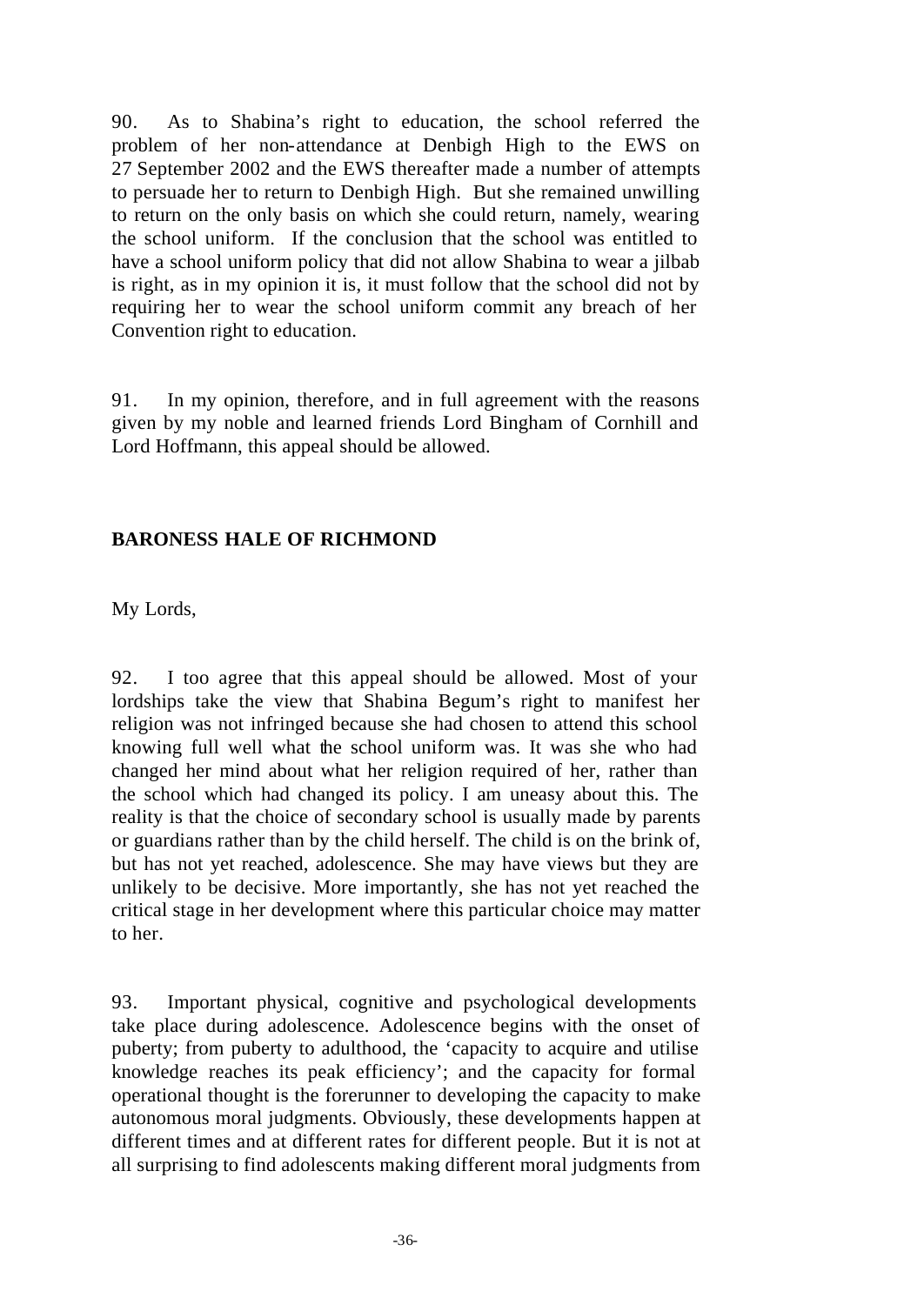those of their parents. It is part of growing up. The fact that they are not yet fully adult may help to justify interference with the choices they have made. It cannot be assumed, as it can with adults, that these choices are the product of a fully developed individual autonomy. But it may still count as an interference. I am therefore inclined to agree with my noble and learned friend, Lord Nicholls of Birkenhead, that there was an interference with Shabina Begum's right to manifest her religion.

94. However, I am in no doubt that that interference was justified. It had the legitimate aim of protecting the rights and freedoms of others. The question is whether it was proportionate to that aim. This is a more difficult and delicate question in this case than it would be in the case of many similar manifestations of religious belief. If a Sikh man wears a turban or a Jewish man a yamoulka, we can readily assume that it was his free choice to adopt the dress dictated by the teachings of his religion. I would make the same assumption about an adult Muslim woman who chooses to wear the Islamic headscarf. There are many reasons why she might wish to do this. As Yasmin Alibhai-Brown (*WHO do WE THINK we ARE?,* (2000), p 246) explains:

"What critics of Islam fail to understand is that when they see a young woman in a *hijab* she may have chosen the garment as a mark of her defiant political identity and also as a way of regaining control over her body."

Bhikhu Parekh makes the same point (in "A Varied Moral World, A Response to Susan Okin's 'Is Multiculturalism Bad for Women'", *Boston Review,* October/November 1997):

"In France and the Netherlands several Muslim girls freely wore the hijab (headscarf), partly to reassure their conservative parents that they would not be corrupted by the public culture of the school, and partly to reshape the latter by indicating to white boys how they wished to be treated. The hijab in their case was a highly complex autonomous act intended to use the resources of the tradition both to change and to preserve it."

Hence I have found the dissenting opinion of Judge Tulkens in the case of the Turkish University student, *Leyla Sahin v Turkey,* Application No 44774/98, Judgment of 10 November 2005, very persuasive.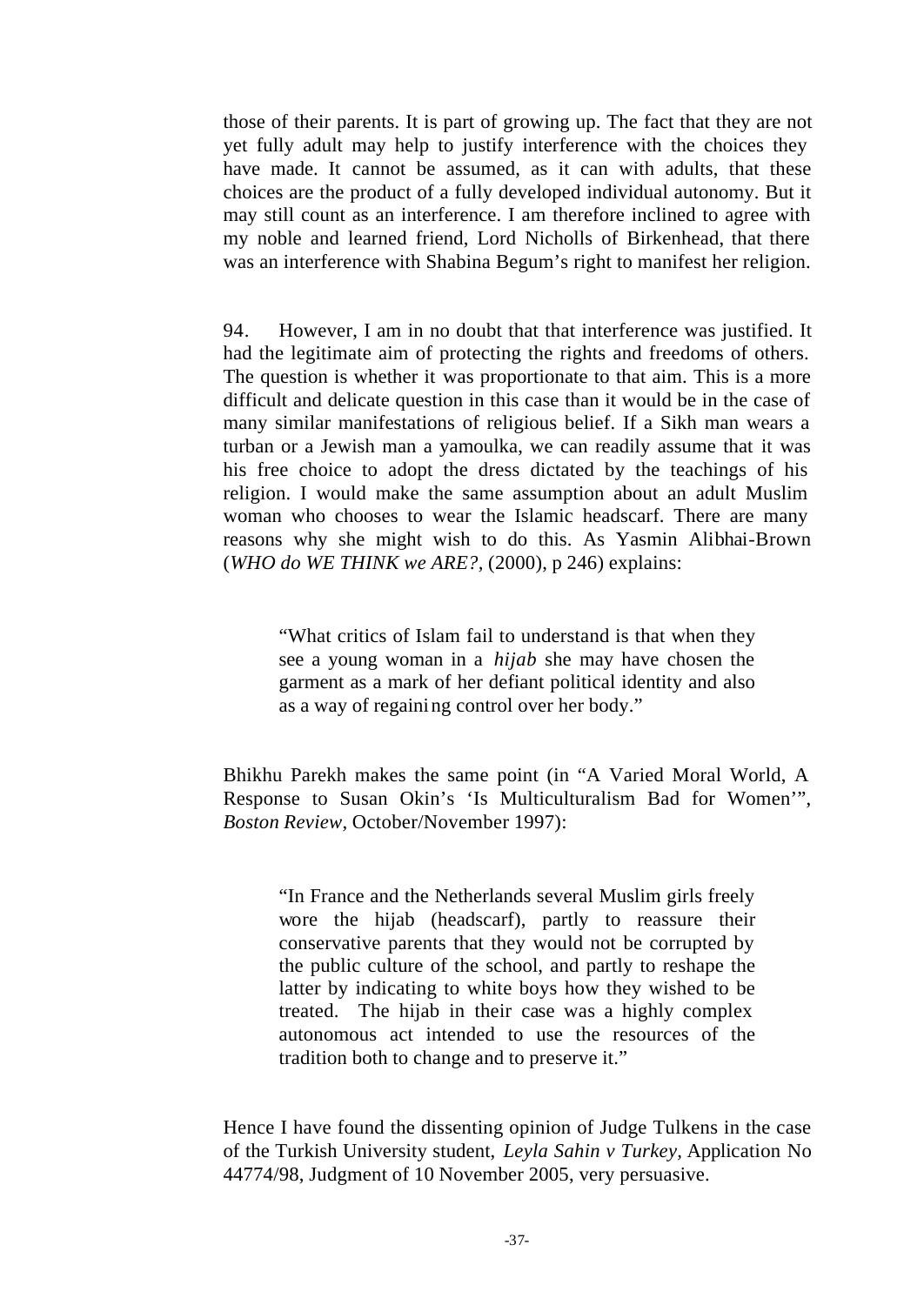95. But it must be the woman's choice, not something imposed upon her by others. It is quite clear from the evidence in this case that there are different views in different communities about what is required of a Muslim woman who leaves the privacy of her home and family and goes out into the public world. There is also a view that the more extreme requirements are imposed as much for political and social as for religious reasons. If this is so, it is not a uniquely Muslim phenomenon. The Parekh Report on *The Future of Multi-Ethnic Britain* (Runnymede Trust, 2000, at pp 236-237, para 17.3), for example, points out that:

"In all traditions, religious claims and rituals may be used to legitimise power structures rather than to promote ethical principles, and may foster bigotry, sectarianism and fundamentalism. Notoriously, religion often accepts and gives its blessing to gender inequalities."

Gita Saghal and Nira Yuval-Davis, discussing "Fundamentalism, Multiculturalism and Women in Britain" (in *Refusing Holy Orders, Women and Fundamentalism in Britain*, (2000), p 14) argue that the effect of and on women is

". . . central to the project of fundamentalism, which attempts to impose its own unitary religious definition on the grouping and its symbolic order. The 'proper' behaviour of women is used to signify the difference between those who belong and those who do not; women are also seen as the 'cultural carriers' of the grouping, who transmit group culture to the future generation; and proper control in terms of marriage and divorce ensures that children who are born to those women are within the boundaries of the collectivity, not only biologically but also symbolically."

According to this view, strict dress codes may be imposed upon women, not for their own sake but to serve the ends of others. Hence they may be denied equal freedom to choose for themselves. They may also be denied equal treatment. A dress code which requires women to conceal all but their face and hands, while leaving men much freer to decide what they will wear, does not treat them equally. Although a different issue from seclusion, the assumption may be that women will play their part in the private domestic sphere while men will play theirs in the public world. Of course, from a woman's point of view, this may be a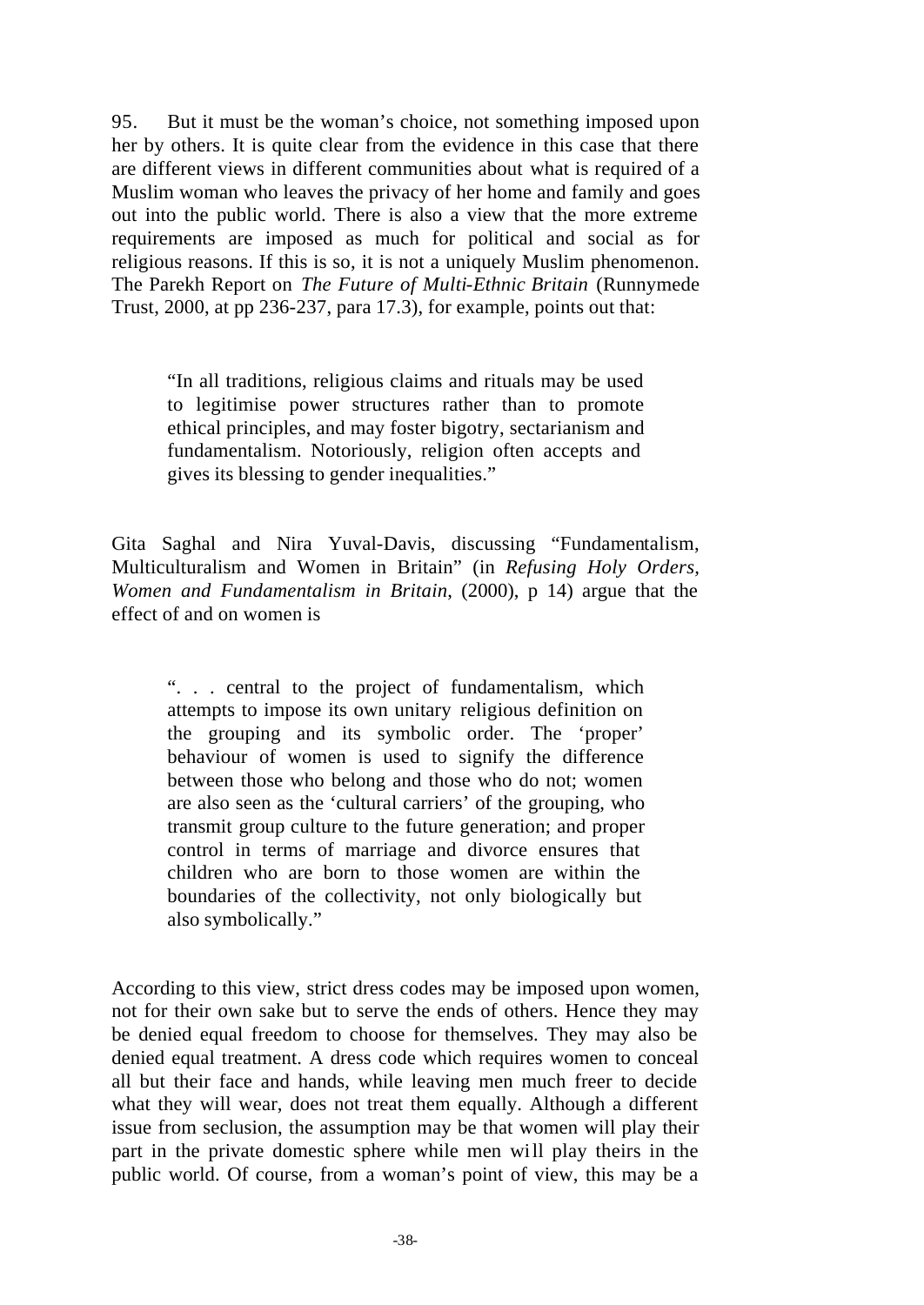safer and more comfortable place to be. Gita Saghal and Nira Yuval Davis go on to point out that, at p 15:

"One of the paradoxes . . . is the fact that women collude, seek comfort, and even at times gain a sense of empowerment within the spaces allocated to them by fundamentalist movements."

96. If a woman freely chooses to adopt a way of life for herself, it is not for others, including other women who have chosen differently, to criticise or prevent her. Judge Tulkens, in *Sahin v Turkey*, at p 46, draws the analogy with freedom of speech. The European Court of Human Rights has never accepted that interference with the right of freedom of expression is justified by the fact that the ideas expressed may offend someone. Likewise, the sight of a woman in full purdah may offend some people, and especially those western feminists who believe that it is a symbol of her oppression, but that could not be a good reason for prohibiting her from wearing it.

97. But schools are different. Their task is to educate the young from all the many and diverse families and communities in this country in accordance with the national curriculum. Their task is to help all of their pupils achieve their full potential. This includes growing up to play whatever part they choose in the society in which they are living. The school's task is also to promote the ability of people of diverse races, religions and cultures to live together in harmony. Fostering a sense of community and cohesion within the school is an important part of that. A uniform dress code can play its role in smoothing over ethnic, religious and social divisions. But it does more than that. Like it or not, this is a society committed, in principle and in law, to equal freedom for men and women to choose how they will lead their lives within the law. Young girls from ethnic, cultural or religious minorities growing up here face particularly difficult choices: how far to adopt or to distance themselves from the dominant culture. A good school will enable and support them. This particular school is a good school: that, it appears, is one reason why Shabina Begum wanted to stay there. It is also a mixed school. That was what led to the difficulty. It would not have arisen in a girls' school with an all-female staff.

98. In deciding how far to go in accommodating religious requirements within its dress code, such a school has to accommodate some complex considerations. These are helpfully explained by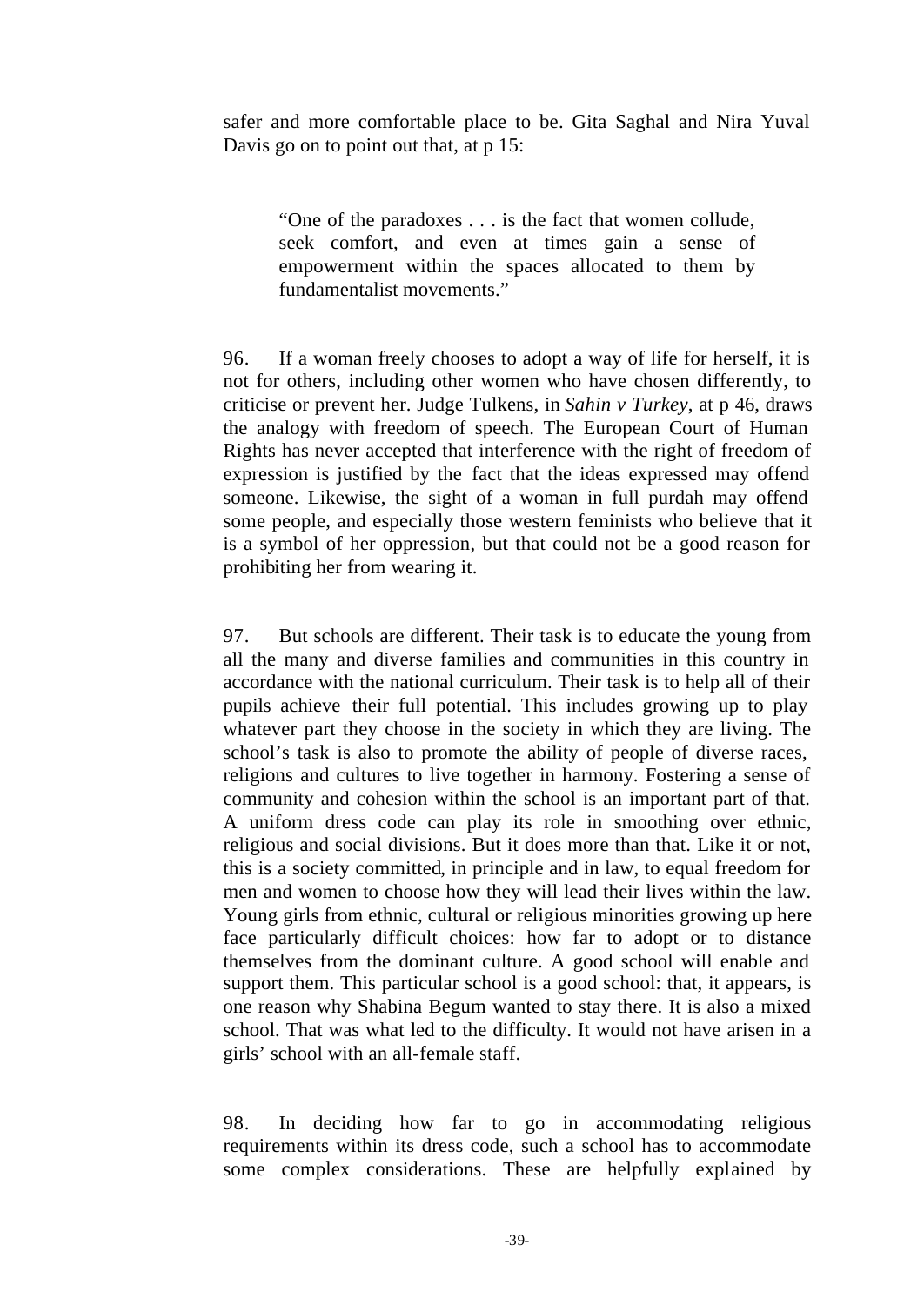Professor Frances Radnay in "Culture, Religion and Gender" [2003] 1 International Journal of Constitutional Law 663:

". . . genuine individual consent to a discriminatory practice or dissent from it may not be feasible where these girls are not yet adult. The question is whether patriarchal family control should be allowed to result in girls being socialised according to the implications of veiling while still attending public educational institutions. . . . A mandatory policy that rejects veiling in state educational institutions may provide a crucial opportunity for girls to choose the feminist freedom of state education over the patriarchal dominance of their families. Also, for the families, such a policy may send a clear message that the benefits of state education are tied to the obligation to respect women's and girls' rights to equality and freedom . . . On the other hand, a prohibition of veiling risks violating the liberal principle of respect for individual autonomy and cultural diversity for parents as well as students. It may also result in traditionalist families not sending their children to the state educational institutions. In this educational context, implementation of the right to equality is a complex matter, and the determination of the way it should be achieved depends upon the balance between these two conflicting policy priorities in a specific social environment."

It seems to me that that was exactly what this school was trying to do when it devised the school uniform policy to suit the social conditions in that school, in that town, and at that time. Its requirements are clearly set out by my noble and learned friend, Lord Scott of Foscote, in para 76 of his opinion. Social cohesion is promoted by the uniform elements of shirt, tie and jumper, and the requirement that all outer garments be in the school colour. But cultural and religious diversity is respected by allowing girls to wear either a skirt, trousers, or the shalwar kameez, and by allowing those who wished to do so to wear the hijab. This was indeed a thoughtful and proportionate response to reconciling the complexities of the situation. This is demonstrated by the fact that girls have subsequently expressed their concern that if the jilbab were to be allowed they would face pressure to adopt it even though they do not wish to do so. Here is the evidence to support the justification which Judge Tulkens found lacking in the *Sahin* case.